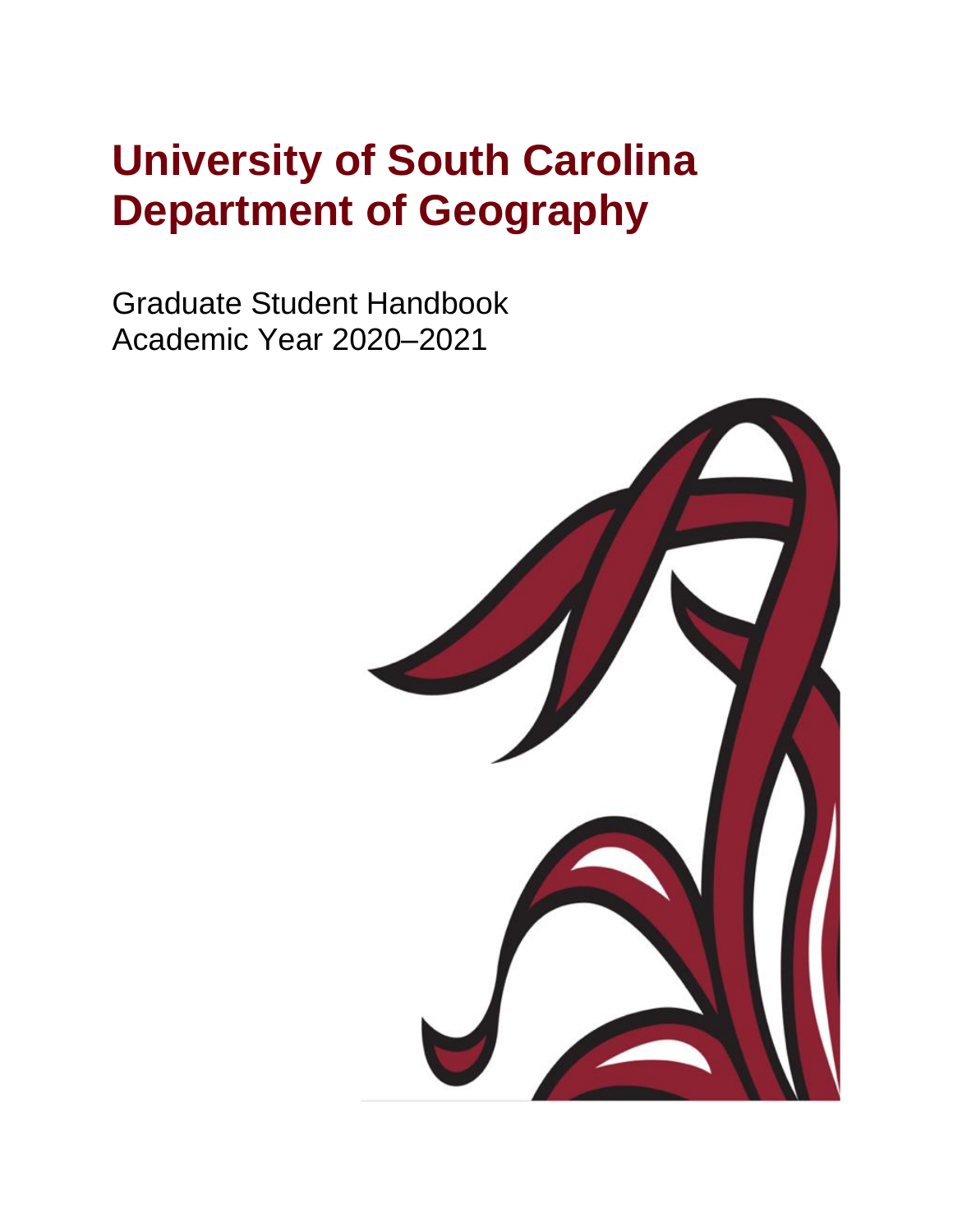# Contents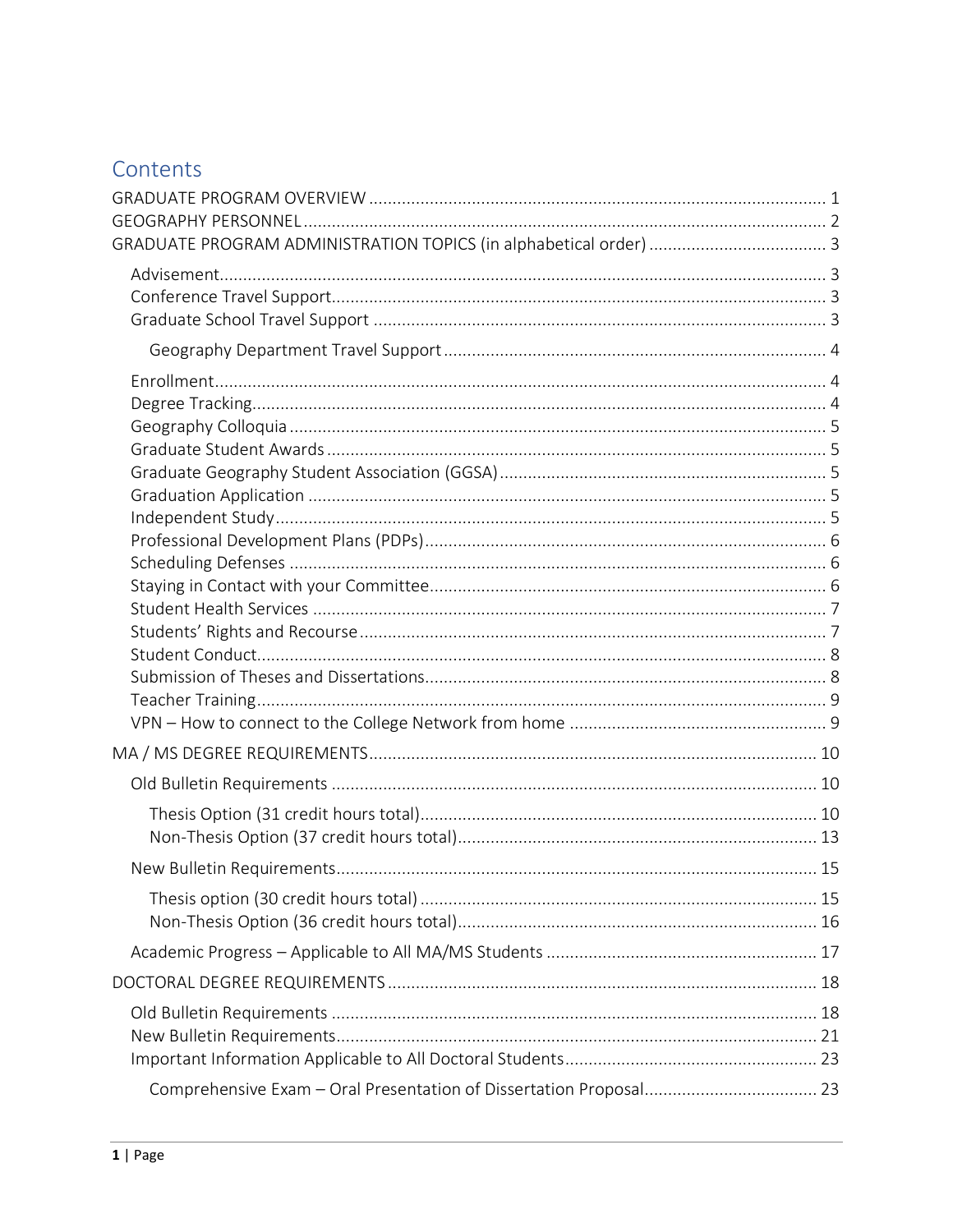- Page A1 Department of Geography Grievance Policy
- Page A3 U of SC Graduate School Grievance Policy and Procedures
- Page A4 Additional Guidance on Manuscript Format Theses and Dissertations
- Page A5 MA/MS Research Paper Completion Form
- Page A6 MA/MS Thesis Proposal Defense Form
- Page A7 Dissertation Proposal Defense Form
- Page A8 Doctoral Research Talk Form
- Page A9 Master's PDP
- Page A12 Doctoral PDP
- Page A15 Department Travel Guidelines
- Page A16 Department of Geography Graduate Student Awards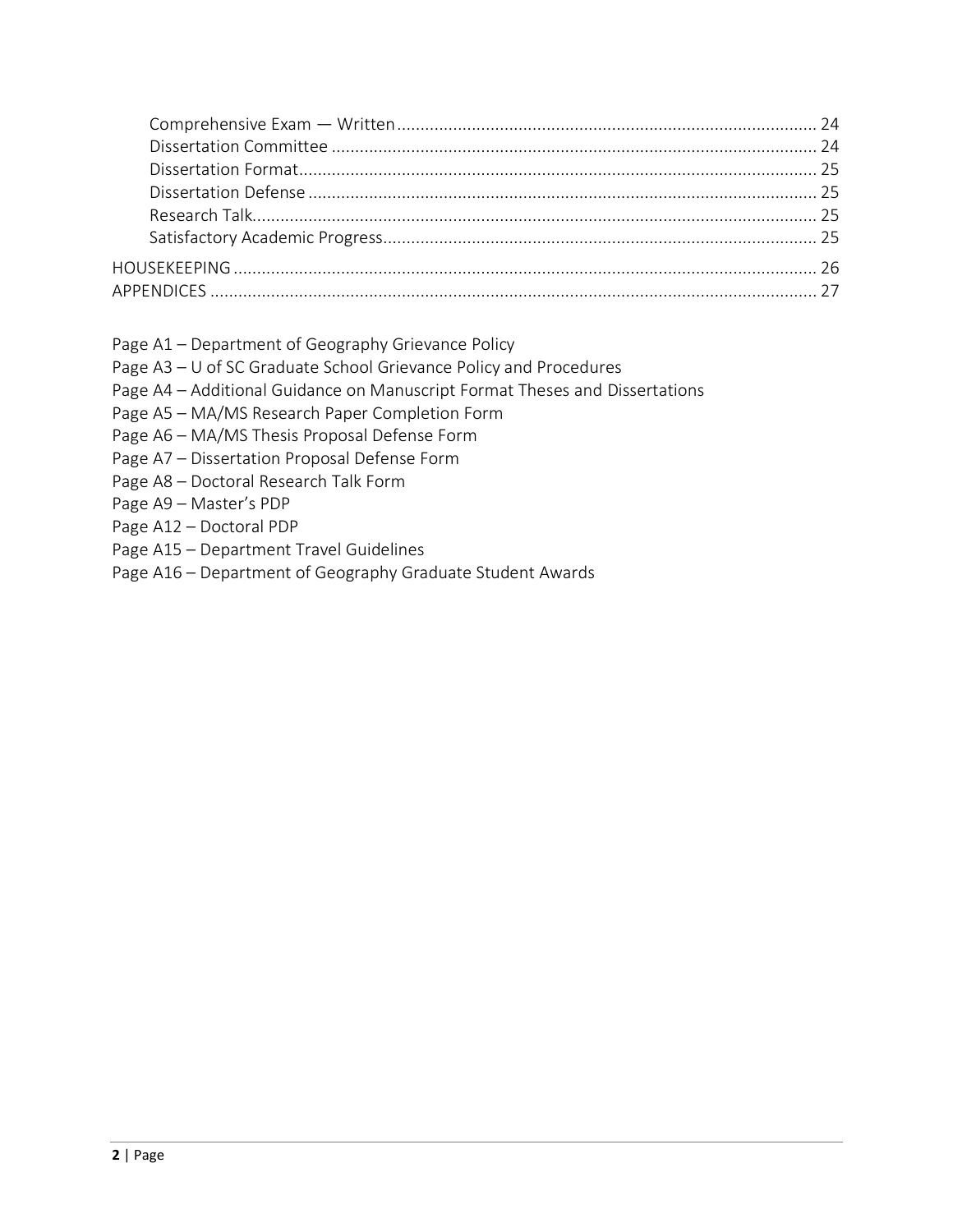### <span id="page-3-0"></span>**GRADUATE PROGRAM OVERVIEW**

The Department of Geography at the University of South Carolina was established in 1963 and is the only program in the state to offer undergraduate (B.A. and B.S.) and graduate (M.A., M.S. and Ph.D.) degrees in Geography. We seek to maintain a balanced program of research, undergraduate and graduate teaching, and outreach and service that covers the breadth of Geography, including:

Physical Geography/Environmental Science. Physical geographers in our department investigate patterns and processes associated with the atmosphere, biosphere, hydrosphere, and lithosphere, exploring the causes and consequences of environmental variability over time and space. Specialized expertise includes climatology and meteorology, aeolian geomorphology, and biogeography and landscape ecology. Many of our physical geographers utilize geospatial technologies in their work.

Human Geography. Human geography in our department emphasizes questions of identity, social difference, and inequality in diverse geographical contexts. Human geographers in our department strive to understand how people construct social meanings and social identities through space, and how they enforce, contest, or negotiate the power relations embedded in specific places. Our human geographers are also keen to explore place-based transformations stemming from conflict, immigration, economic development, and changing modes of governance.

Environment-Society Relationships. Faculty working in this area explore interactions between human societies and the natural environment and seek to understand how people shape and adapt to changing environmental conditions. Our faculty embrace an integrative perspective that considers complex interrelationships between natural systems, human behavior, and systems of governance from local to global scales. Our faculty specialize in a range of topic areas, including political ecology, human adaptation to environmental change, natural resource use and management, and environmental hazards.

Geographic Information Science. GISci in our department engages with a wide spectrum of geospatial technologies, applications, and methodologies. Our GISci faculty and staff use geospatial techniques to address geographic questions relating to hazards, public health, population, environment, and climate change. Research focuses on photogrammetry, satellite image analysis, LiDAR, GIS modeling, geovisualization, spatial programming, and big data.

To assist in its research and educational role, the Department administers the Center for Geographic Information Science and Remote Sensing, the Hazards and Vulnerability Research Institute (HVRI), the Climate Research Laboratory (including the Carolinas Integrated Sciences and Assessments (CISA)), the Biogeomorphic Research Laboratory, the WINDLab, the Center for Excellence in Geographic Education, and the South Carolina Geographic Alliance (SCGA).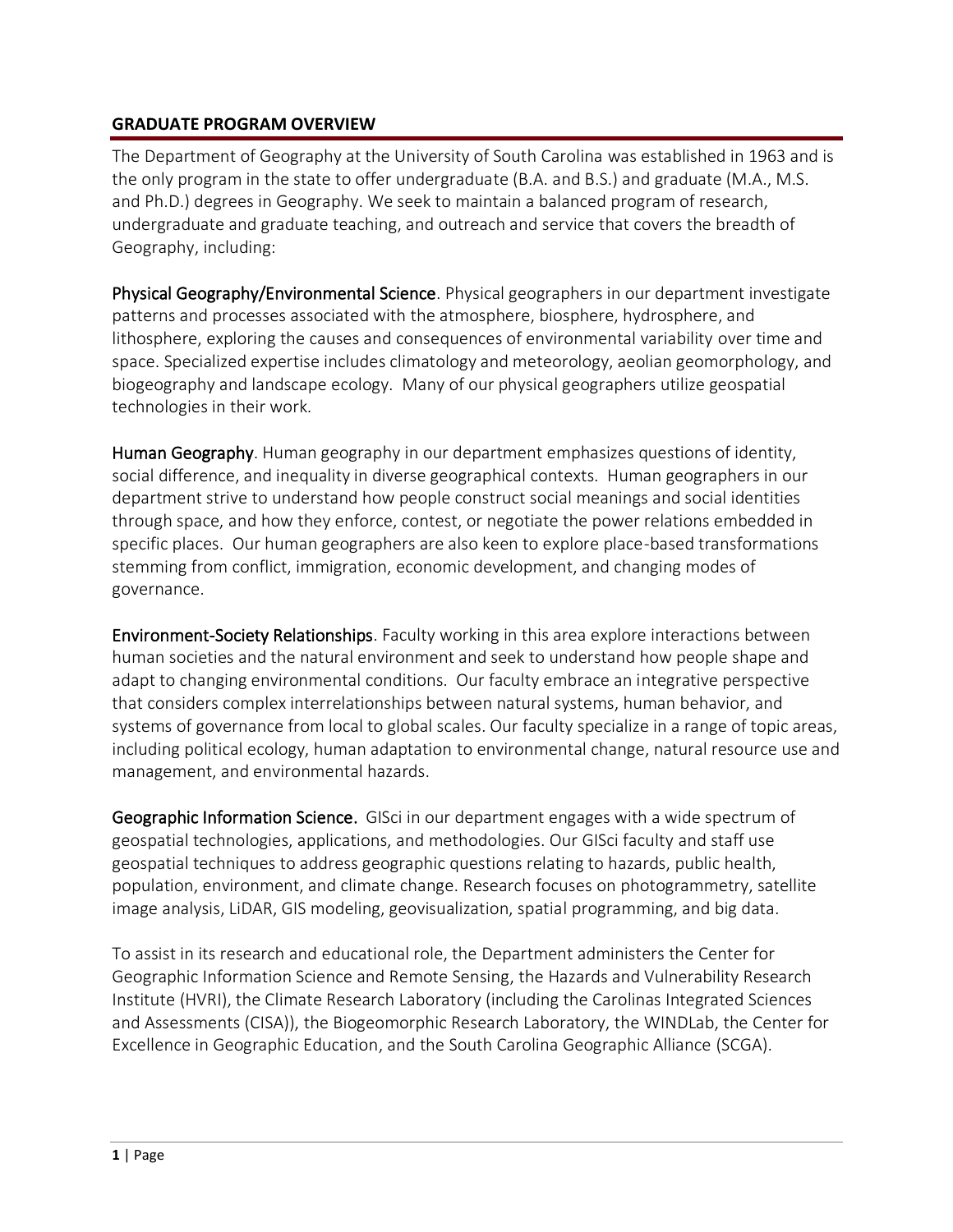#### <span id="page-4-0"></span>**GEOGRAPHY PERSONNEL**

The Department of Geography is housed in the College of Arts and Sciences on Columbia Campus in the Callcott Building (CSSC).

The Department of Geography has 17 tenure track and research faculty:

| Dr. Jerry Mitchell    | mitchejt@mailbox.sc.edu | <b>Department Chair</b>           |
|-----------------------|-------------------------|-----------------------------------|
| Dr. Jessica Barnes    | jebarnes@mailbox.sc.edu | Jointly appointed with SEOE       |
| Dr. Meredith DeBoom   | deboom@mailbox.sc.edu   |                                   |
| Dr. Gregory Carbone   | greg.carbone@sc.edu     |                                   |
| Dr. Susan Cutter      | scutter@sc.edu          | Carolina Distinguished Professor  |
| Dr. Kirstin Dow       | kdow@sc.edu             | Graduate Director                 |
| Dr. Jean Taylor Ellis | jellis@seoe.sc.edu      | On sabbatical - Fall 2020         |
| Dr. Conor Harrison    | cmharris@mailbox.sc.edu | Undergraduate Director;           |
|                       |                         | Jointly appointed with SEOE       |
| Dr. Dean Hardy        | dhardy@seoe.sc.edu      | Jointly appointed with SEOE       |
| Dr. April Hiscox      | hiscox@mailbox.sc.edu   |                                   |
| Dr. Michael Hodgson   | hodgsonm@sc.edu         |                                   |
| Dr. David Kneas       | kneas@mailbox.sc.edu    | Jointly appointed with SEOE       |
| Dr. John Kupfer       | kupfer@mailbox.sc.edu   |                                   |
| Dr. Kirsten Lackstrom | lackstro@mailbox.sc.edu | Research Assistant Professor      |
| Dr. Zhenlong Li       | zhenlong@mailbox.sc.edu |                                   |
| Dr. Cary Mock         | mockcj@sc.edu           |                                   |
| Dr. Caroline Nagel    | cnagel@mailbox.sc.edu   |                                   |
| Dr. Susan Wang        | cwang@mailbox.sc.edu    | On sabbatical - Fall 20/Spring 21 |

Additionally, these research staff, instructors, and administrative staff support Geography:

| Ms. Melvina Ackwood  | Dept Administrator                                   | ackwood@mailbox.sc.edu  |
|----------------------|------------------------------------------------------|-------------------------|
| Ms. Lakesha Campbell | Student Services Coordinator Icampbel@mailbox.sc.edu |                         |
| Ms. Amanda Farris    | <b>CISA</b>                                          | afarris@sc.edu          |
| Ms. Charlie Faucette | <b>HVRI</b>                                          | faucette@mailbox.sc.edu |
| Mr. Jory Fleming     | <b>CISA</b>                                          | fleminj6@mailbox.sc.edu |
| Dr. Alice Kasakoff   | <b>Faculty Emeritus</b>                              | kasakoff@sc.edu         |
| Mr. Mike Mewborne    | Geographic Alliance                                  | Mewbornj@mailbox.sc.edu |
| Mr. Kevin Remington  | Campus GIS Coordinator                               | kcreming@mailbox.sc.edu |
|                      |                                                      |                         |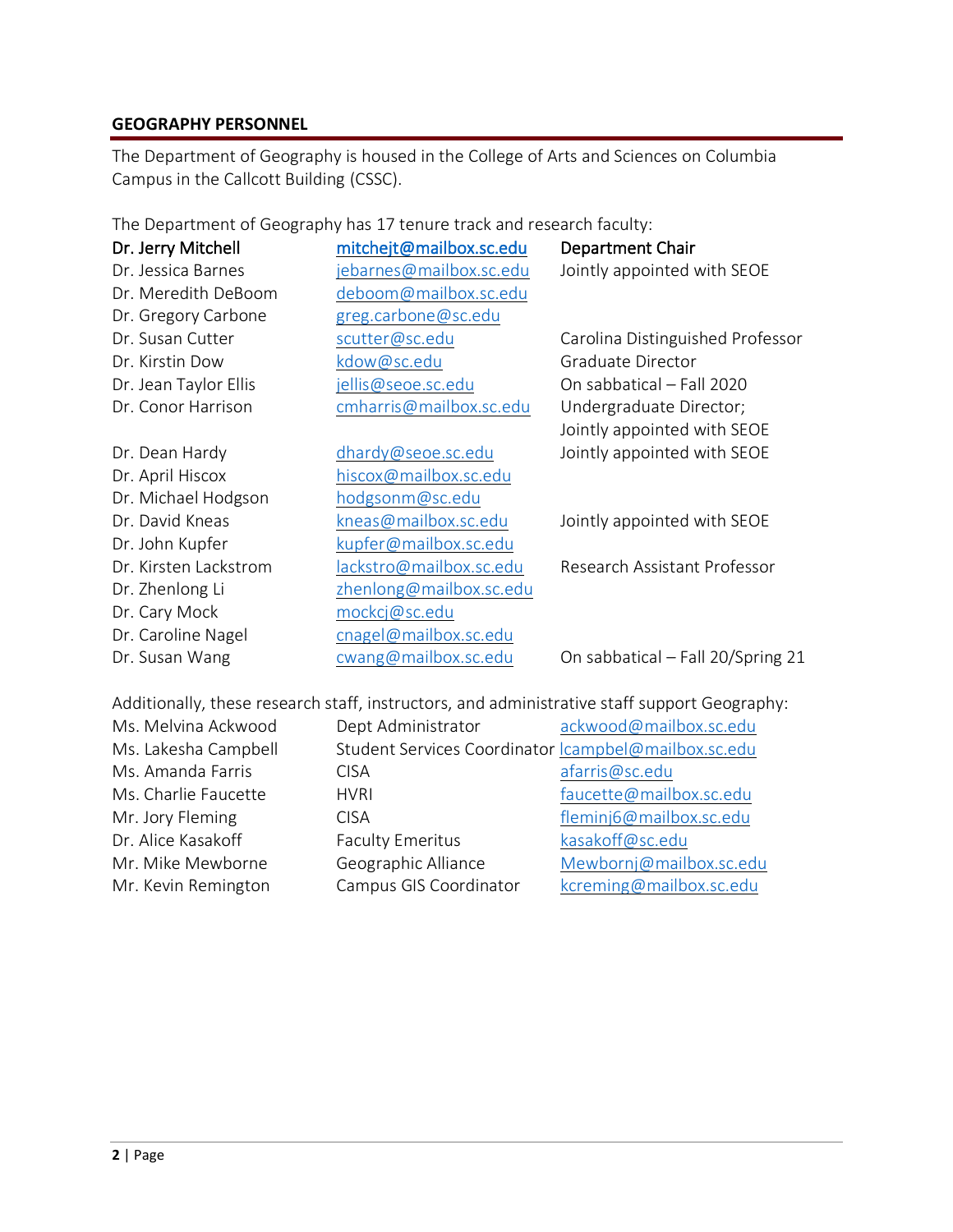## **Advisement**

<span id="page-5-1"></span><span id="page-5-0"></span>All students should meet with their advisor (or "major professor") prior to registering for courses. Students without an approved MPOS (Master's Program of Study) or DPOS (Doctoral Program of Study) may have holds on their registration. The holds will be released with an email from the advisor to the Graduate Director and Student Services Coordinator that includes a list of courses the student will take the next semester.

# **Conference Travel Support**

<span id="page-5-2"></span>The Department of Geography and UofSC Graduate School encourages graduate student participation in professional national and international conferences through travel grants. Conference travel and fieldwork can be expensive, so students should not expect departmental and/or Graduate School funds to cover all expenses. Students are strongly encouraged to apply for funding and to seek out opportunities to reduce conference expenses, such as volunteering at AAG meetings. Students presenting research funded by faculty grants should also discuss opportunities for travel funding with the grant's principal investigator.

# **Graduate School Travel Support**

<span id="page-5-3"></span>The Graduate School usually offers grants of up to \$500 for domestic conference travel and up to \$800 for foreign conference travel. While the program is suspended currently due to COVID 19, it should return as the situation improves. The process for requesting travel support from the Graduate School is described on their web page

[https://www.sc.edu/study/colleges\\_schools/graduate\\_school/opportunities\\_support/travel\\_gra](https://www.sc.edu/study/colleges_schools/graduate_school/opportunities_support/travel_grants/index.php) [nts/index.php.](https://www.sc.edu/study/colleges_schools/graduate_school/opportunities_support/travel_grants/index.php)

There are four funding cycles that correspond with particular travel dates. Graduate School travel funding is available only to PhD students who are presenting a paper or poster at a national or international conference. The student must be sole or first author on the paper or poster being presented. Doctoral students may only receive two travel grants during their tenure in the Graduate School. The Graduate School gives priority to students who will be receiving funds for the first time. Applicants must complete and submit the online Conference Travel Grant Request Form via the Graduate Management System (GMS). Advisors will be sent an email to confirm the applicant's academic standing. The application must then be approved by the Graduate Director and reviewed by the Graduate School. Be cognizant that the application is not complete until the advisor and the Director of Graduate Studies digitally sign off on the application.

Students receiving an award must immediately complete a Travel Authorization form. The University process undergoing some changes, so please ask the Department Administrator for guidance.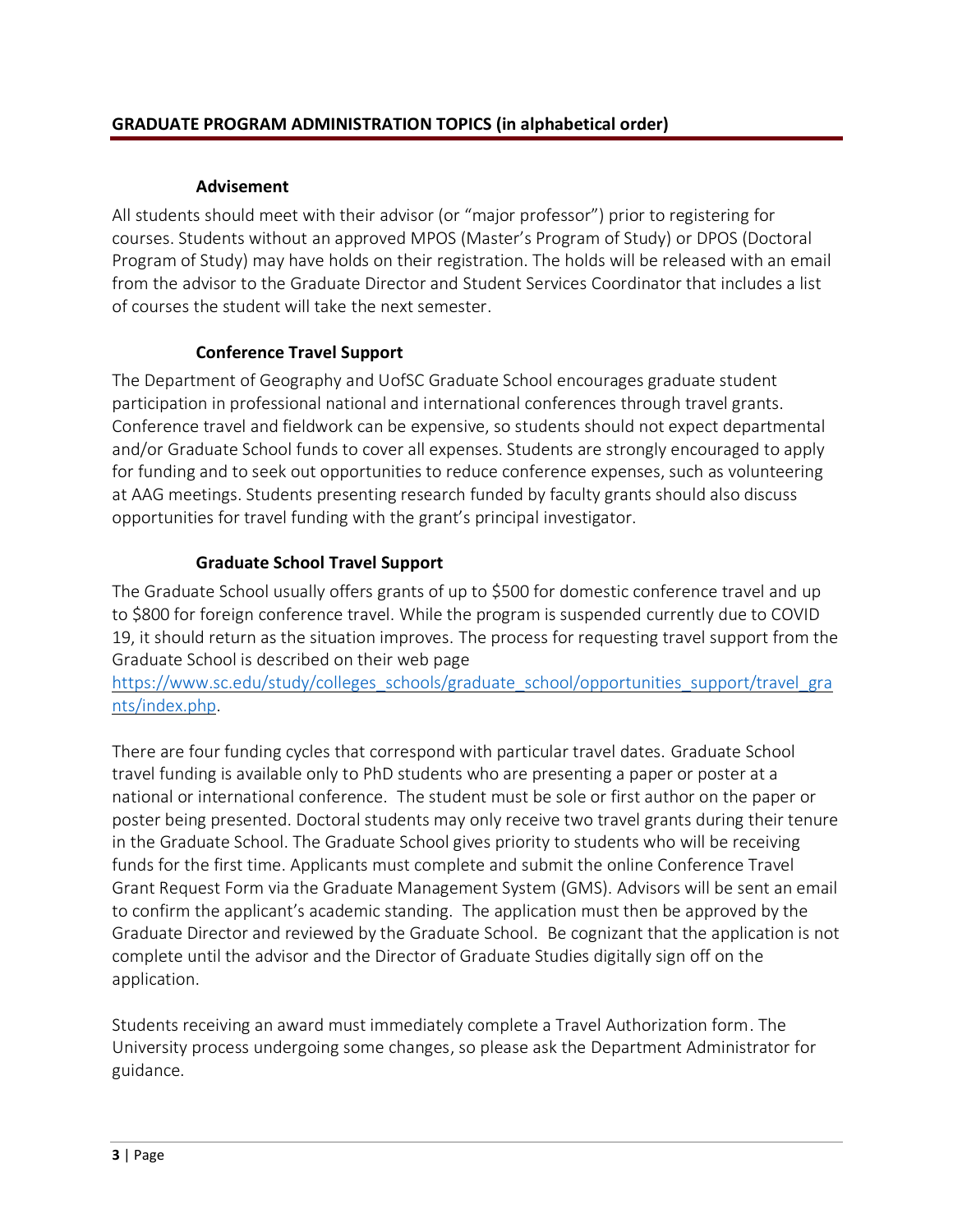# <span id="page-6-0"></span>*Geography Department Travel Support*

The Geography Department will provide a *maximum of* \$250 (depending on departmental resources) per student for a presentation at one national or international meeting (e.g., AAG or ASPRS). The travel requests can be used through June 30, 2021. Requests must be made via email to the Graduate Director and Student Services Coordinator. The email subject line should be "Department Travel Request." For those travelling to a conference, specify the conference name, place, dates, and your presentation title. Please list other funding applications that have been submitted or plan to be submitted and a line item budget of the trip (e.g., conference registration, food and travel costs, other expenses).

The soft deadline for applying for Geography funds is December 1, 2020. This means that applications received by this date have priority. Applications will be accepted until May 15, 2021 for travel through to June 30, 2021. All requests will be reviewed. Recipients of Department funds must complete a Travel Authorization (TA) form (see link above) before travel and a Travel Reimbursement Voucher (TRV) upon return. The Department Administrator is the point of contact for travel. For more details regarding the Department's travel policies, reference the Appendices. All students traveling internationally must follow the University policies outlined at: [http://www.sc.edu/policies/ppm/acaf209.pdf.](http://www.sc.edu/policies/ppm/acaf209.pdf)

All recipients of travel funds to attend the AAG (and other conferences, if requested by the advisor) are *required* to present their conference paper or poster to the department at a preconference practice session in March date TBD. Students who do not participate in the AAG practice session may have their funds revoked.

### **Enrollment**

<span id="page-6-1"></span>Full-time status for funded students is 6 credit hours (CH) and 9 CH for unfunded students during regular (fall and spring) semesters. During the summer, it is 6 and 3 CH, funded and not funded respectively.

Students who have defended their proposal and completed all their coursework can be eligible for full-time status while taking fewer than a full load of classes. This is done by applying for Special Enrollment or "Z-Status". Information and the necessary form (that must be signed by the Graduate Director) is found at:

[https://www.sc.edu/study/colleges\\_schools/graduate\\_school/documents/gs-zs\\_may20.pdf.](https://www.sc.edu/study/colleges_schools/graduate_school/documents/gs-zs_may20.pdf)

During the preparation of the thesis or dissertation, any student who wishes to use University facilities or to confer with the faculty must be enrolled in GEOG 799 (MS/MA) or GEOG 899 (PhD).

# **Degree Tracking**

<span id="page-6-2"></span>Degree tracking spreadsheets are available for students. Please contact the Graduate Director if you would like one.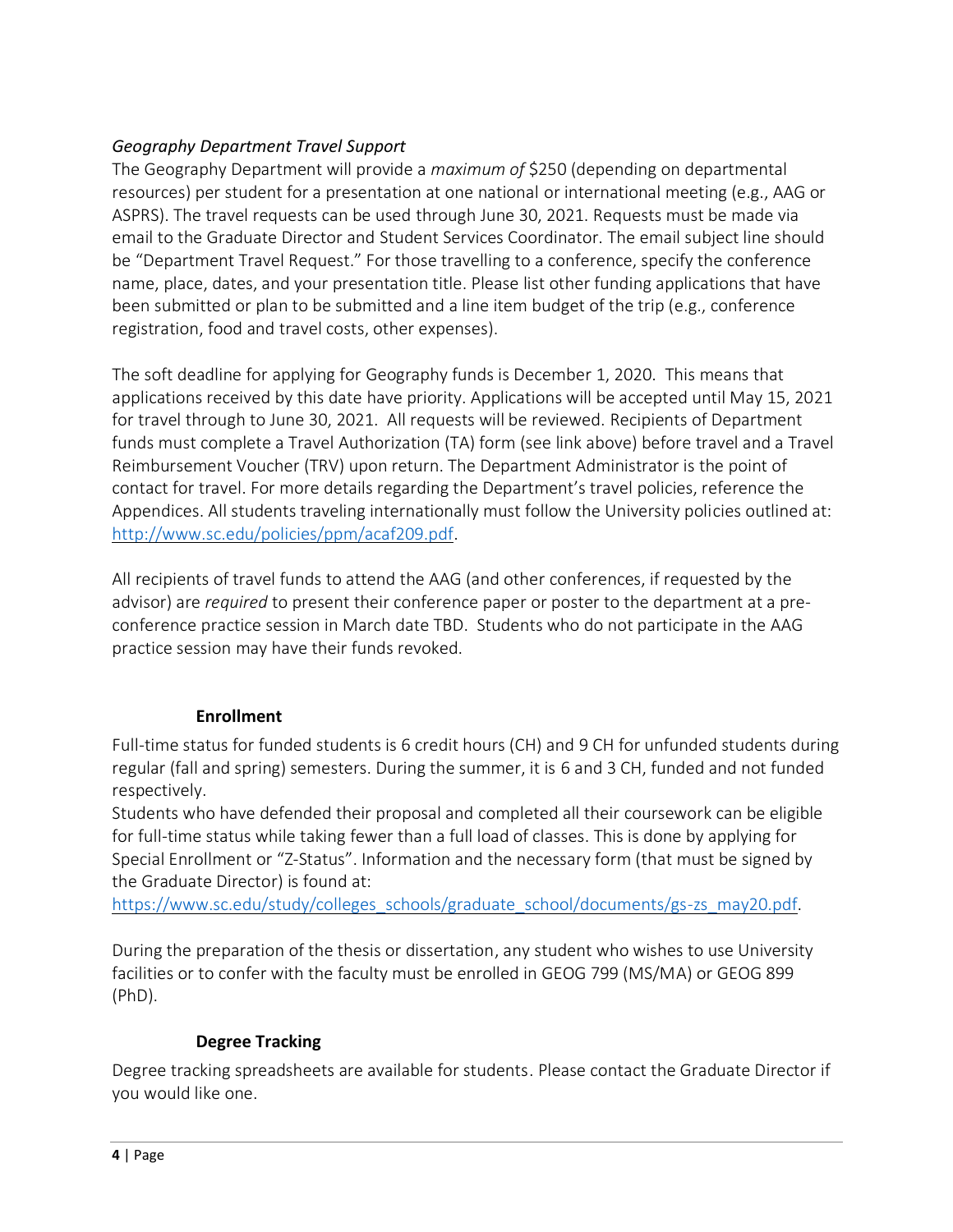## **Geography Colloquia**

<span id="page-7-0"></span>The Department of Geography holds colloquia throughout the academic year in which distinguished faculty from other institutions, and sometimes UofSC, will present their research. Colloquium attendance is mandatory for all students, regardless of funding status. If you are not able to attend, please notify your advisor.

### **Graduate Student Awards**

<span id="page-7-1"></span>There are several graduate student awards related to teaching, teaching assistance, publications, research, and travel. Graduate students will receive information via email from the Graduate Director and/or the Department Chair about these opportunities throughout the year. The Department of Geography awards for this academic year are found in the Appendices to this document. Please be aware that deadlines for some awards are as early as February. It is also suggested that students navigate to the Graduate School's website for University-level fellowship and award opportunities:

[https://www.sc.edu/study/colleges\\_schools/graduate\\_school/paying\\_for\\_graduate\\_school/fello](https://www.sc.edu/study/colleges_schools/graduate_school/paying_for_graduate_school/fellowships_awards/index.php) wships awards/index.php

## **Graduate Geography Student Association (GGSA)**

<span id="page-7-2"></span>The Graduate Geography Student Association (GGSA) is a student-led volunteer organization that offers academic and personal support for Geography students. The GGSA President represents students at faculty meetings. It is also the bridge that connects students with Geography faculty members and the University as a whole. The GGSA provides various opportunities for service during the year relating to colloquium planning and the recruitment of undergraduate and graduate Geography students. The GGSA also plans social events throughout the year, including picnics and potlucks. Descriptions of the GGSA officers and the constitution are found at [https://carolinaggsa.wordpress.com/ggsa-constitution-and-officer-descriptions/.](https://carolinaggsa.wordpress.com/ggsa-constitution-and-officer-descriptions/) For more information about the GGSA please contact one of the GGSA officers.

### **Graduation Application**

<span id="page-7-3"></span>Students must apply for graduation through Self Service Carolina (SSC). The deadlines can be found at:

[https://www.sc.edu/about/offices\\_and\\_divisions/registrar/graduation/deadline\\_dates/index.php.](https://www.sc.edu/about/offices_and_divisions/registrar/graduation/deadline_dates/index.php)

### **Independent Study**

<span id="page-7-4"></span>Graduates students are eligible to enroll in Directed Independent Studies (GEOG 705 for MS/MA and GEOG 805 for PhD) and Selected Topics in Cartography and Remote Sensing (GEOG 706 for MS/MA/PhD). The total number of independent study credit hours that students can apply towards their degree (and include in their MPOS or DPOS) is specific to the degree—please see below. All independent studies courses require a contract and a syllabus that specifies reading and writing requirements. The independent study contract can be found here: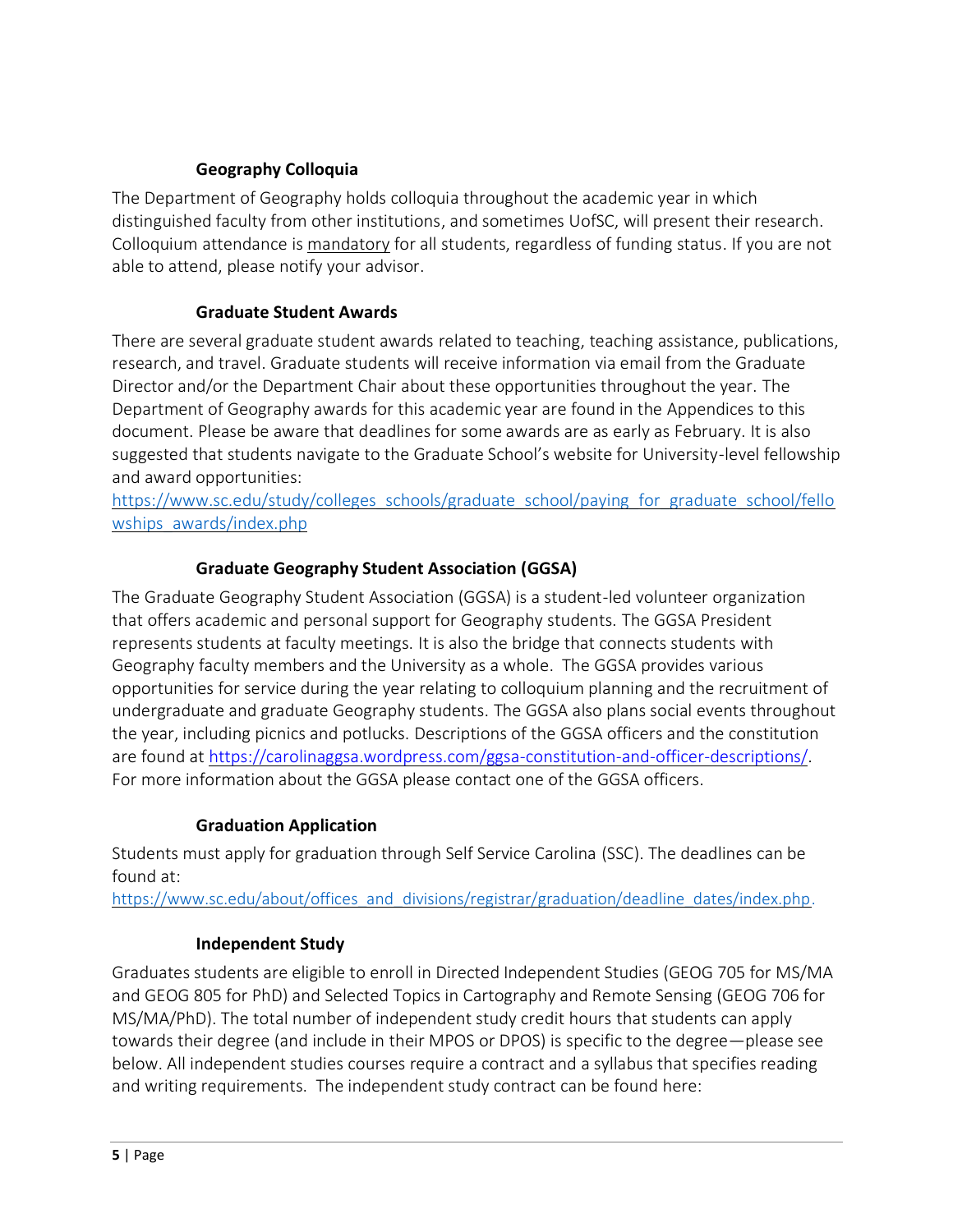[http://gradschool.sc.edu/forms/G-ISC.pdf\).](http://gradschool.sc.edu/forms/G-ISC.pdf)) The contract requires the signature of the instructor and the Graduate Director. The signed form goes to the Student Services Coordinator, who will open a course section for the student. The student will then be able to register using the specific CRN assigned to the section.

# **Professional Development Plans (PDPs)**

<span id="page-8-0"></span>Professional development plans (PDPs) are the mechanism our department uses to evaluate annual graduate student performance. Towards the end of each academic year, graduate students must record their yearly accomplishments in the PDP. The Graduate Director then includes faculty evaluations of the student's performance in Geography courses and TA/RA assignments (as applicable) into the PDP. The PDP is reviewed at the end of the academic year in a meeting between the advisor and the student. Non-completion of the PDP may threaten a student's 'good standing' in the department. There are specific PDP forms for MA/MS and PhD students – both are found in the appendices of this handbook.

# **Scheduling Defenses**

<span id="page-8-1"></span>Defenses of proposals, theses, and dissertations are open to the public. In scheduling a proposal, thesis, or dissertation defense, students should be mindful of their committee members' availability to attend a defense, especially if the defense is scheduled to take place between semesters or during the summer semester. Students should avoid scheduling anything the first or last week of classes. Students are expected to submit a complete draft of the relevant document to the committee at least 2 weeks prior to the scheduled defense date. The student must also make a copy of the proposal or the thesis or dissertation available for public view in the department office at least 1 week prior to the defense. Additionally, the defense should be announced to the Geography faculty and graduate students via email at least one week before the defense. Students should bring a copy of the all defense forms. Please reference the appropriate proposal, thesis, or dissertation defense section in this document for a list of the exact forms relevant to your defense.

# **Staying in Contact with your Committee**

<span id="page-8-2"></span>Once the proposal defense is completed, each student is responsible for arranging a meeting to discuss research progress with the committee chair and members during the first month of each major semester. These meetings are to assure that any alterations made to the proposed research are reviewed and found acceptable by all committee members. Defense documents require the signatures of all committee members so maintaining agreement about the research approach is essential. The nature of these meetings is to be determined by the full committee at the time of the proposal defense and communicated to the student. These meetings are required of students starting in the Fall of 2019 and very strongly recommended for all other students. Existing students, please contact your advisor to discuss a plan for updating your committee on your progress and any desired modifications to the proposal or methods.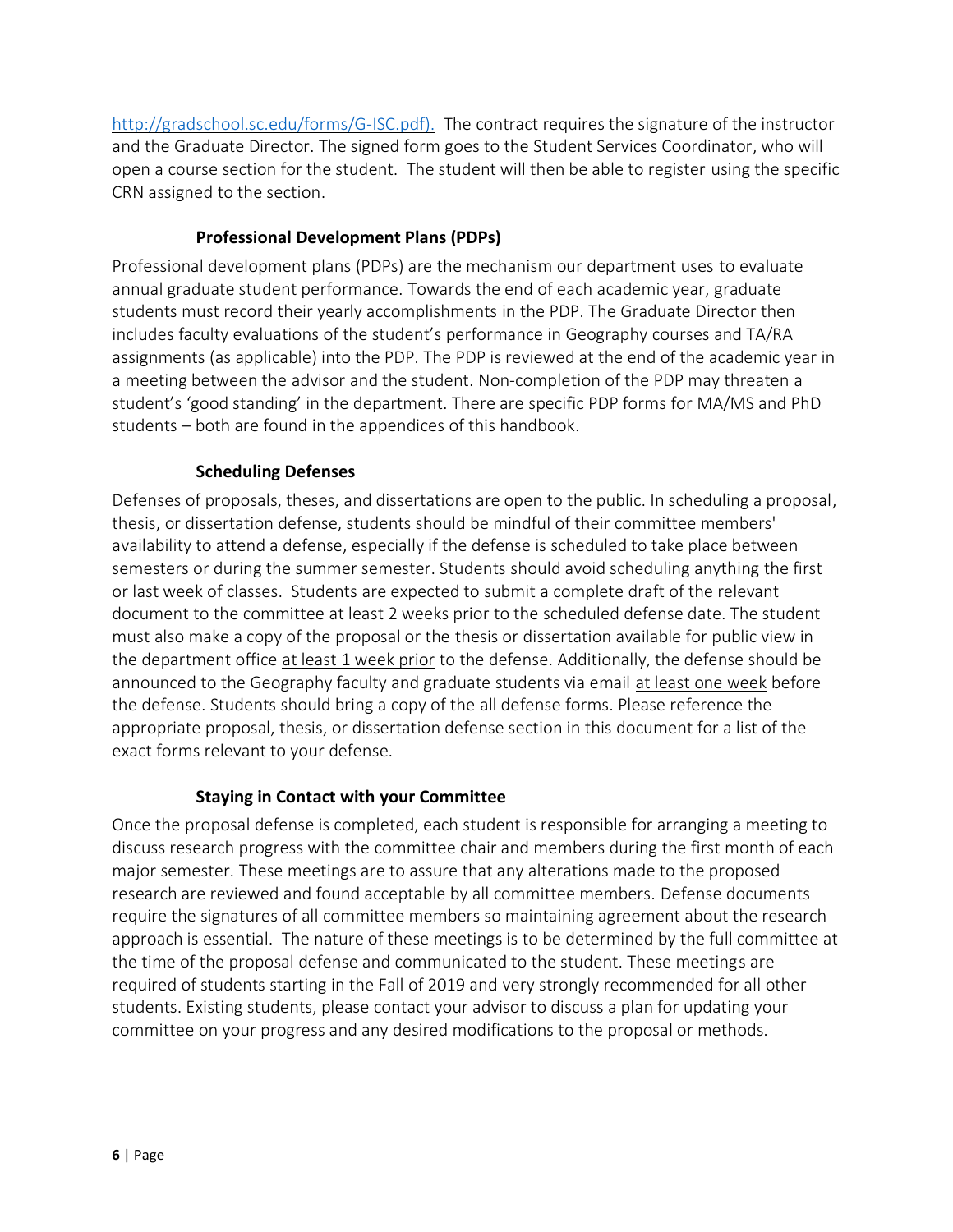Students will be required to demonstrate that they have followed the advice and recommendations specified by committee members in these update meetings. Developing a circulating meeting minutes is strongly recommended.

# **Student Health Services**

<span id="page-9-0"></span>All enrolled graduate students can take advantage of the many health and wellness services provided at UofSC's Student Health Services. Services include primary and routine care, travel, immunizations, physical and sports therapy, women's health, and in-person and on-line counseling and psychiatry services. Please navigate to:<http://www.sa.sc.edu/shs/cp> or call 803.777.5223.

## **Students' Rights and Recourse**

<span id="page-9-1"></span>All students are assigned an advisor upon admission to the graduate program. The first meeting between student and advisor should include a thorough review of graduate program requirements and a discussion of student and advisor expectations. All students from the start of their program should be aware of their rights vis-a-vis their advisor and other faculty members.

The rights of graduate students in the Department of Geography include:

- The right to meet face-to-face with their advisor at least once a month during the regular semesters to discuss the student's progress;
- The right to timely (within 2 weeks under normal circumstances) feedback from their advisor and course instructors on written work, including seminar papers, proposal drafts, thesis/dissertation drafts, and written comprehensive exams;
- The right to professional advice relating to conferences, grant opportunities, publication activities, and other aspects of academic life;
- The right to confidentiality and privacy (i.e., faculty members should not share the details of a student's academic record or personal matters with other students);
- The right to be treated in a professional manner and not to be harassed or bullied by any faculty member (see <http://sc.edu/policies/policiesbysubject.php#H> and [http://sc.edu/policies/policiesbysubject.php#B\);](http://sc.edu/policies/policiesbysubject.php#B)) and
- The right to request a different advisor.

Students have avenues of recourse if they feel that they have been evaluated unfairly or if their progress in the program has been hindered by the actions or inactions of faculty members. A student who feels that his/her rights have not been respected by a faculty member and who is not able to resolve the problem directly with the faculty member should consult with the Graduate Director or the Department Chair.

If a student does not feel that they can go to the Department Chair or Graduate Director, they should contact first the Department Ombuds. When approaching the Ombuds, please tell them directly that this **conversation is an Ombuds matter** so there is no confusion over the context of the communication. Ombuds matters are handled while preserving the confidentiality of the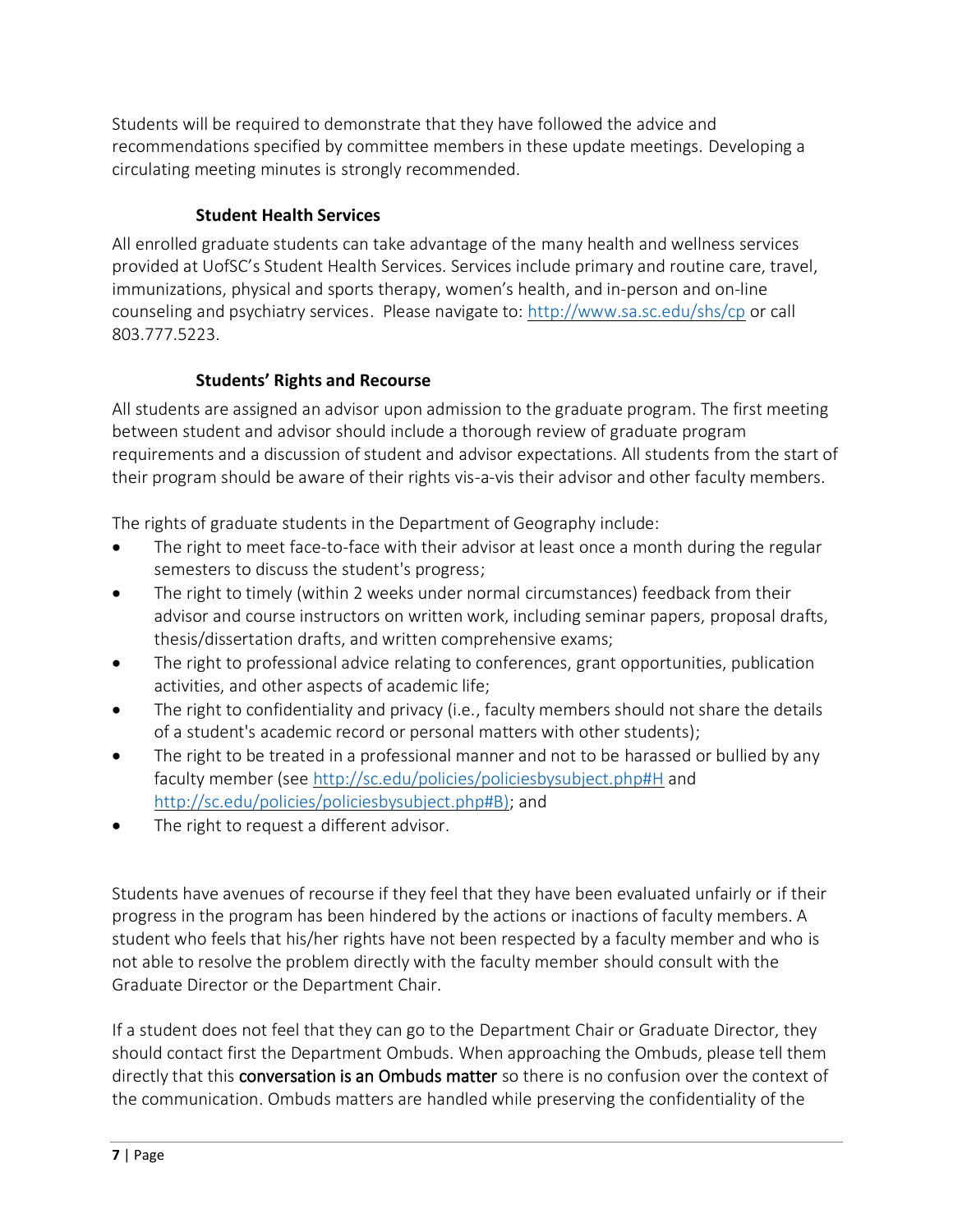person seeking assistance unless the person gives me permission to disclose the person's name in order to resolve the problem.

Students should note that the role of the Department or Graduate School Ombuds is not to advocate on behalf of a student, but to evaluate the situation at hand in an impartial manner and to propose a fair resolution to whatever problem exists between the student and faculty member. For the graduate student who has not reached a satisfactory resolution to the problem, the Ombuds can further explain the Department and University grievance procedures. The Department's and the University's grievance policies are provided in the Appendices. There is also a Graduate School Ombuds if further consultation is desired [\(http://gradschool.sc.edu/students/ombs.asp\)](http://gradschool.sc.edu/students/ombs.asp) The Department Ombuds for the 2020-21 academic year is Prof. Greg Carbone.

# **Student Conduct**

<span id="page-10-0"></span>The Geography Department is a workplace setting where you are developing professional relationships that are likely to last your entire career. Graduate students are expected to conduct themselves with professionalism and to treat faculty, staff, undergraduates, and fellow graduate students with respect at all times. The Department of Students should familiarize themselves with th[e Carolina Creed, the Honor Code, and the Code of Conduct](https://www.sc.edu/about/offices_and_divisions/student_conduct_and_academic_integrity/index.php) which set campus standards. Students should also be aware that the consumption of alcohol is forbidden in the Callcott Building and most other buildings on campus. Students should not come to the department if they are impaired by alcohol or drugs. In-person or digital harassment will not be tolerated.

Students are encouraged to build professional networks with faculty and others on sites such as LinkedIn or ResearchGate. It is strongly recommended that personal social media, such as Facebook, Instagram, etc., be kept for personal relationships, not those with faculty. Students should also be respectful of others privacy and not post photos of their fellow students on social media without permission.

# **Submission of Theses and Dissertations**

<span id="page-10-1"></span>Master's and Doctoral students must submit their thesis or dissertations to format check [\(https://www.sc.edu/study/colleges\\_schools/graduate\\_school/academics/thesis\\_and\\_dissertatio](https://www.sc.edu/study/colleges_schools/graduate_school/academics/thesis_and_dissertation/index.php)  $n/index.php$ . This can be an arduous process that may start before the defense (you are allowed to format check a draft). However, at some point, you must get the final thesis/dissertation version approved (by your committee and the Graduate School). Theses and dissertations must be submitted with more than 30 days before the graduation date – check the Grad School website for the exact date

[\(https://www.sc.edu/study/colleges\\_schools/graduate\\_school/academics/index.php\)](https://www.sc.edu/study/colleges_schools/graduate_school/academics/index.php). Final approval of your thesis/dissertation is 'proven' when the Graduate School receives either the Thesis Signature and Approval form [\(http://gradschool.sc.edu/forms/G-DSF.pdf \)](http://gradschool.sc.edu/forms/G-DSF.pdf) or Dissertation Signature and Approval Form [\(http://gradschool.sc.edu/forms/G-DSF.pdf\)](http://gradschool.sc.edu/forms/G-DSF.pdf). This form is the final page needed to graduate and requires signatures from all committee members and the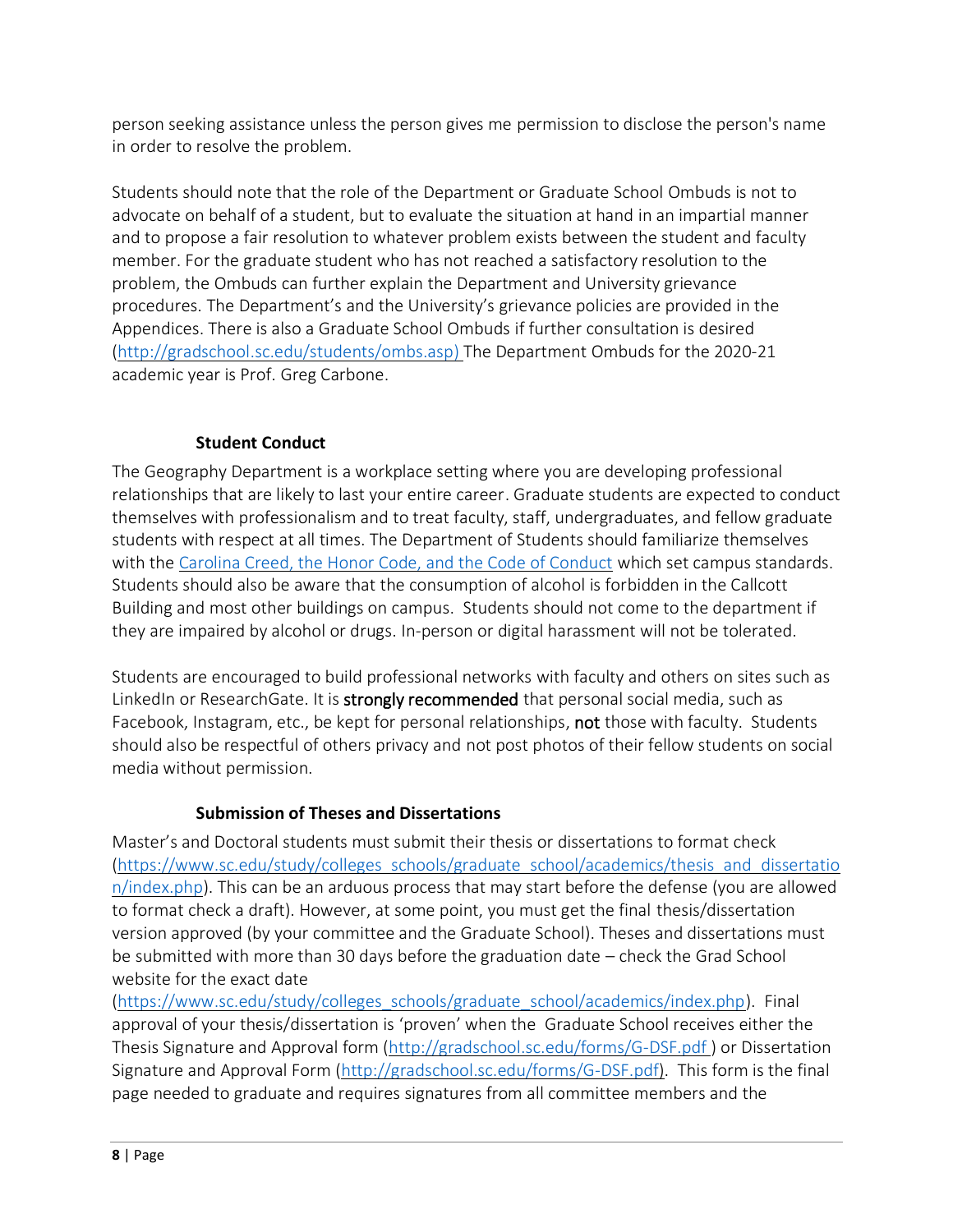Graduate Director. It is advised that students reference the Graduate's School checklist for graduation

[\(https://www.sc.edu/study/colleges\\_schools/graduate\\_school/academics/progress\\_to\\_degree/i](https://www.sc.edu/study/colleges_schools/graduate_school/academics/progress_to_degree/index.php) [ndex.php\)](https://www.sc.edu/study/colleges_schools/graduate_school/academics/progress_to_degree/index.php) to ensure all other graduation requirements are completed.

## <span id="page-11-0"></span>Teacher Training

Upon their entry to the program, all graduate students must complete the TA (teaching assistant) training workshops and orientations offered by the University. Currently, this includes a two-part training workshop held before the start of the academic year, plus a zero-credit GRAD 701 course. International students must also attend an International Teaching Assistant (ITA) orientation at the start of the academic year, regardless of how long they have lived in the United States. International students for whom English is not a first language must also complete the International TA language assessment organized through the English Programs for Internationals office (assessments take place at the start of each semester). International students for whom English is not a first language *may not* serve as a TA or as a graduate instructor of record until they have passed their language assessment and completed all required TA training.

## <span id="page-11-1"></span>VPN – How to connect to the College Network from home

In order to access your home directory on the college's network from an Internet connection, you will need to setup a Virtual Private Network (VPN) connection on your computer. You will only need to do this if you will be connecting via the Internet from a cable modem, DSL connection, or some other connection that uses the Internet. This is free software available [here.](https://www.sc.edu/about/offices_and_divisions/division_of_information_technology/end_user_services/available_technology_resources/)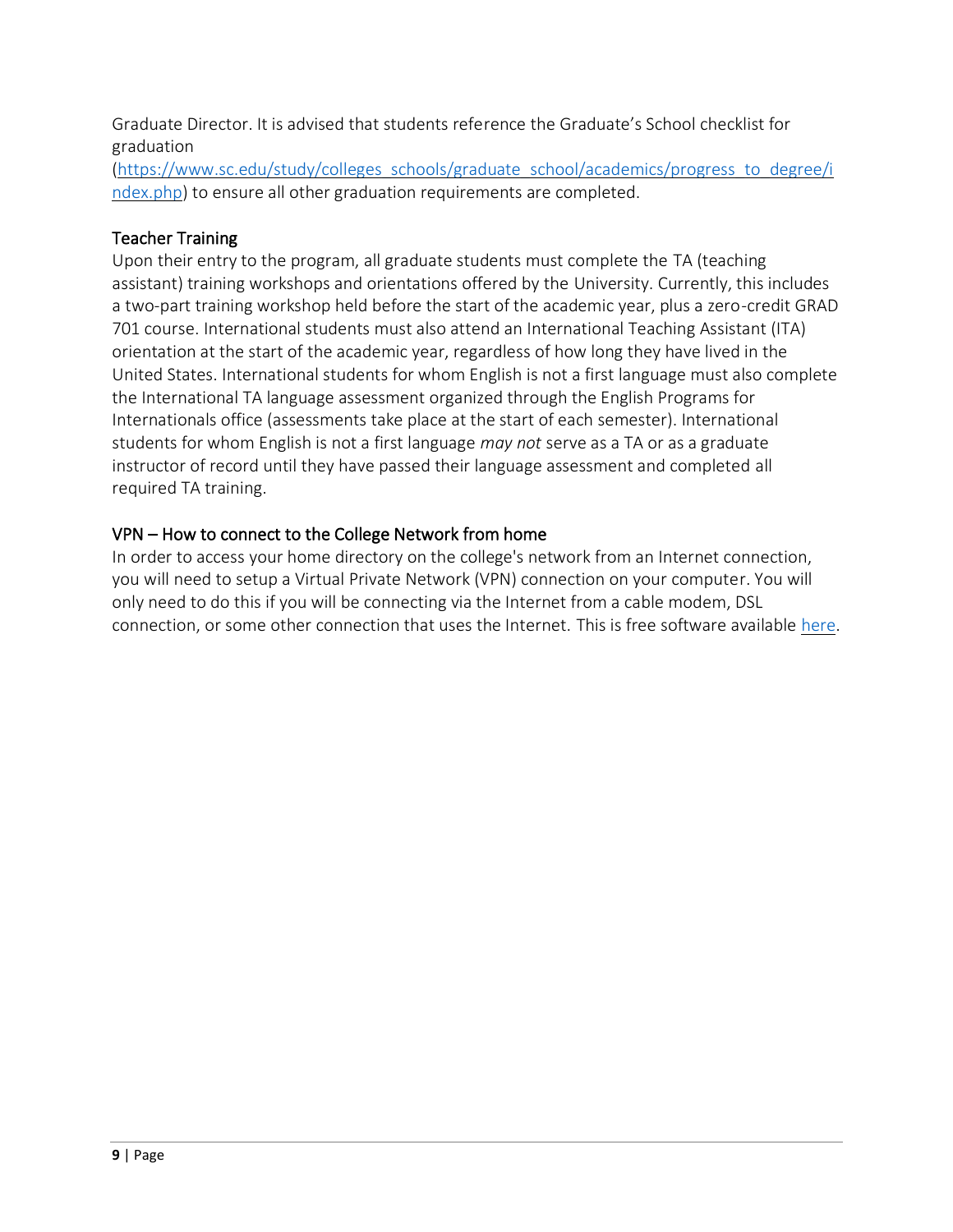#### <span id="page-12-0"></span>**MA / MS DEGREE REQUIREMENTS**

Students completing a majority of their coursework credit hours in physical/environmental and/or GIScience courses will earn the MS degree. Students completing the majority of their coursework credit hours in human geography or environment-society relationship courses will earn the MA degree.

The Master's Degree Plan of Study (MPOS) (found at

<http://gradschool.sc.edu/forms/Mastersprogramofstudysavable.pdf> or [http://gradschool.sc.edu/forms/Mastersprogramofstudy.pdf\)](http://gradschool.sc.edu/forms/Mastersprogramofstudy.pdf) must list all the courses the student plans to take in order to graduate with the master's degree. Students must submit this paperwork to their advisor for approval prior to the start of their third semester. The form then goes to the Graduate Director and then to the Graduate School. If changes need to be made to the MPOS, the student should complete the Program of Study Adjustment (POSA) form [\(http://gradschool.sc.edu/forms/POSAform2018.pdf\)](http://gradschool.sc.edu/forms/POSAform2018.pdf) which needs to be signed by the advisor and then emailed to the Graduate Director.

The Department is currently transitioning from an old master's program bulletin to a new bulletin. Students who entered the program prior to Fall 2018 must continue to use the old bulletin. Key requirements from the old and new bulletins are elaborated below. Note that both the old and new bulletins include thesis and non-thesis options.

#### **Old Bulletin Requirements**

<span id="page-12-1"></span>(must be used by students starting before Fall 2018; may be used by students starting in Fall 2018)

### <span id="page-12-2"></span>*Thesis Option (31 credit hours total)*

- 1. Coursework
	- a. GEOG 740 Research Trends in Geography (1 credit hour).
	- b. One course from the Physical/Environmental Cluster (3 credit hours) requirement cannot be satisfied by GEOG 595, 705, 706, or 805.
		- GEOG 545 Synoptic Meteorology
		- GEOG 546 Applied Climatology
		- GEOG 547 Fluvial Geomorphology
		- GEOG 549 Water and Watersheds
		- GEOG 567 Long-Term Environmental Change
		- GEOG 571 Microclimatology (4 CH course)
		- GEOG 573 Climatic Change and Variability
		- GEOG 590 Beach and Dune Interactions
		- GEOG 730 Seminar in Environmental Geography
		- GEOG 746 Seminar in Climatology
		- GEOG 747 Seminar in Physical Geography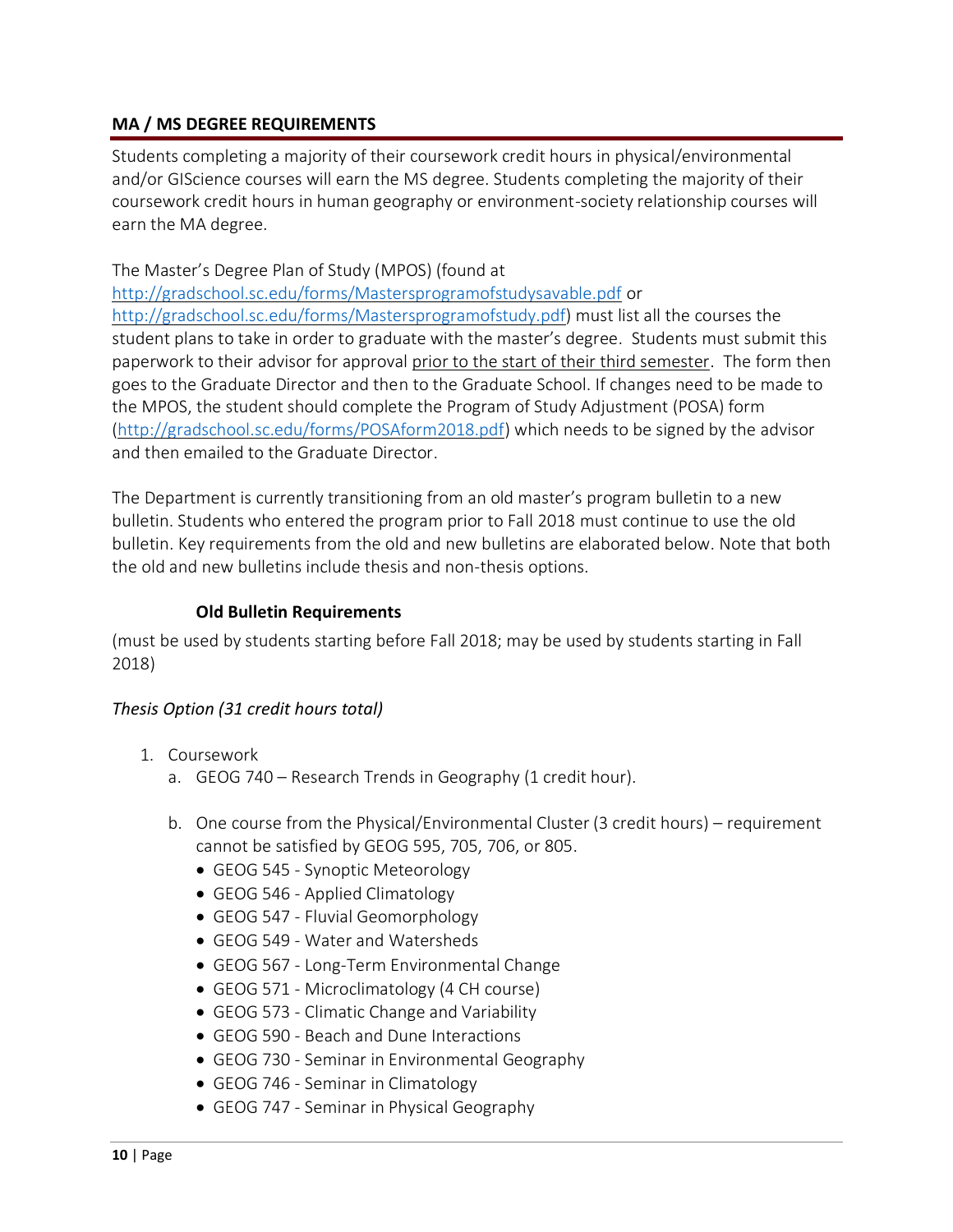- GEOG 748 Geomorphology from Space
- GEOG 830 Advanced Seminar in Environmental Geography
- GEOG 847 Advanced Seminar in Physical Geography
- c. One course from the Human/Regional Cluster (3 credit hours) requirement cannot be satisfied by GEOG 595, 705, 706, or 805.
	- GEOG 511 Planning and Locational Analysis
	- GEOG 512 Migration and Globalization
	- GEOG 515 Political Geography
	- GEOG 516 Coastal Zone Management
	- GEOG 521 Landscapes of South Carolina
	- GEOG 530 Environmental Hazards
	- GEOG 535 Hazards Analysis and Planning
	- GEOG 544 Geography of the City
	- GEOG 566 Social Aspects of Environmental Planning and Management
	- GEOG 568 Human Dimensions of Global Environmental Change
	- GEOG 569 Environment and Development
	- GEOG 570 Geography of Public Land and Water Policy
	- GEOG 581 Globalization and Cultural Questions
	- GEOG 701 History of Geographic Thought
	- GEOG 709 Women Explorers and Travelers
	- GEOG 711 Seminar in Regional Geography
	- GEOG 712 Urban Geography
	- GEOG 713 Advanced Economic Geography
	- GEOG 721 Seminar in Systematic Geography
	- GEOG 723 The Geography of Recreation
	- GEOG 724 Seminar in Geography of Latin America
	- GEOG 725 Seminar in Geography of Europe
	- GEOG 726 Seminar in Geography of the Middle East and Africa
	- GEOG 730 Seminar in Environmental Geography (Sp 2017 only)
	- GEOG 734 Field Seminar in Third World Development Projects
	- GEOG 735 Seminar in Political Geography
	- GEOG 737 Seminar in Spatial Cognition
	- GEOG 789 Area Analysis: Europe, the Latin American Republics, Asia, or the United States
	- GEOG 810 Advanced Seminar in Human Geography
	- GEOG 811 Advanced Seminar in Regional Geography
- d. One course from the Technical Cluster (3 credit hours) requirement cannot be satisfied by GEOG 595, 705, 706, or 805.
	- GEOG 531 Quantitative Methods in Geographic Research
	- GEOG 541 Advanced Cartography
	- GEOG 542 Dynamic Cartography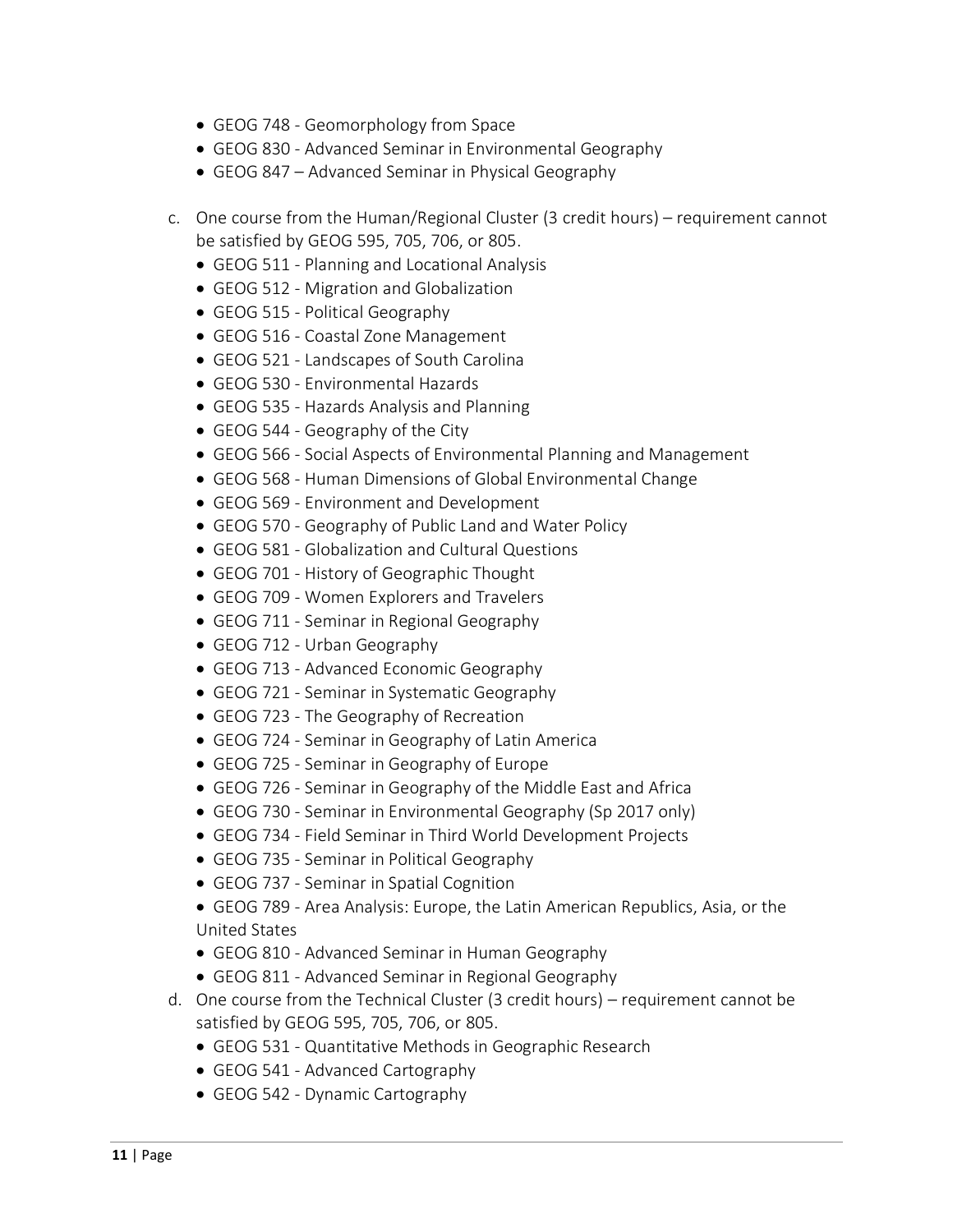- GEOG 551 Principles of Remote Sensing
- GEOG 552 LiDARgrammetric and Photogrammetric Digital Surface Mapping
- GEOG 554 Spatial Programming
- GEOG 562 Satellite Mapping and the Global Positioning System
- GEOG 563 Advanced Geographic Information Systems
- GEOG 564 GIS-Based Modeling
- GEOG 565 Geographic Information System (GIS) Databases and Their Use
- GEOG 731 Seminar in Quantitative Analysis in Geography
- GEOG 741 Seminar in Cartography
- GEOG 751 Digital Techniques of Remote Sensing
- GEOG 763 Seminar in Geographic Information Systems
- GEOG 841 Advanced Seminar in Cartography
- GEOG 851 Advanced Seminar in Remote Sensing
- GEOG 863 Advanced Seminar in Geographic Information Systems
- e. Specialized Coursework (minimum of 12 credit hours)

Courses should be selected by the students in consultation with their advisor. Courses listed in the clusters above (b-d) can be used to satisfy this requirement, but the same courses cannot be double counted to satisfy both requirements. Note that this requirement is a *minimum* of 12 CH. Students who take 6 CH of GEOG 799 will need to take 15 CH of specialized coursework and 9 CH from b-d (above) to reach the required 31 CH.

f. Research Coursework

A minimum of one (1) and maximum of six (6) credit hours of thesis preparation hours (GEOG 799) must be included on the MPOS. Students cannot enroll in GEOG 799 until they have an approved thesis proposal.

- g. Notes about all coursework:
	- Half the coursework (not including GEOG 799) listed on the MPOS must be at the 700- or 800-level.
	- No more than six (6) credit hours of independent study in Geography (i.e., 705 or 706) and no more than nine (9) credit hours of independent studies with any designator may be included on the MPOS.
- 2. Thesis
	- a. Thesis Committee

The thesis committee consists of three members. At least two members must be UofSC Geography faculty members. A research faculty member may chair a committee so long as they are an Associate Member of the UofSC Graduate Faculty and holds a doctoral degree. The third committee member can be any member of UofSC's Graduate Faculty, including someone who holds a term appointment on the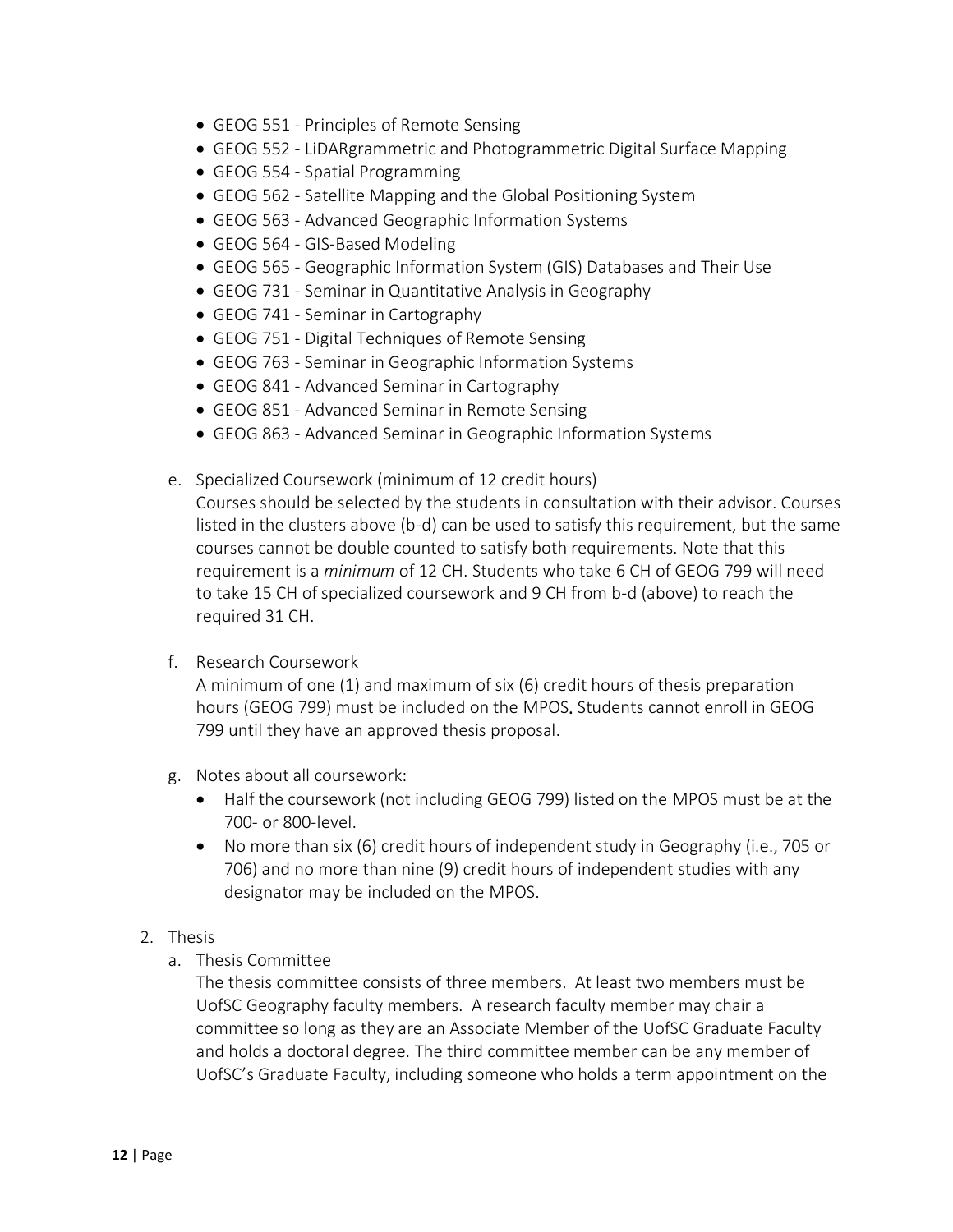Graduate Faculty. All thesis committee members must be from the Columbia campus.

b. Thesis Proposal and Proposal Defense

The thesis proposal must be approved by the committee prior to the completion of the third regular semester. The proposal defense involves a short (15-20 minutes) public presentation and questions from the audience, followed by a closed session with committee members. At the proposal defense the student and committee must codify the format of the thesis (manuscript or traditional). If the defense is successful, the students and faculty should complete the Thesis Proposal Defense Form found in the Appendices of this handbook. Please reference the "Scheduling Defenses" at the beginning of this handbook.

c. Thesis Format

Theses must follow the formats defined by the Graduate School. The manuscript style thesis will consist of at least one manuscript plus appendices (e.g., expanded literature review or methods section). Typically, the manuscript sections translate to chapters of the thesis. The student must be first author on any manuscript(s) from the thesis. The manuscript does not have to be submitted to a journal to be accepted as a thesis by the Department of Geography or the Graduate School.

d. Thesis Defense

The thesis defense serves as the Master's Comprehensive Exam; therefore, students must bring (and complete) the following form: [http://gradschool.sc.edu/forms/masterscompexamverification.pdf.](http://gradschool.sc.edu/forms/masterscompexamverification.pdf) Students have their committee sign the G-TSF form (download from: [http://gradschool.sc.edu/forms/G-TSF.pdf\)](http://gradschool.sc.edu/forms/G-TSF.pdf) when all thesis remediation is complete and the final versions has been approved. Please reference the "Scheduling Defenses" at the beginning of this handbook.

#### <span id="page-15-0"></span>*Non-Thesis Option (37 credit hours total)*

Students choosing the non-thesis option have an advisor and a second reader. Both must be faculty within UofSC's Geography Department and can be research faculty members who hold a doctoral degree and are Associate Members of UofSC's Graduate Faculty.

- 1. Coursework
	- a. GEOG 740 Research Trends in Geography (1 credit hour).
	- b. One course from the Physical/Environmental Cluster (3 credit hours) requirement cannot be satisfied by GEOG 595, 705, 706, or 805. The eligible courses are listed above (in the MA/MS Thesis Option Old Bulletin Requirements).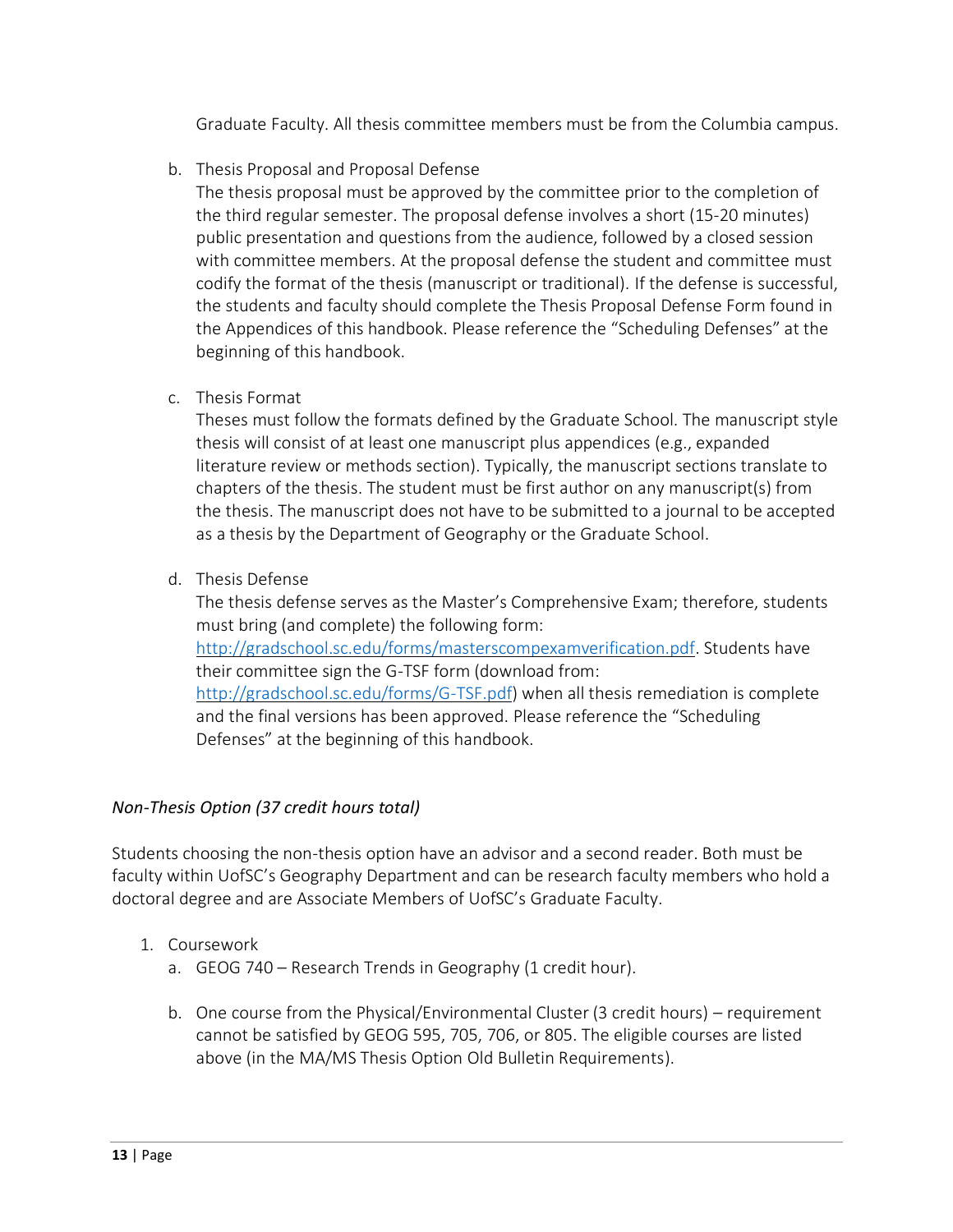- c. One course from the Human/Regional Cluster (3 credit hours) requirement cannot be satisfied by GEOG 595, 705, 706, or 805. The eligible courses are listed above (in the MA/MS Thesis Option Old Bulletin Requirements).
- d. One course from the Technical Cluster (3 credit hours) requirement cannot be satisfied by GEOG 595, 705, 706, or 805. The eligible courses are listed above (in the MA/MS Thesis Option Old Bulletin Requirements).
- e. Specialized Coursework (27 credit hours) Courses should be selected by the students in consultation with their advisor. Courses listed in the clusters (b-d) can be used to satisfy this requirement, but courses cannot be counted to satisfy both the cluster *and* specialized coursework requirements.
- f. Notes about all coursework:
	- At least half the coursework listed on the MPOS must be at the 700- or 800-level.
	- No more than six (6) credit hours of independent study in Geography (i.e., 705 or 706) and no more than nine (9) credit hours of independent student with any designator may be included on the MPOS.
- 2. Research Paper

The comprehensive exam for the non-thesis option is an extended research paper. The paper is written by the student under the guidance the student's advisor who must a faculty member in the Department of Geography. The second reader must also be a UofSC Geography faculty member and can be a research associate. The approved research paper must be submitted to the Graduate Director by the Graduate School's "Final Submission Deadline." The readers must have two weeks to review the document and provide comments. Students should recognize that it is likely that changes will need to be made to their paper, so early submissions are strongly recommended. When the research paper is accepted the following paperwork must be completed: 1) Department of Geography MA/MS Research Paper Completion form (found in the Appendices); and 2) Master's Comprehensive Exam Form

[\(http://gradschool.sc.edu/forms/masterscompexamverification.pdf\)](http://gradschool.sc.edu/forms/masterscompexamverification.pdf). The research paper serves as the 'comprehensive exam,' so the acceptance date of the research paper is the date of the exam.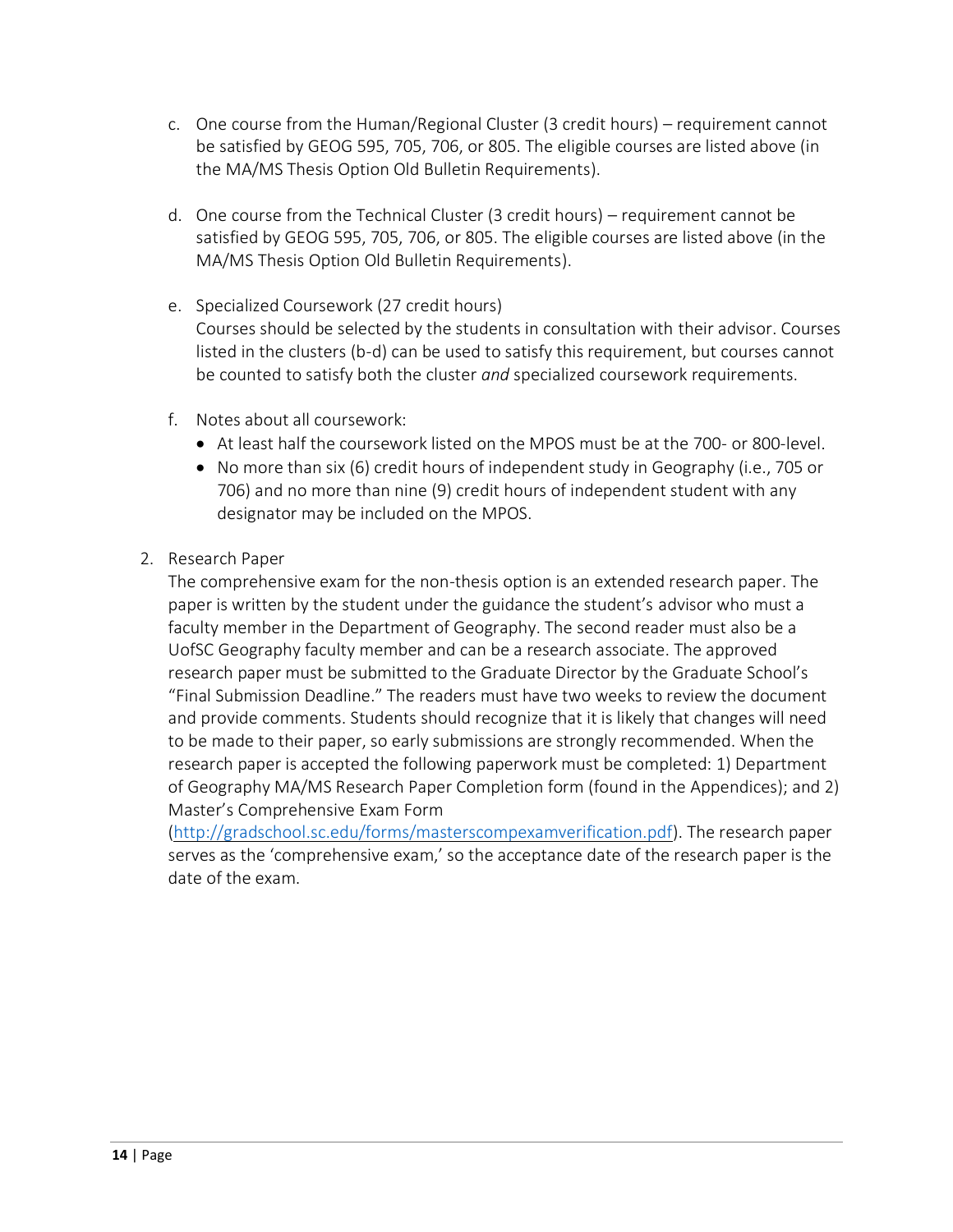#### **New Bulletin Requirements**

<span id="page-17-0"></span>(option for students entering Fall 2018, Required for students entering in 2019 and later)

#### <span id="page-17-1"></span>*Thesis option (30 credit hours total)*

- 1. Coursework
	- a. GEOG 801 (3 credit hours).
	- b. A graduate-level (500-level or above) techniques or methods course with GEOG designator selected with advisor approval (3 credit hours).
	- c. Twenty-four (24) additional credit hours with the following stipulations:
		- Half the coursework (not including GEOG 799) listed on the MPOS must be at the 700- or 800-level.
		- No more than six (6) credit hours of independent study with any designator may be included on the MPOS.
		- A minimum of one (1) and maximum of six (6) credit hours of GEOG 799 must be included on the MPOS. Students cannot enroll in GEOG 799 until they have an approved thesis proposal.
		- A maximum of six (6) credit hours with non-GEOG designators may be included on the MPOS.

#### 2. Thesis

a. Thesis committee

The thesis committee consists of three members. At least two members must be UofSC Geography faculty members. A research faculty member may chair a committee if s/he is an Associate Member of the UofSC Graduate Faculty and holds a doctoral degree. The third committee member can be any member of UofSC's Graduate Faculty, including one who holds a term appointment on the Graduate Faculty.

b. Thesis Proposal and Defense

The thesis proposal outlines the topic of investigation, the purpose and context of the study, and the research design. It must be approved by the committee prior to the completion of the third regular semester. At the proposal defense, which is open to the public, the student and committee will codify the format of the thesis (manuscript or traditional). If the defense is successful, the students and faculty should complete the Thesis Proposal Defense Form found in the Appendices. Please reference the "Scheduling Defenses" at the beginning of this handbook.

c. Thesis Format

Theses must follow the formats defined by the Graduate School. The manuscript-style thesis will consist of at least one manuscript plus appendices deemed necessary for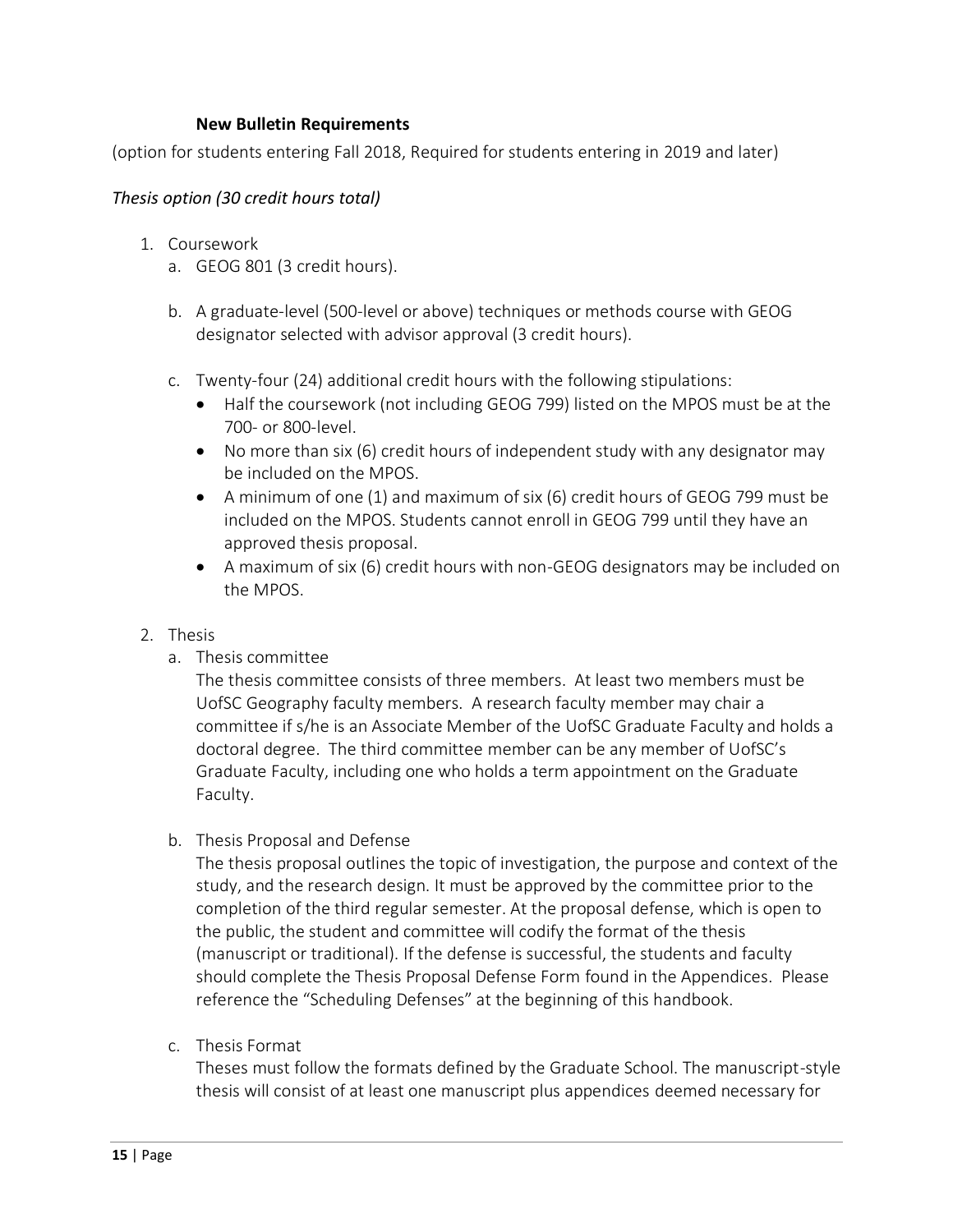the Committee to evaluate the work (e.g., expanded literature review or methods section). The student must be first author on any manuscript(s) published from the thesis. The manuscript does not have to be submitted to a journal to be accepted by the Department of Geography or the Graduate School for the thesis.

d. Thesis Defense

The thesis defense serves as the Master's Comprehensive Exam; therefore, students must bring (and complete) the following form: [http://gradschool.sc.edu/forms/masterscompexamverification.pdf.](http://gradschool.sc.edu/forms/masterscompexamverification.pdf) Students should ask their committee members to sign the G-TSF form (download from: [http://gradschool.sc.edu/forms/G-TSF.pdf\)](http://gradschool.sc.edu/forms/G-TSF.pdf) when all thesis remediation is complete and the final versions has been approved. See "Scheduling Defense" section for additional information.

## <span id="page-18-0"></span>*Non-Thesis Option (36 credit hours total)*

Students must declare their intention to pursue the non-thesis option no later than the end of the student's third regular semester. Students choosing this option should have an advisor and a second reader for the research paper. The advisor and second reader must be faculty within the Geography Department. Either may be a regular, associate, or term graduate faculty member.

- 1. Coursework
	- a. GEOG 801 (3 credit hours).
	- b. A graduate-level (500-level or above) techniques or methods course with GEOG designator selected with advisor approval (3 credit hours).
	- c. Thirty (30) additional credit hours with the following stipulations:
		- Half the coursework listed on the MPOS must be at the 700- or 800-level. GEOG 799 does not count towards this requirement.
		- No more than six (6) credit hours of independent study with any designator may be included on the MPOS.
		- A maximum of six (6) credit hours with non-GEOG designators may be included on the MPOS.
- 2. Research Paper

An extended research paper is written under the guidance the student's advisor. The completed paper will be submitted a minimum of six weeks prior to the Graduate School's "Final Submission Deadline" to the student's advisor and a second reader. Prior to the Graduate School's "Final Submission Deadline," the student must orally present the research paper to the advisor and a second reader. The advisor and second reader will evaluate the research paper as "Pass," "Conditional Pass," or "Fail." The student will have two weeks to complete remediation if a "Conditional Pass" or "Fail" is given. The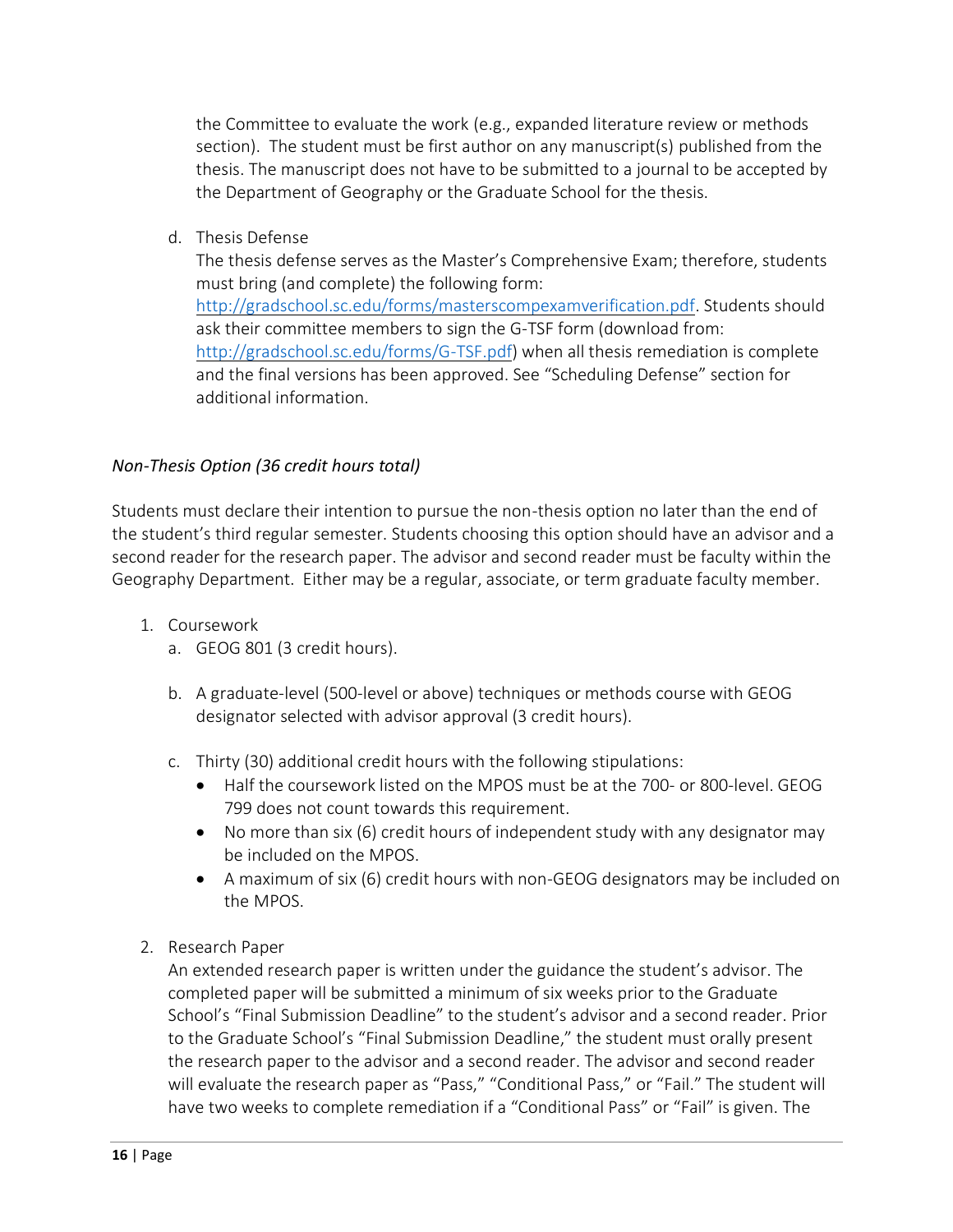remediated work will be evaluated as "Pass" or "Fail" within two weeks. Students only have one opportunity to remediate. The committee must assign a "Pass" to the paper for the student to pass the comprehensive exam. When the committee finalizes their assessment and assigns a "Pass," the following paperwork should be completed: 1) Department of Geography MA/MS Research Paper Completion form (found in the Appendices); and 2) Master's Comprehensive Exam Form [\(http://gradschool.sc.edu/forms/masterscompexamverification.pdf\)](http://gradschool.sc.edu/forms/masterscompexamverification.pdf). The research paper serves as the 'comprehensive exam,' so the "Pass" date of the research paper is the date of the exam.

## **Academic Progress – Applicable to All MA/MS Students**

<span id="page-19-0"></span>A student must demonstrate satisfactory academic progress at the end of each semester and maintain a minimum of a "B" average in all courses and a "B" average in courses at the 700-level and above. Students are also required to meet with Committee members during the first month of each major semester (see Maintaining Contact with your Committee). Any student who receives less than a "B" in a graduate course will be on probation for the next semester. Financial assistance will be terminated or reduced for a student who is on probation or who is not progressing satisfactorily. A serious or repeated failure to make satisfactory academic progress will result in a student being terminated from the master's program. A student will be notified of termination, in writing, prior to the beginning of classes for a semester. The more likely causes for termination are as follows:

- 1. All requirements for previous degree not completed by the end of the first semester;
- 2. Failure to pass the comprehensive examination;
- 3. On probation for two consecutive semesters;
- 4. Failure to have an academic advisor at all times;
- 5. Receiving a total of three grades lower than B; and
- 6. Failure to have an approved thesis proposal or research paper topic by the end of the fourth semester for full-time students or by the end of the semester in which the 36th credit is earned for part-time students.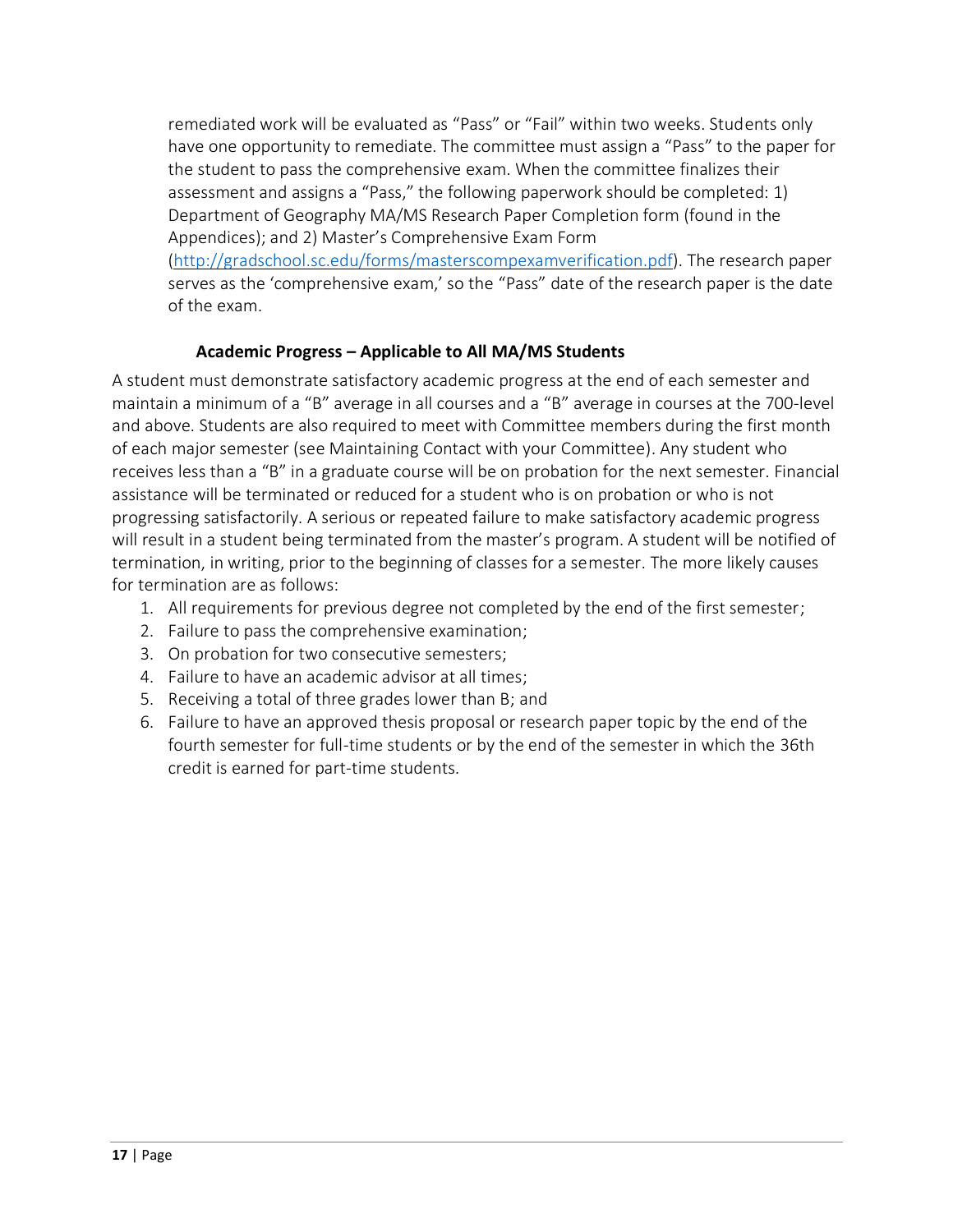### <span id="page-20-0"></span>**DOCTORAL DEGREE REQUIREMENTS**

#### The Doctoral Plan of Study, or DPOS,

[\(http://gradschool.sc.edu/forms/Doctoralprogramofstudy.pdf\)](http://gradschool.sc.edu/forms/Doctoralprogramofstudy.pdf) lists the 33 post-master's degree credit hours (CH) the student will take to earn a doctoral degree and the courses that will satisfy the residency requirement. If changes need to be made to an approved DPOS, use the following form [http://gradschool.sc.edu/forms/POSAform2018.pdf,](http://gradschool.sc.edu/forms/POSAform2018.pdf) which needs be signed by the advisor and delivered to the Graduate Director to be submitted to The Graduate School.

The doctoral residency requirement is satisfied with 18 CH of coursework taken in consecutive major (fall and spring) semesters. Enrollment in a summer term is not required to maintain continuity, but credits earned during summer terms (including May Session) will count toward the 18 CH required for residency. The maximum course load in each summer session is 6 credit hours.

Typically, PhD students will receive support for 33 post-Master's degree credit hours. The department will consider granting up to 3 additional credit hours under limited circumstances, including when summer enrollment is required of instructors.

Doctoral students must request revalidation for UofSC graduate courses that are over 10 years old for inclusion in the doctoral program of study (coursework taken at other institutions may not be revalidated). Approval of the revalidation request is at the discretion of the Graduate Director. Students who do not complete the program within a 10-year period become subject to changes in degree requirements adopted after that 10-year period.

The Department is transitioning from an old bulletin to a new bulletin. Students entering the program prior to Fall 2018 are obligated to use the old bulletin. Students entering the program Fall 2018-Summer 2019 can choose between the old and the new bulletin. If, by December 15, 2018, the Graduate Director had not been informed by email that a student wanted to use the old bulletin, the student must use the new bulletin. The old and new requirements are presented below, followed by key information that applies to both the old and new bulletins. Students using the old bulletin may consult the on-line bulletin:

[http://bulletin.sc.edu/preview\\_program.php?catoid=76&poid=4646&returnto=2190\)](http://bulletin.sc.edu/preview_program.php?catoid=76&poid=4646&returnto=2190)

### **Old Bulletin Requirements**

<span id="page-20-1"></span>(for students starting before Fall 2018; may be used by students starting in Fall 2018, Spring or Summer 2019)

- 1. Coursework (33 credit hours, post Master's degree)
	- a. GEOG 801 Contemporary Approaches to Geography (3 CH).
	- b. An advanced techniques course (3 CH) taken at the 700+ level.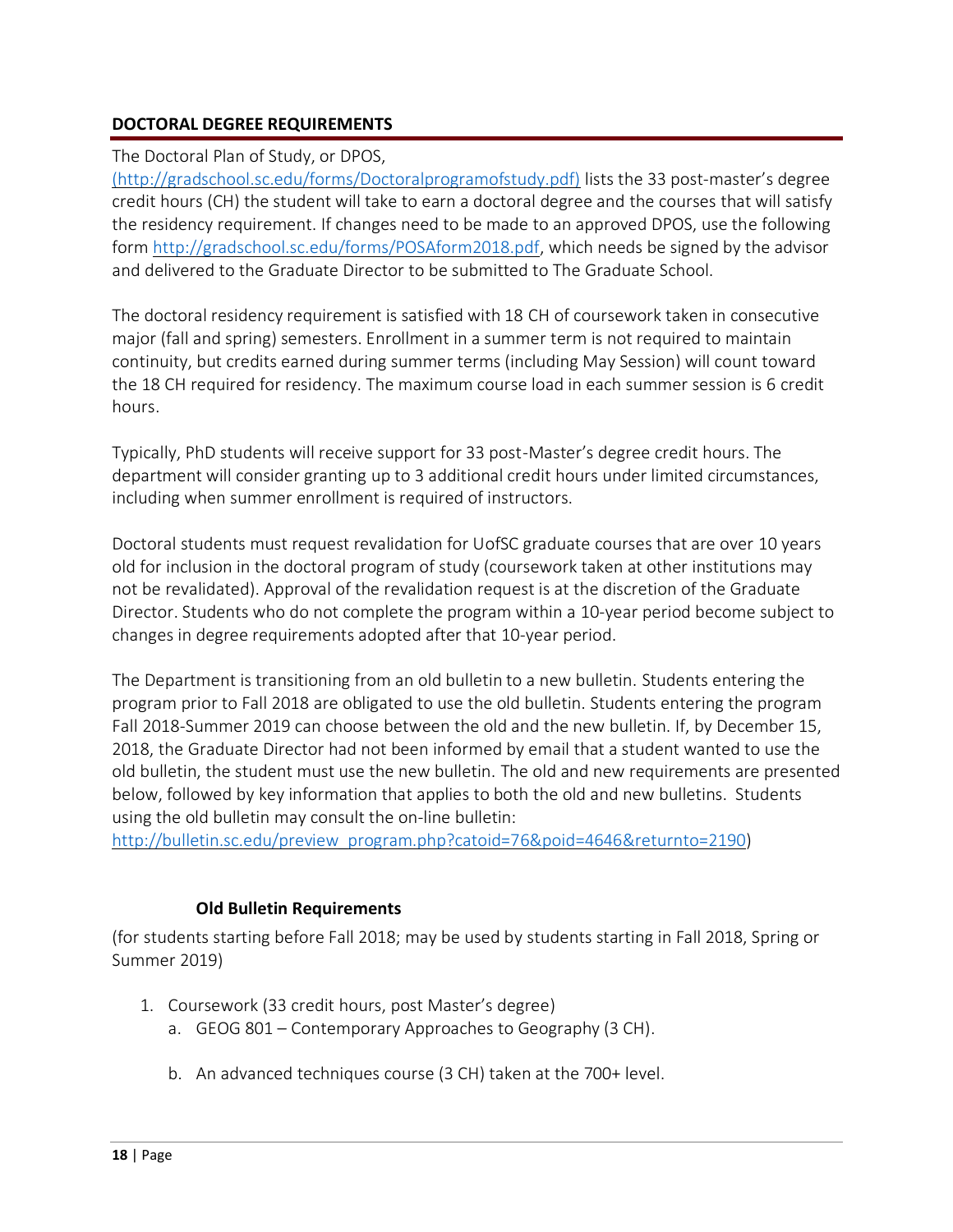- c. An 800-level advanced seminar in the student's area of specialization (3 CH).
- d. A course without a GEOG designator (3 CH).
- e. Nine (9) credit hours of additional courses.
- f. Dissertation Preparation (12 CH) Students may not enroll in GEOG 899 until the proposal has been successfully defended and remediated.
- g. Please note the following about the courses:
	- At least one-half of the courses (excluding 899) listed on the DPOS must be at the 700- or 800-levels.
	- No more than 6 CH of independent study in GEOG (e.g., 705, 706, 805) may appear on the DPOS. No more than 9 CH of independent study with any designator may be on the DPOS.
- 2. Admission to Candidacy

Doctoral students must complete the following to be admitted into candidacy:

- a. Full admission into the doctoral program;
- b. Approval of DPOS; and
- c. Successful completion (with a grade of B or better) of the following courses:
	- GEOG 801.
	- GEOG 531 (or its equivalent; this requirement can be satisfied at the MS/MA level, but the CH will not be double counted).
	- Advanced techniques course.
- d. Completing the following form: [http://gradschool.sc.edu/forms/qual\\_exam\\_verification.pdf.](http://gradschool.sc.edu/forms/qual_exam_verification.pdf) The qualifying exam date is the last day of the last semester the course requirements were completed.
- e. Submitting a completed DPOS [\(http://gradschool.sc.edu/forms/Doctoralprogramofstudy.pdf\)](http://gradschool.sc.edu/forms/Doctoralprogramofstudy.pdf)

Students must be admitted to candidacy for at least 1 year prior earning the doctoral degree.

### 3. Comprehensive Examination

The comprehensive examination consists of the oral defense of the dissertation proposal and a written exam. The proposal defense and the written exam must take place within one regular semester (or the equivalent) of each other. The comprehensive examination may not be given fewer than 60 days before the student receives the degree. Certification of the comprehensive examination for doctoral students remains valid for 5 years, after which it must be revalidated. Revalidation is not guaranteed.

The comprehensive examination committee must include no fewer than four members and must include one (but no more than one) member from outside UofSC Geography. Regular and associate graduate faculty may serve on or chair a doctoral committee. Faculty members with term appointments may serve on, but may not chair, doctoral committees. Once the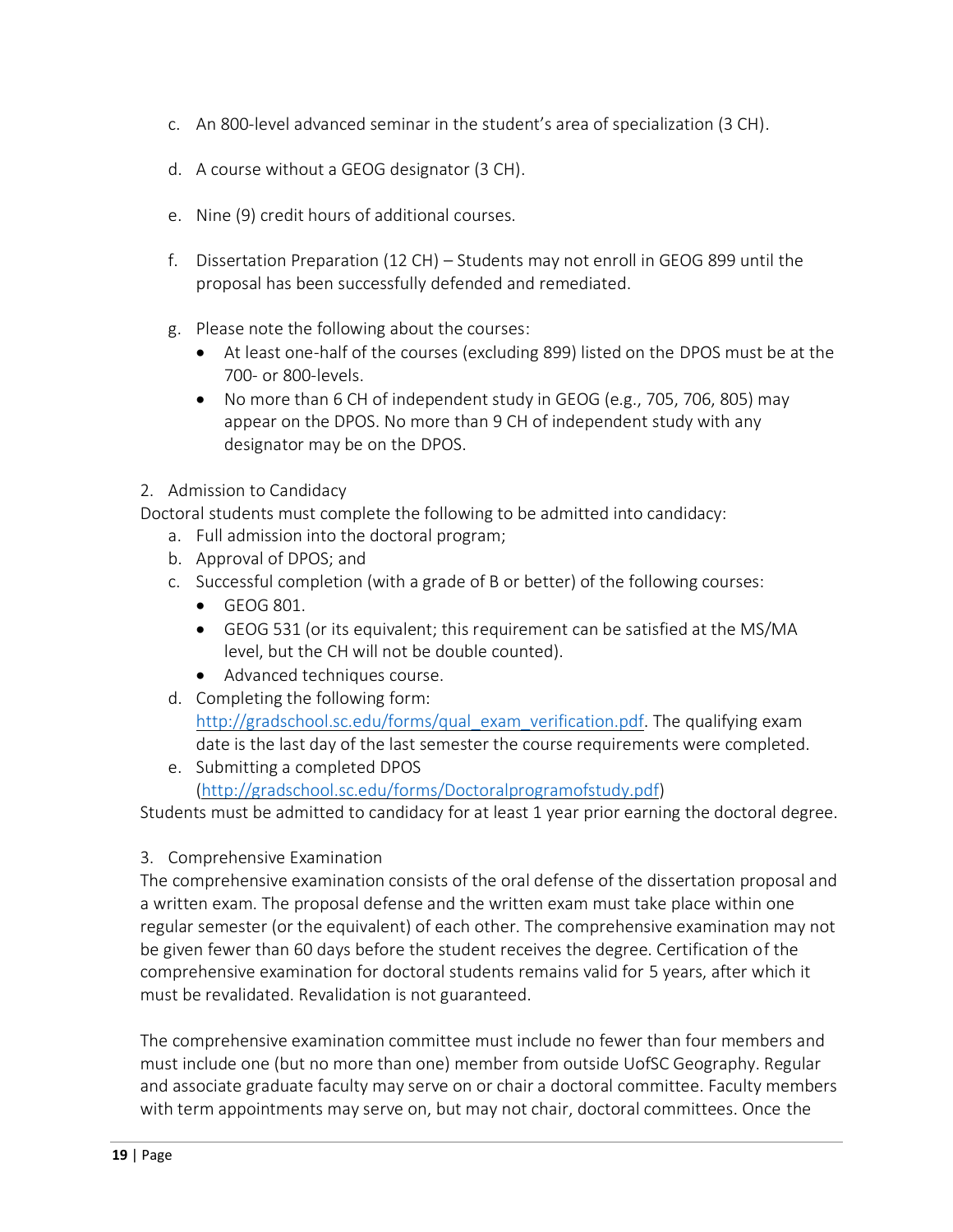comprehensive examination committee members have been selected, the student must complete a Doctoral Committee Appointment request form

[\(http://gradschool.sc.edu/forms/G-DCA.GS48.pdf\)](http://gradschool.sc.edu/forms/G-DCA.GS48.pdf) that must be signed by the student and brought to the Graduate Director.

- a. Oral Defense of the Dissertation Proposal See "Important Information Applicable for All Doctoral Students" (below) and "Scheduling Defenses" (above) for additional information.
- b. Written Exam

The written exam typically occurs after coursework is completed, or during the final semester of coursework. The examination committee and the student work together to compile reading lists corresponding to each disciplinary field (represented by the committee members) to be examined. The reading lists must be finalized at least 3 months prior to the exam. Each committee member is responsible for evaluating written exam responses corresponding with that member's area of expertise within two weeks of the student's completion of the written exam. Each committee member will assign a grade of Pass, Conditional Pass, or Fail. A Conditional Pass indicates that a student must undertake remedial work on the exam response. See below ("Important Information Applicable for All Doctoral Students") for additional information.

### 4. Dissertation

The dissertation is a substantial written analysis of the doctoral student's original research. Twelve dissertation credit hours (GEOG 899) are required for graduation and students must be enrolled for at least 1 credit hour of GEOG 899 during any semester in which dissertation progress is made and university resources such as the library, computer facilities, or faculty time are used.

- a. Dissertation Committee See below ("Important Information Applicable for All Doctoral Students") for additional information.
- b. Dissertation Format See below ("Important Information Applicable for All Doctoral Students") for additional information.
- c. Dissertation Defense See below ("Important Information Applicable for All Doctoral Students") for additional information.

### 5. Teaching Experience

All doctoral students must have at least one semester's worth of teaching experience either as an instructor of record or as an assistant.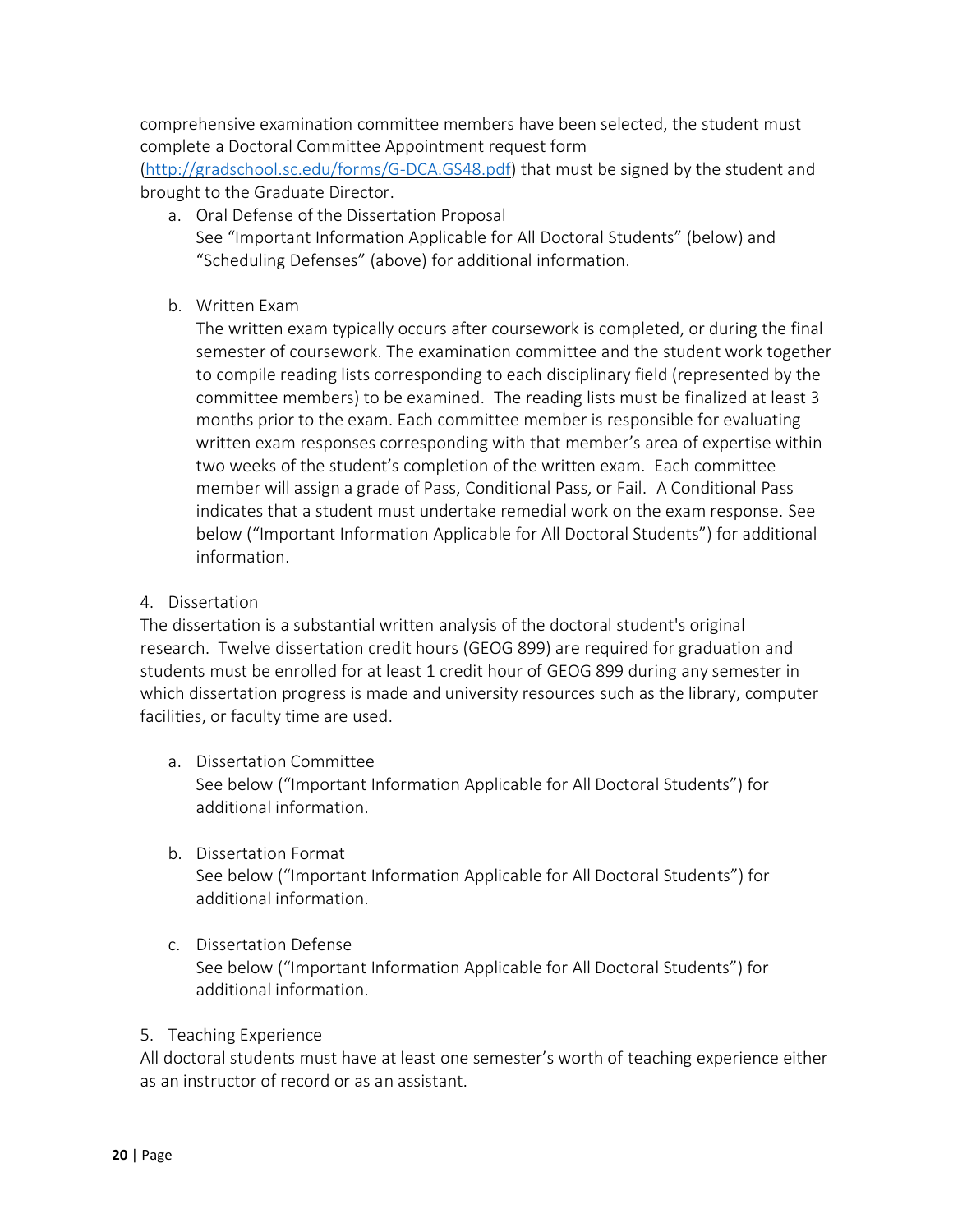#### 6. Presentation of a Full-Length Research Talk

All students must present a 35-45 minute public research presentation prior to graduation. See below ("Important Information Applicable for All Doctoral Students") for additional information.

#### **New Bulletin Requirements**

<span id="page-23-0"></span>(option for students entering Fall 2018, Spring or Summer 2019)

1. Coursework

The doctoral degree requires a minimum of 21 credit hours of coursework plus a minimum of 12 credit hours of dissertation preparation (GEOG 899). Doctoral students must file a completed DPOS within the first 24 months of full-time enrollment. The specific course requirements include:

- a. GEOG 801 (3 credit hours).
- b. A techniques or methods course at the 700-level or above that is appropriate to the student's specialization and selected with advisor approval (3 credit hours). Courses taken at the Master's level cannot be applied toward this requirement.
- c. A graduate-level statistics course (3 credit hours). If an equivalent course was taken at the master's level, this requirement will be waived, but the credit hours will not count toward the doctoral degree.
- d. Twelve (12) credit hours of Dissertation Preparation (GEOG 899). Students cannot enroll in GEOG 899 until they have an approved dissertation proposal.

The following stipulations apply to doctoral coursework:

- a. At least half the coursework (not including GEOG 899) listed on the DPOS must be at the 700- or 800-level.
- b. No more than 3 credit hours of independent study (e.g., GEOG 705, 706, 805) with any designator may be included on the DPOS.
- c. A maximum of 6 credit hours with non-GEOG designators (or 9 credit hours if students take techniques/methods or graduate-level statistics outside of Geography) may appear on the DPOS.
- d. During preparation of the dissertation, any student who wishes to use University facilities or to confer with faculty must be enrolled in at least one credit hour of GEOG 899.
- 2. Admission to Candidacy

Doctoral students must complete the following to be admitted into candidacy: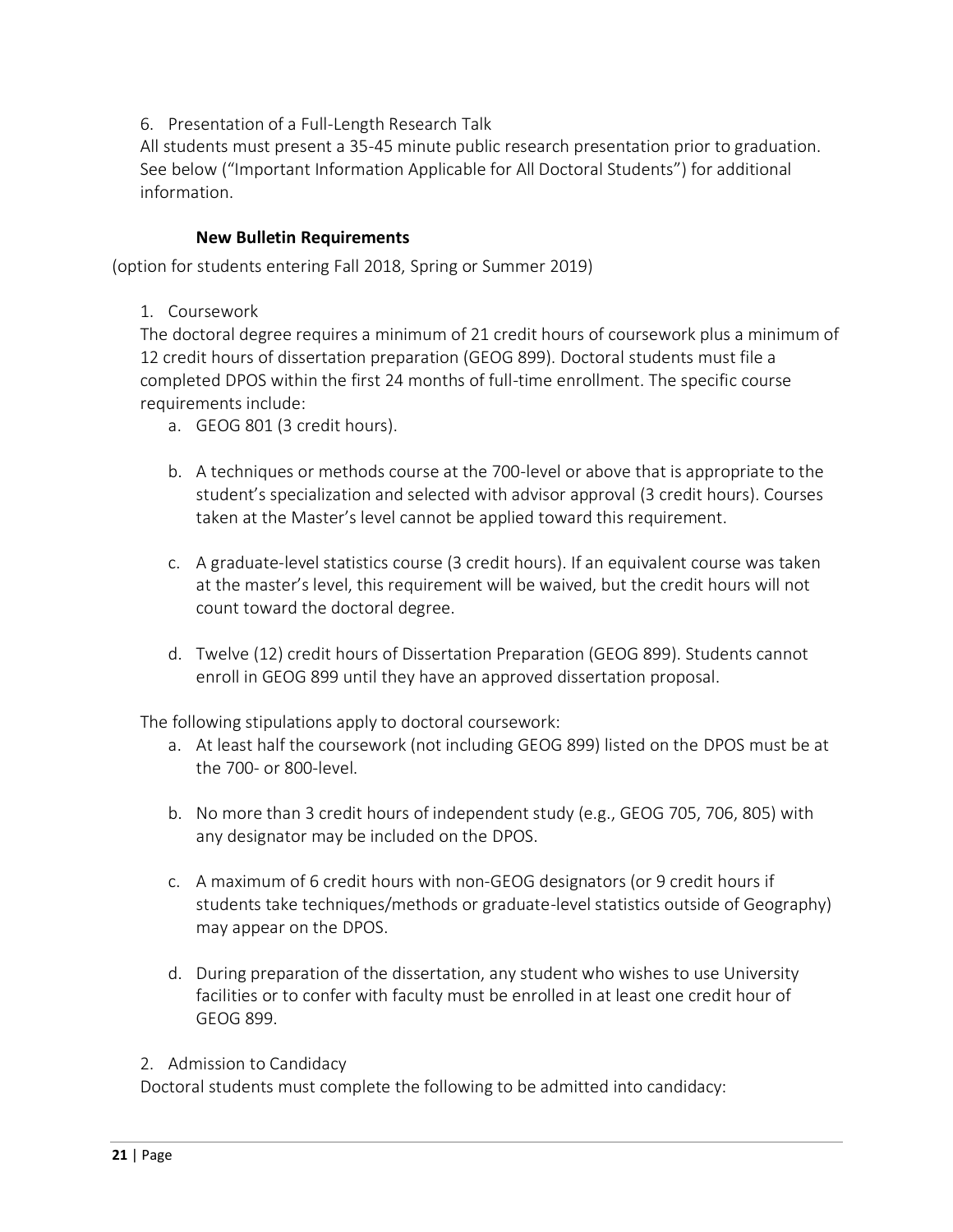- a. Full admission into the doctoral program;
- b. Approval of DPOS; and
- c. Successful completion (with a grade of B or better) of the following courses:
	- GEOG 801
	- a techniques or methods course at the 700-level or above (3 credit hours)
	- a graduate-level statistics course (3 credit hours)

These courses are the same listed above in "Coursework."

- d. Completing the following form: [http://gradschool.sc.edu/forms/qual\\_exam\\_verification.pdf.](http://gradschool.sc.edu/forms/qual_exam_verification.pdf) The qualifying exam date is the last day of the last semester the course requirements were completed.
- e. Submitting a completed DPOS [\(http://gradschool.sc.edu/forms/Doctoralprogramofstudy.pdf\)](http://gradschool.sc.edu/forms/Doctoralprogramofstudy.pdf)

Students must be admitted to candidacy at least one year prior earning the doctoral degree.

3. Comprehensive Examination

The comprehensive examination consists of the oral defense of the dissertation proposal and a written exam. The proposal defense and the written exam must take place within one regular semester (or the equivalent) of each other. The comprehensive examination may not be given fewer than 60 days before the student receives the degree. Certification of the comprehensive examination for doctoral students remains valid for five years, after which it must be revalidated. Revalidation is not guaranteed.

The comprehensive examination committee must include no fewer than four members and must include one (but no more than one) member from outside UofSC Geography. Regular and associate graduate faculty may serve on or chair a doctoral committee. Faculty members with term appointments may serve on, but may not chair, doctoral committees. Once the comprehensive examination committee members have been selected, the student must complete a Doctoral Committee Appointment request form

[\(http://gradschool.sc.edu/forms/G-DCA.GS48.pdf\)](http://gradschool.sc.edu/forms/G-DCA.GS48.pdf) that must be signed by the student and brought to the Graduate Director.

- a. Oral Defense of the Dissertation Proposal See "Important Information Applicable for All Doctoral Students" (below) and "Scheduling Defenses" (above) for additional information.
- b. Written Exam

The written exam occurs after coursework is completed or during the final semester of coursework; it can occur before or after the oral proposal defense. Students and individual committee members should agree on concepts and/or reading lists no fewer than 90 days prior to the start of the exam. Each committee member is responsible for evaluating written exam responses corresponding with that member's area of expertise within two weeks of the student's completion of the written exam. Each committee member will assign a grade of Pass, Conditional Pass, or Fail. A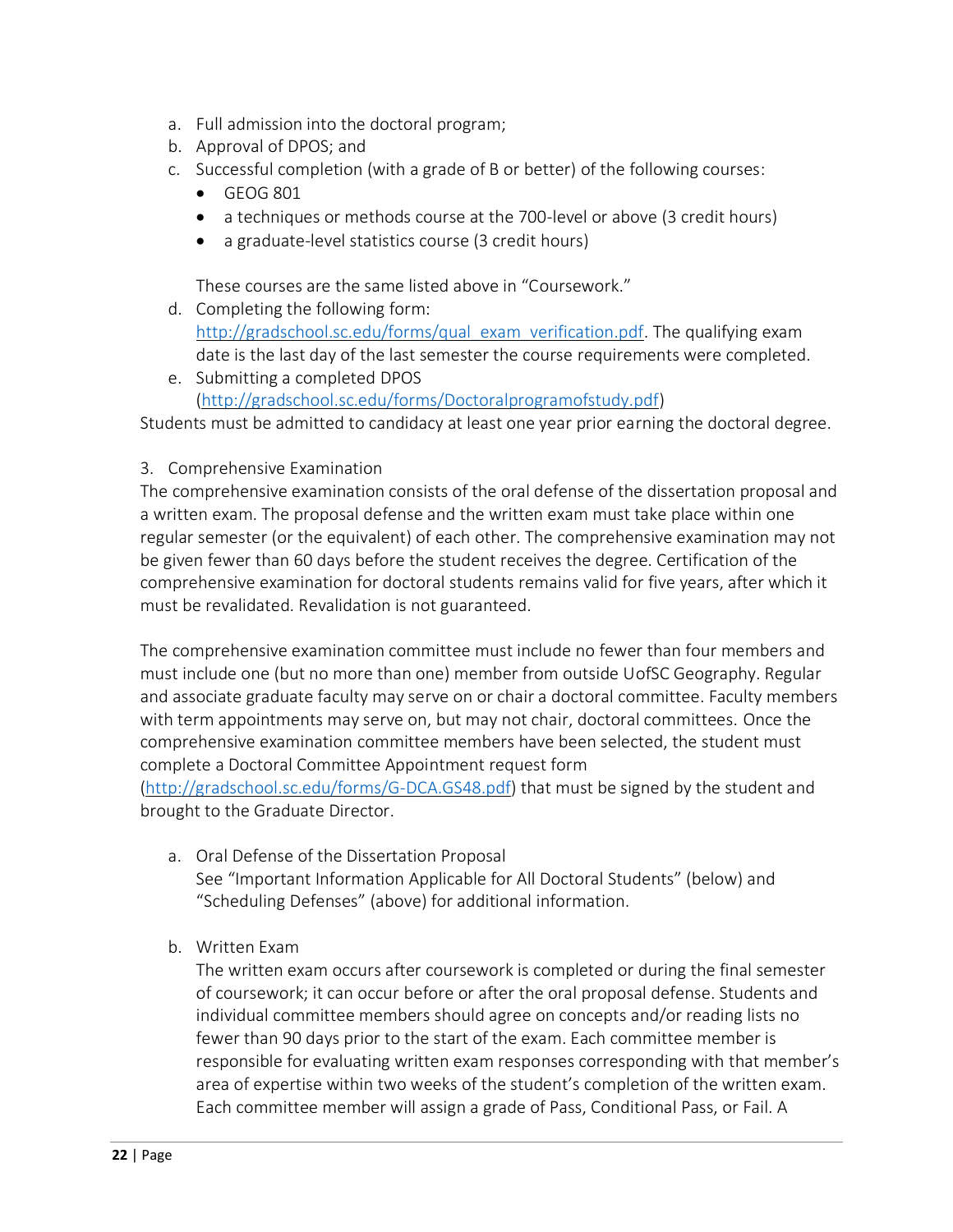Conditional Pass or Fail indicates that a student must undertake remedial work on the exam response. See below ("Important Information Applicable for All Doctoral Students") for additional information.

- 4. Dissertation
	- a. Committee

See below ("Important Information Applicable for All Doctoral Students") for additional information.

b. Format

See below ("Important Information Applicable for All Doctoral Students") for additional information.

c. Defense

See below ("Important Information Applicable for All Doctoral Students") for additional information.

5. Teaching Experience

All students must have at least one semester's worth of experience as an instructor of record or as a laboratory instructor.

6. Full-Length Research Presentation

All students must present a 35 - 45 minute public research presentation prior to graduation. See below ("Important Information Applicable for All Doctoral Students") for additional information.

# **Important Information Applicable to All Doctoral Students**

### <span id="page-25-1"></span><span id="page-25-0"></span>*Comprehensive Exam – Oral Presentation of Dissertation Proposal*

The dissertation proposal defense should take place no later than the fourth major semester of enrollment and preferably before the start of the fourth semester. The dissertation proposal should be of a quality commensurate with a funding proposal to a nationally recognized funding agency and should include a clear set of research questions, a thorough literature review, an explanation of methods and data sources, and an explanation of how the dissertation research will make a meaningful contribution to relevant fields of study. Proposal lengths vary significantly between subdisciplines, but generally range between 20 and 40 double-spaced pages including references.

The student will have up to one month after the oral proposal defense to complete remediation requested by committee members. Students have only one opportunity to complete the remediation. Students must pass the dissertation proposal defense and complete remediation in order to enroll in 899 (dissertation credits). If the dissertation is successful, the student, advisor, and committee should sign the Dissertation Proposal Defense Form (see Appendices) and submit it to the Graduate Director. Please also see the "Scheduling Defenses" above for additional information.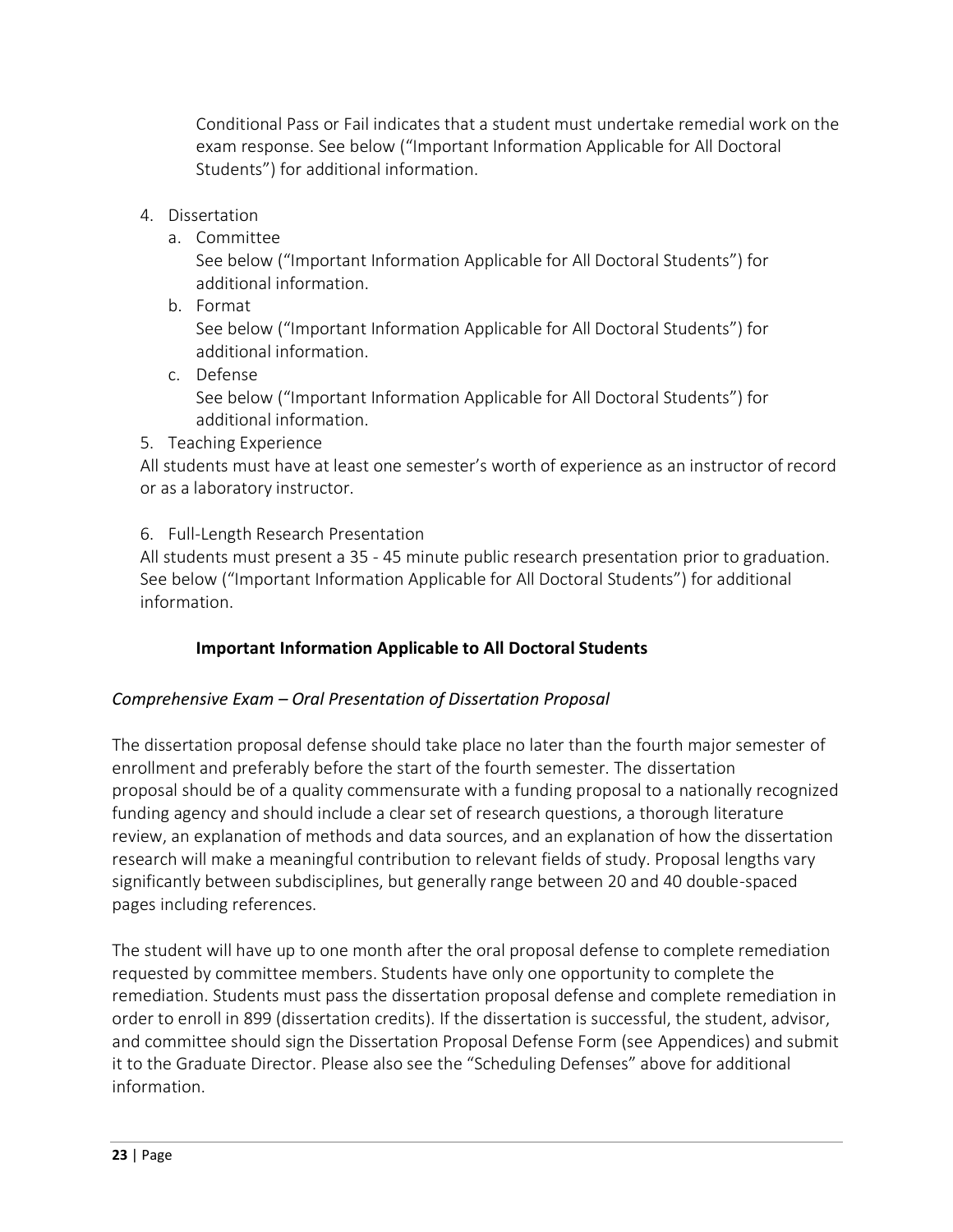### <span id="page-26-0"></span>*Comprehensive Exam — Written*

The purpose of the written exam is to test students' preparedness to execute independent research and teach in their disciplinary fields. The examination committee and the student compile reading lists corresponding to each disciplinary field to be examined. Example fields of study include, but are not limited to:

- Well established systematic areas of study within Geography, like fluvial geomorphology, cultural geography, economic geography, hazards, biogeography, microclimatology, cartography, and remote sensing;
- Regional specialties like Latin America, the Middle East, or Europe;
- Methods, techniques, applications, and methodological approaches, like spatial statistics, quantitative methods, or qualitative GIS;
- Philosophical/theoretical approaches, like feminist geography, Marxist geography, humanism, time-space theory, or post-colonial theory;
- Broad disciplinary themes, like the history of geographic thought or space and place; and
- Broad interdisciplinary fields of study, such as, climate-change adaptation, social movements, food systems, gender and sexuality, aeolian processes, environmental history, youth studies, migration studies, and development studies.

The reading lists must be finalized at least three months prior to the exam. Each reading list should be composed of classic and contemporary references appropriate to the disciplinary field being tested. The advisor compiles exam questions with the assistance of each committee member. Students should not expect that their written exam will be the same as other students' written exams. Written exam formats and requirements, as well as the length of reading lists, will vary across the department reflecting different disciplinary norms and traditions.

All written exams must follow these basic guidelines: 1) Students will be required to answer no more than 3 questions for each designated disciplinary field/faculty member; 2) Students must have between 5 and 8 hours to complete the exam for each designated disciplinary field/faculty member; and 3) The examination committee must inform the student of the exam format and requirements at least three weeks prior to the exam.

Students may be asked to undertake remedial work on their written responses. Students have one opportunity to complete remedial work and must pass every section of the written comprehensive exam in order to pass the exam as a whole. The committee may allow a maximum of 1 month for the student to complete required remediation.

#### <span id="page-26-1"></span>*Dissertation Committee*

The dissertation is completed under the direction of a dissertation committee. The dissertation committee may or may not consist of the same members as the comprehensive examination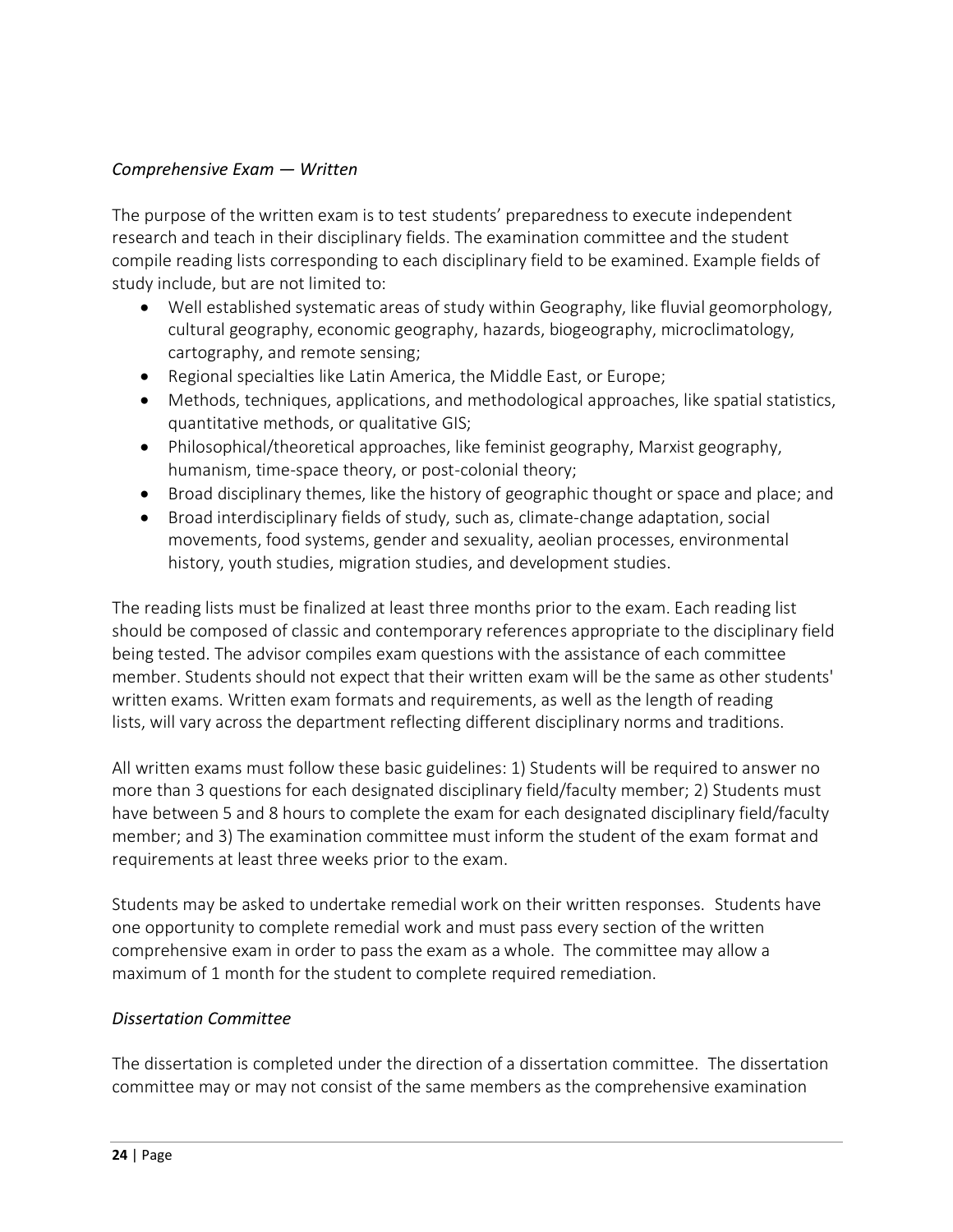committee. The dissertation committee must include no fewer than 4 members and must include 1 (but no more than 1) member from outside UofSC Geography. Regular and research faculty who have been appointed to associate membership of the UofSC Graduate Faculty may also serve on or chair a doctoral committee. Faculty members with term appointments may serve on, but may not chair, doctoral committees. The dissertation committee may or may not have the same members as the comprehensive examination committee. Once dissertation committee members have been selected, the student must complete a Doctoral Committee Appointment Request form [\(http://gradschool.sc.edu/forms/G-DCA.GS48.pdf\)](http://gradschool.sc.edu/forms/G-DCA.GS48.pdf) and deliver it to the Graduate Director. Even if the composition of the proposal and dissertation committees are the same, the student must fill out and submit separate forms.

# <span id="page-27-0"></span>*Dissertation Format*

Dissertations may be traditional or manuscript style. Manuscript style dissertations must consist at least three manuscripts prepared and suitable for, but not necessarily accepted for, publication. These manuscripts should be well-developed, carefully reasoned documents as they reflect your best professional judgement for the dissertation defense. The student must be senior author on all three manuscripts. All dissertations must follow the formatting guidelines defined by the Graduate School

[\(https://www.sc.edu/study/colleges\\_schools/graduate\\_school/academics/thesis\\_and\\_dissertatio](https://www.sc.edu/study/colleges_schools/graduate_school/academics/thesis_and_dissertation/index.php) [n/index.php\)](https://www.sc.edu/study/colleges_schools/graduate_school/academics/thesis_and_dissertation/index.php).

# <span id="page-27-1"></span>*Dissertation Defense*

The defense of the dissertation involves a 25-30 minute public presentation of the doctoral research followed by a closed session before the dissertation committee. The committee may allow 1 month for a student to complete any required remediation. Students have only 1 opportunity to complete the remediation.

# <span id="page-27-2"></span>*Research Talk*

A research talk is required of all doctoral students. This talk is not the same as the dissertation defense and it can be conducted well in advance of the completion of the dissertation. The event should be scheduled and announced to all faculty and students at least one week ahead of time by the student and the advisor. At the conclusion of the research talk, please complete the Doctoral Research Talk form (found in the Appendices) and submit it to the Graduate Director.

# <span id="page-27-3"></span>*Satisfactory Academic Progress*

A student must demonstrate satisfactory academic progress. At the time of graduation, the student's graduate cumulative grade point average (GPA) must be at least 3.00 on a 4.00 scale. All courses listed on the Doctoral Program of Study must be at least a B. Graduate students whose cumulative grade point average drops below 3.00 (B) will be placed on academic probation and allowed one calendar year in which to raise the grade point average to at least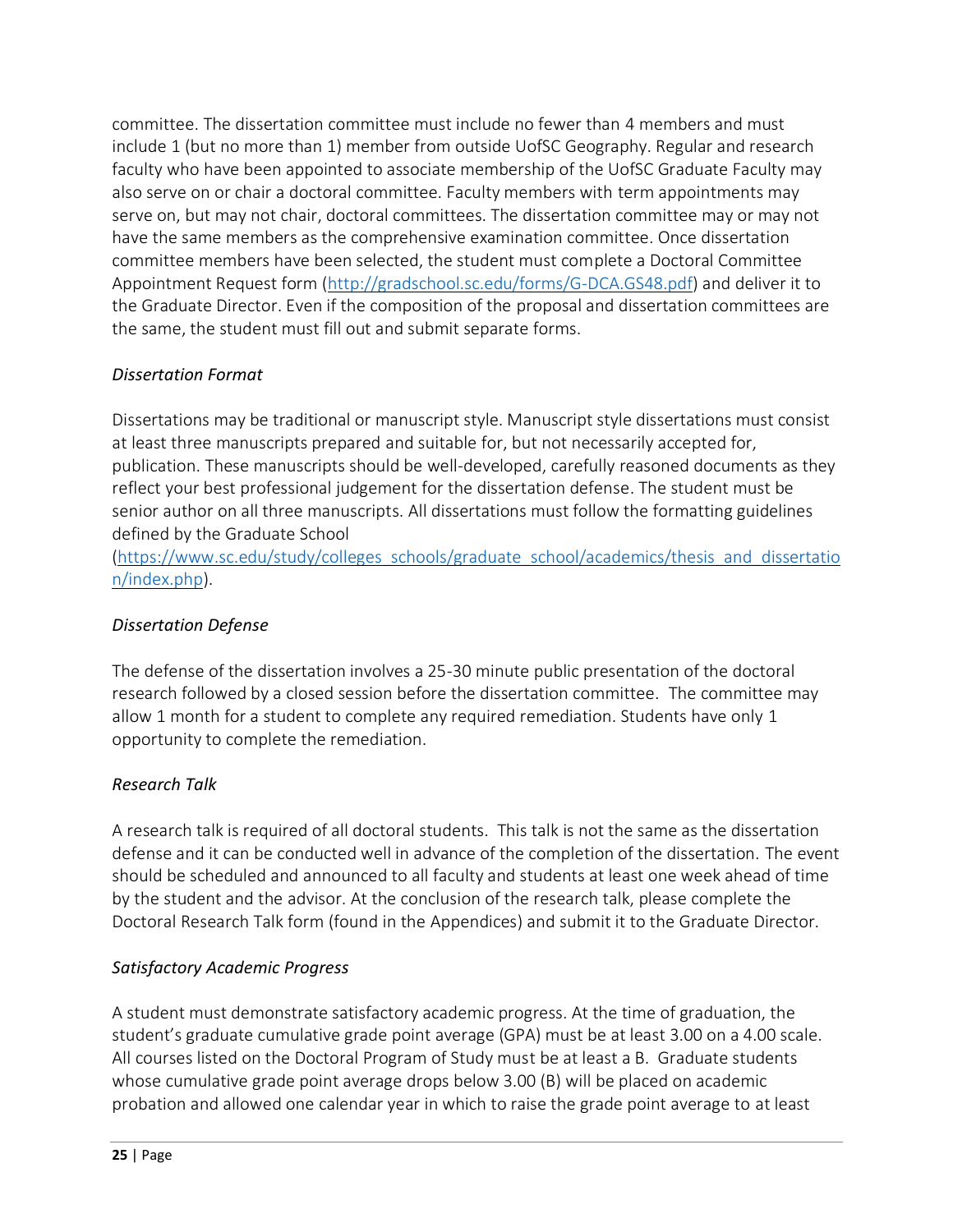3.00. Financial assistance may be terminated or reduced for a student who is on probation. Students who do not reach a cumulative 3.00 grade point average during the probationary period will not be permitted to enroll for further graduate coursework and will be terminated from the program. Other causes for termination may include, but are not limited to, the following:

- 1. Failure to complete all requirements for previous degree by the end of the first semester;
- 2. Failure to have a dissertation proposal approved by the end of the fifth semester for fulltime students;
- 3. Failure of the written comprehensive exam;
- 4. Failure to produce a defensible dissertation; and
- 5. Acts of academic dishonesty.

A student will be notified of termination, in writing, before classes begin for the semester.

#### <span id="page-28-0"></span>**HOUSEKEEPING**

- 1. Office Space: All students in residence are provided office space. Priority is given to PhD students over MS/MA students. Students are expected to keep their office space clean. Any food items must be cleaned up at the end of each day and disposed of appropriately (students may use the refrigerator in the first-floor lounge).
- 2. Housekeeping: Students are expected to keep their offices clean to avoid any pest problems. Cardboard in the halls is a fire hazard so it must be recycled or large boxes taken to cardboard recycling dumpsters. It should not be left in the mail room or hallways.
- 3. Copier use: The department budget for paper and toner is limited so we are trying to conserve. GTAs/GIAs may use the copy machine judiciously for teaching-related photocopying. Please use these resources sparingly. The department Administrative Assistant will set up codes for use.
- 4. Furniture: Students should use the furniture and equipment supplied in their office. Taking these items from other rooms is not permitted.
- 5. Mailboxes: All students have mailboxes in Room 118.
- 6. Information Technology: The University has consolidated resources for help with information technology. To get the best and most timely support, please choose the correct resource.

The DoIT Service Desk is your single point of contact for computer, technology and IT-related questions and support. Here are the ways you can get support:

- Submit a request online through our [Self-Service Portal](https://scprod.service-now.com/sp)
- Search the online [Knowledge Base](https://scprod.service-now.com/sp)
- [Chat](https://scprod.service-now.com/sp) online with a Service Desk technician. Available Monday-Friday, 9:30 a.m.-4:30 p.m.
- Call the Service Desk at 803-777-1800. Available Monday-Friday, 8 a.m.-6 p.m.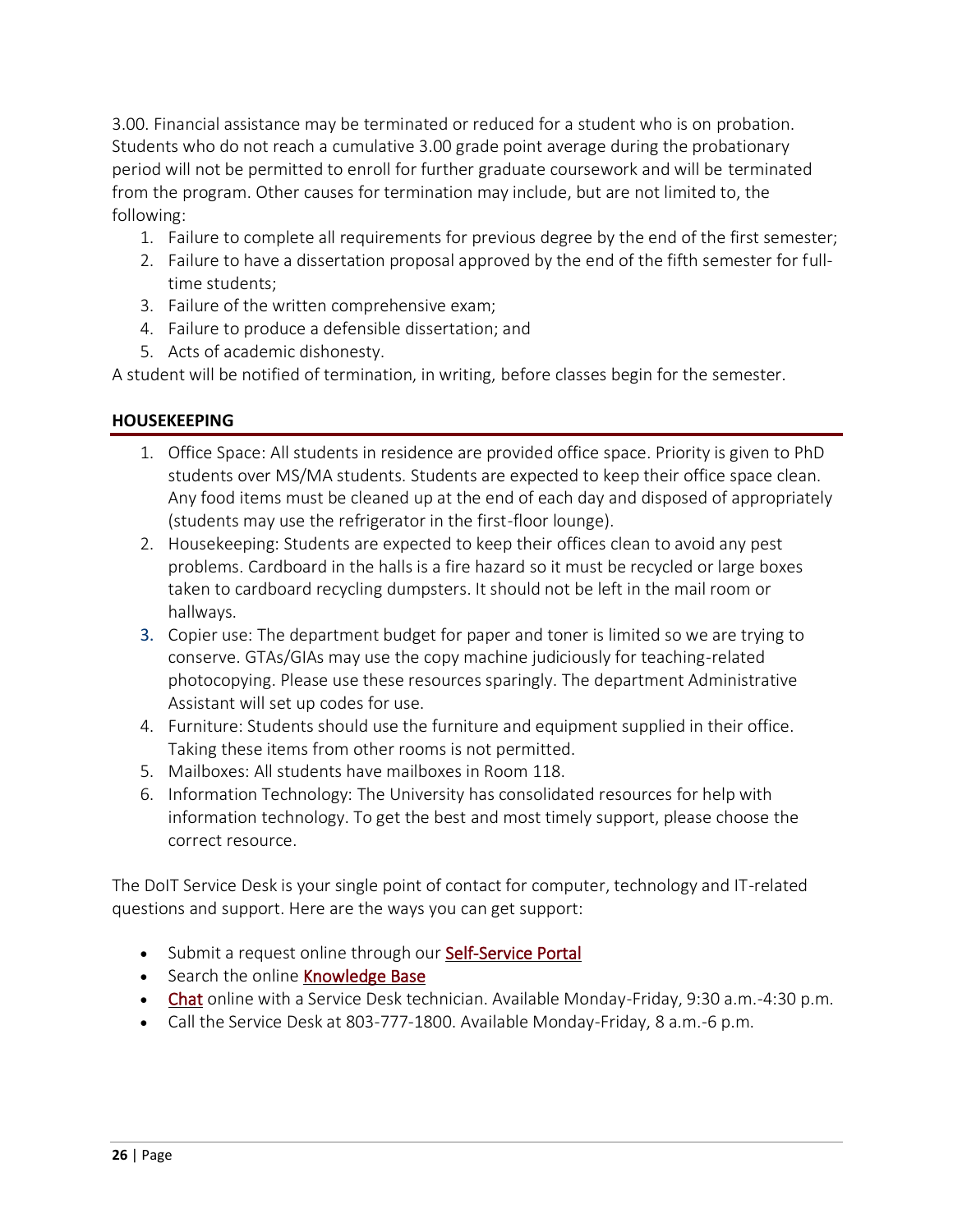#### <span id="page-29-0"></span>**APPENDICES**

- Page A1 Department of Geography Grievance Policy
- Page A3 U of SC Graduate School Grievance Policy and Procedures
- Page A4 Additional Guidance on Manuscript Format Theses and Dissertations
- Page A5 MA/MS Research Paper Completion Form
- Page A6 MA/MS Thesis Proposal Defense Form
- Page A7 Dissertation Proposal Defense Form
- Page A8 Doctoral Research Talk Form
- Page A9 Master's PDP
- Page A12 Doctoral PDP
- Page A15 Department Travel Guidelines
- Page A16 Department of Geography Graduate Student Awards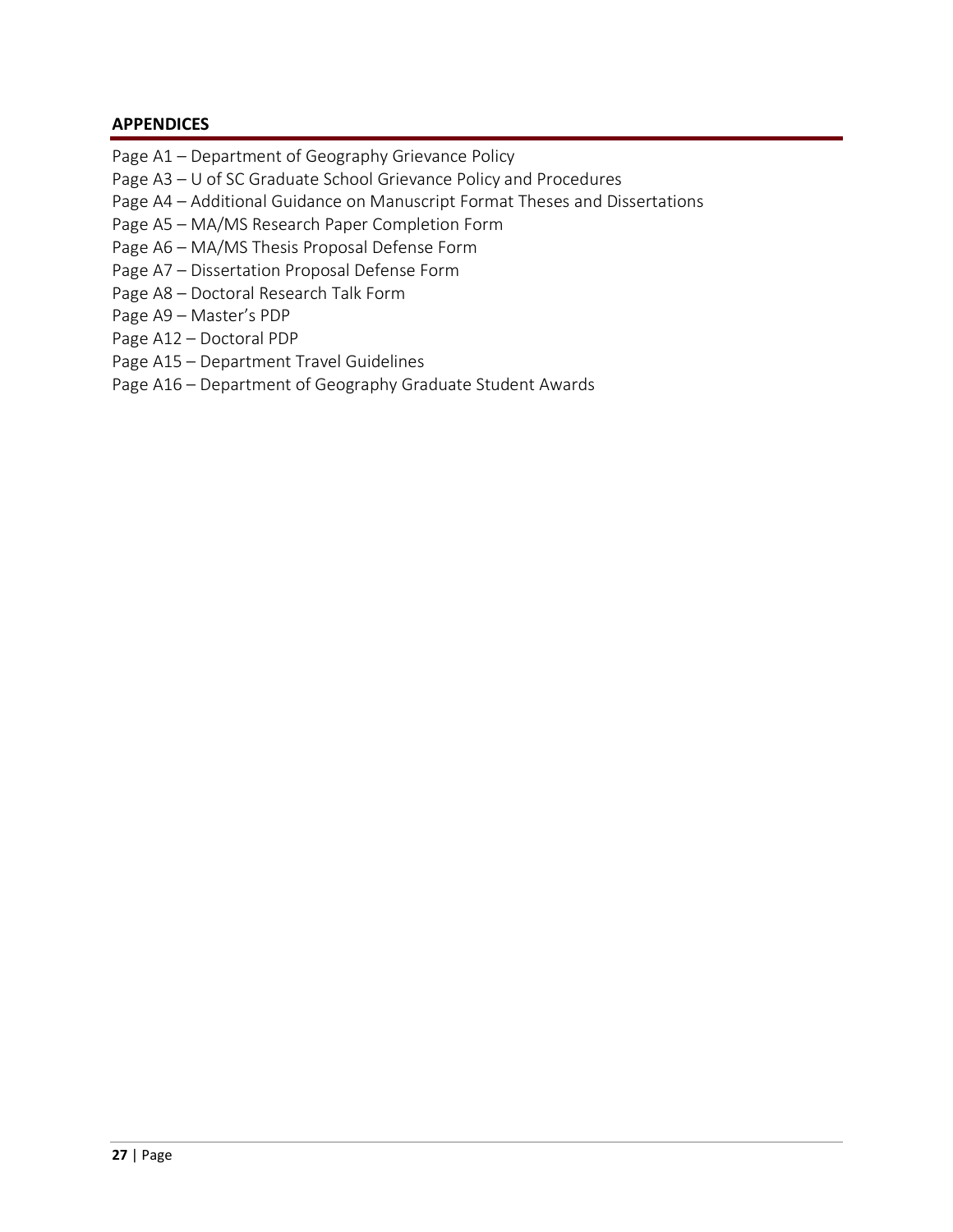# U of SC Department of Geography Graduate Student Grievance, Appeal, and Petition Process

The University of South Carolina, the Graduate School, the College of Arts and Sciences and the Department of Geography have policies and regulations in place to address a wide variety of circumstances that might arise. However, there may be instances when a student<sup>1</sup> believes that a situation warrants a submission of a grievance, appeal, or petition to these policies and/or regulations.

The three major categories of academic grievances, appeals, and petitions are<sup>2</sup>:

- 1) Student petitions for waiver of, or exception to, Graduate School or program regulations and/or requirements;
- 2) Student appeals of decisions or actions taken within the academic unit, in this case the Department of Geography (not, however, appeals for change of grade originated by the student); and
- 3) Requests for change of grade in courses taken for graduate credit originated by faculty, usually the course instructor.

Proper Course of Action — All steps in the process will be documented in writing for the student's file.

- 1. The proper course of action for students is first to seek resolution with the instructor, faculty member, or staff member.
- 2. If resolution cannot be made, the student will speak with the Department Chair.
- 3. If the Chair cannot find resolution, the department formal procedure for reporting and resolving grievances should be followed:
	- A. Student will document and submit the grievance to the Director of Graduate Studies (DGS) in writing. The grievance will include:
		- i. Student name
		- ii. Department
		- iii. Position (if applicable)
		- iv. Faculty advisor
		- v. Statement of grievance
		- vi. Resolution requested
	- B. Department Ombudsman will review grievance to identify solution options.
	- C. DGS will review grievance and will consult with Department Ombudsman and Chair. The Chair will suggest a resolution to the student.
- 4. If the proposed solution is not acceptable to the student, the issue will be brought to the Dean of the College of Arts and Sciences.

 $1A$  "student" here is defined as a graduate student that is either enrolled in a GEOG course, employed as an RA or TA by the Geography Department, and/or is seeking resolution with an employee of the Geography Department.

<sup>2</sup> UofSC Graduate Council Manua[l http://gradschool.sc.edu/facstaff/gradcouncil/GradCouncilManual.pdf](http://gradschool.sc.edu/facstaff/gradcouncil/GradCouncilManual.pdf)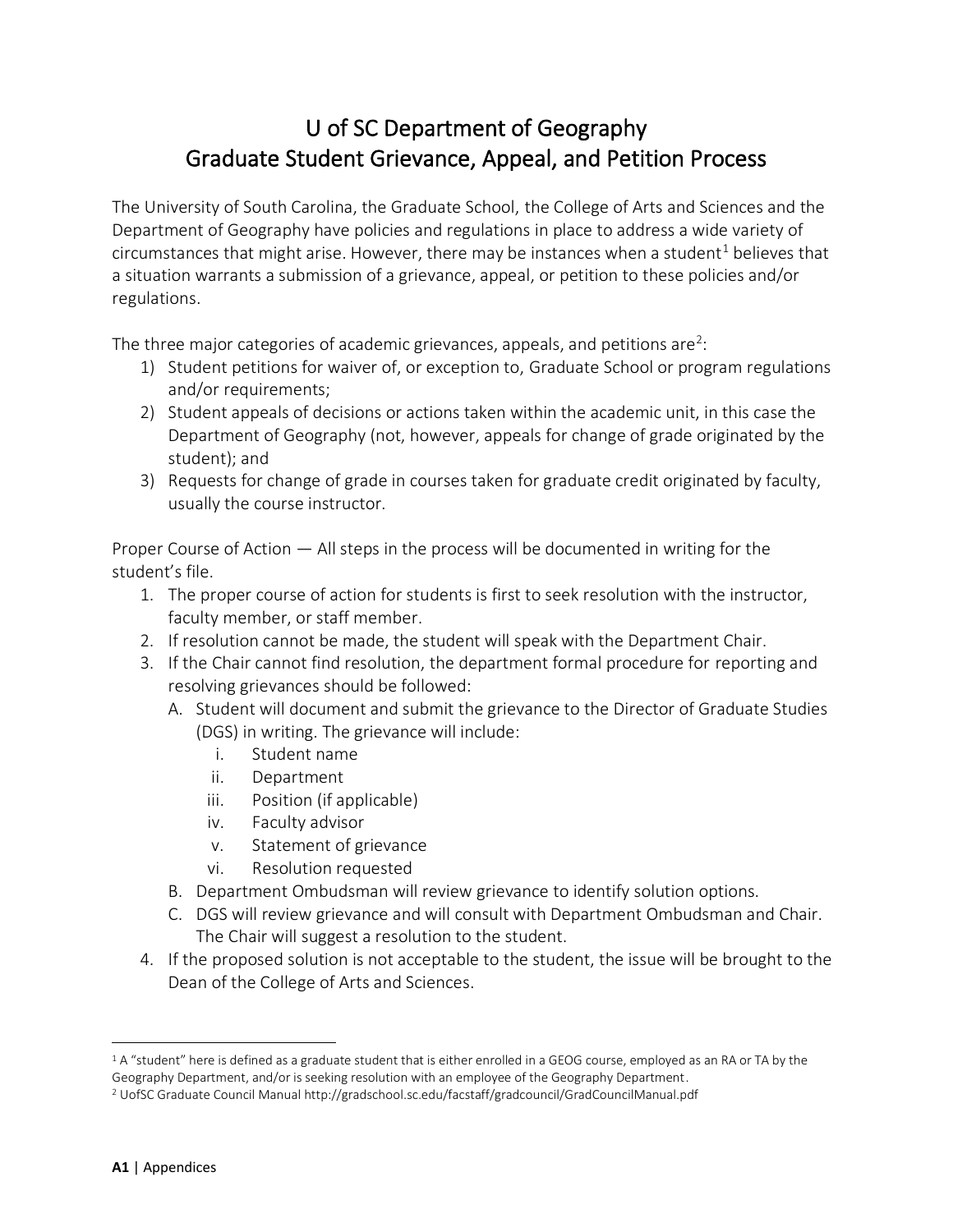5. If the issue remains unresolved, it will be brought to the Graduate School by submitting a G-GAP form. If the grievance is against the DGS, then the Undergraduate Director will replace the DGS in the process outlined above. If the grievance is against the Chair, then the grievance will go directly to the College of Arts and Sciences.

Policy revised August 2017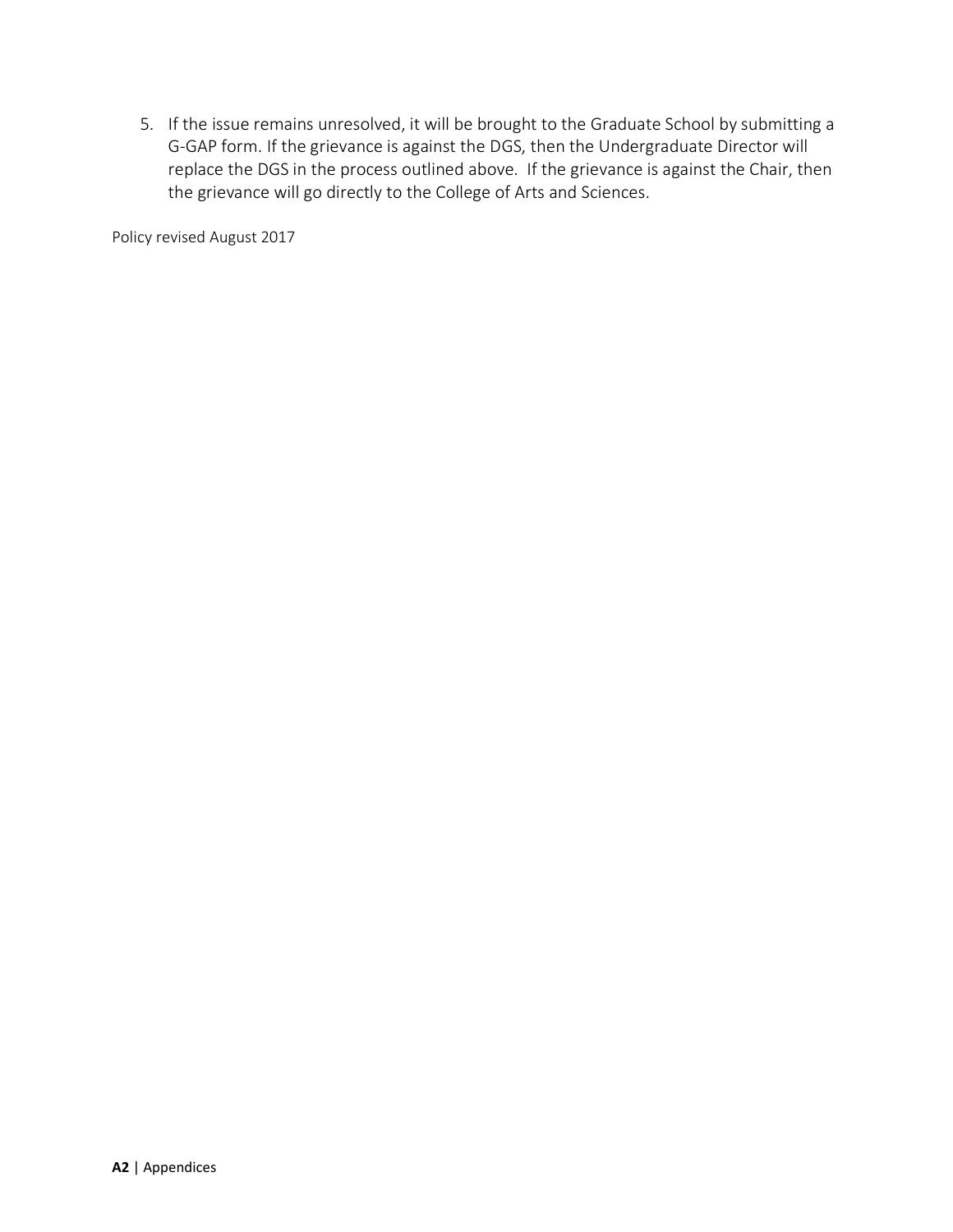# U of SC Graduate School Grievance Policy and Procedures

The path for addressing grievances starts at the departmental level, then if there is not a satisfactory resolution the matter should be taken to the [College of Arts and Sciences.](https://www.sc.edu/study/colleges_schools/artsandsciences/index.php) The Graduate School will not consider a Graduate - Grievances, Appeals and Petitions (G-GAP) submission unless or until the student has exhausted departmental and college-level appeal options. Generally, students with a concern that have not been resolved first at the department or college level are referred to this [\(G-GAP\) form](https://www.sc.edu/study/colleges_schools/graduate_school/forms_library/index.php) and *Bulletin* [link](http://bulletin.sc.edu/content.php?catoid=97&navoid=2837) (Appeal of Academic Decisions section). Depending upon the nature of the GAP, students may be referred to [STAF 6.27](http://www.sc.edu/policies/ppm/staf627.pdf) (Student Grievance Policy – Non-Academic) or [STAF 6.30](http://www.sc.edu/policies/ppm/staf630.pdf) (Academic Grievance Policy).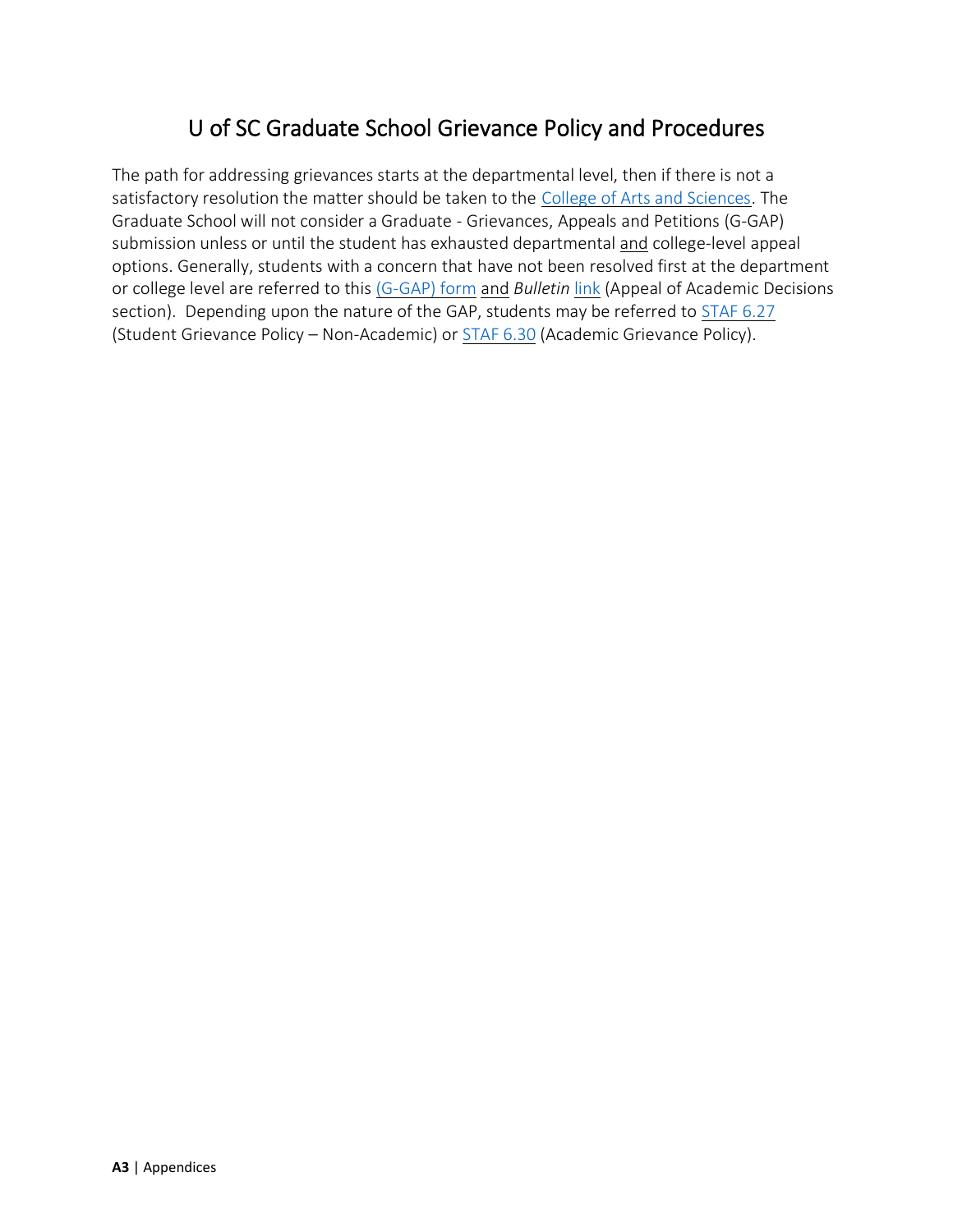# Additional Guidance on Manuscript Format Theses and Dissertations

The U of SC has strict deadlines and formatting guides for traditional and manuscript style theses. The guidance includes information such as what is the number and content of chapters for a master's thesis in a manuscript format. Please see their website [https://www.sc.edu/study/colleges\\_schools/graduate\\_school/academics/thesis\\_and\\_dissertatio](https://www.sc.edu/study/colleges_schools/graduate_school/academics/thesis_and_dissertation/formatting_your_thesis_dissertation/index.php) [n/formatting\\_your\\_thesis\\_dissertation/index.php](https://www.sc.edu/study/colleges_schools/graduate_school/academics/thesis_and_dissertation/formatting_your_thesis_dissertation/index.php)

The most recent version of the formatting guide is here [https://www.sc.edu/study/colleges\\_schools/graduate\\_school/documents/etd\\_format\\_guide\\_v8](https://www.sc.edu/study/colleges_schools/graduate_school/documents/etd_format_guide_v8_aug2019.pdf) [\\_aug2019.pdf](https://www.sc.edu/study/colleges_schools/graduate_school/documents/etd_format_guide_v8_aug2019.pdf)

If a student has already published a manuscript they intend to include in their thesis/dissertation, they must produce proof that they has permission to do so if the manuscript has been either already published or accepted for publication. This requirement does not apply to manuscripts that have not yet been accepted. There is no standard form the proof must take, but it needs to be clear that the student has the necessary permission to include the manuscript in their thesis/dissertation.

Many publishers automate the process through the Copyright Clearance Center/Rightslink, but it could also be as simple as reproducing a letter or email from the publisher explaining that the author has permission, providing a screenshot and URL of the publisher's website describing the rights retained by the author, or even including a copy of the agreement made by the author and publisher.

Most publishers will have a department or person who handles requests like this, so the student can always reach out to the publisher (such as through a "Contact Us" link on their website) for guidance on their particular process for obtaining permission. The U of SC Graduate School has never seen a publisher deny a student's request to reuse a manuscript as part of a thesis/dissertation, but always encourages students to get that process started sooner rather than later, as the publisher's timetable can often be longer than the student's.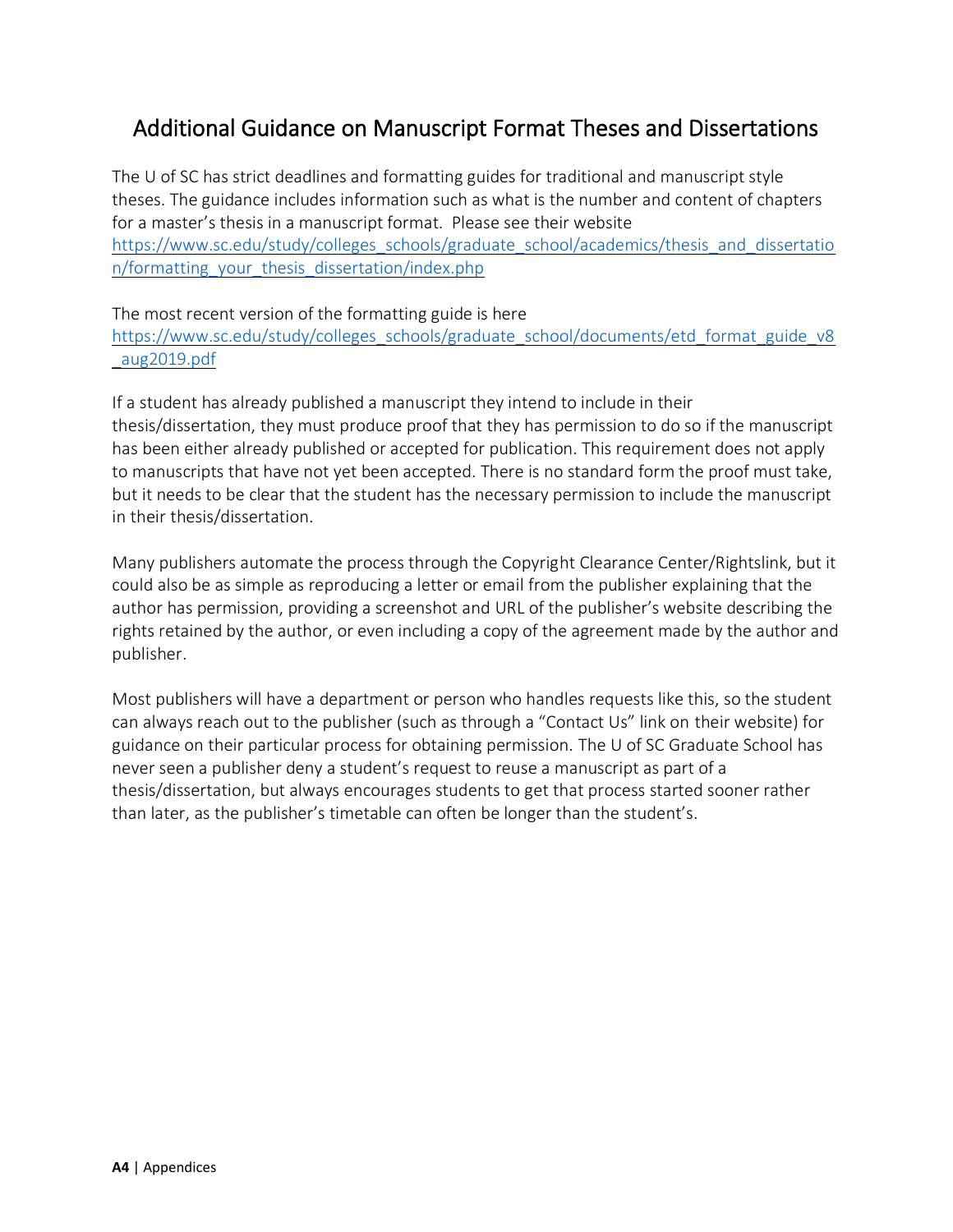

# Department of Geography MA/MS Research Paper Completion Form

| <b>Student Name</b>                                                                                                       | Student ID          |        |
|---------------------------------------------------------------------------------------------------------------------------|---------------------|--------|
| The above-named student submitted a research paper on<br>to complete the requirements for the non-thesis master's degree. |                     | (date) |
| The title of the research paper is                                                                                        |                     |        |
|                                                                                                                           |                     |        |
|                                                                                                                           |                     |        |
|                                                                                                                           |                     |        |
| Primary Reader Signature                                                                                                  | <b>Printed Name</b> |        |
|                                                                                                                           |                     |        |
| Secondary Reader Signature                                                                                                | <b>Printed Name</b> |        |
|                                                                                                                           |                     |        |

Director of Graduate Studies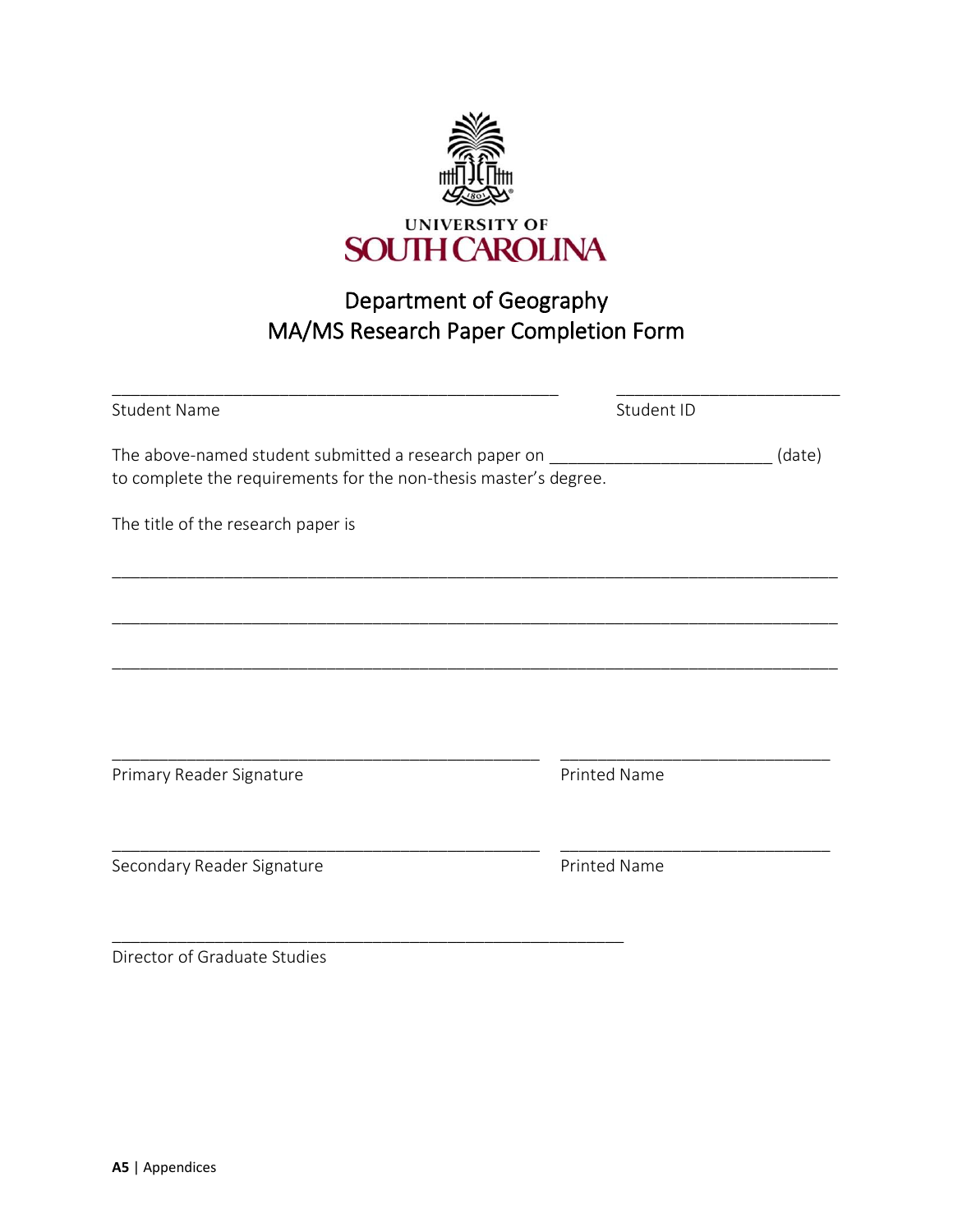

| <b>Student Name</b>                                                                                            | Student ID                                                                                                                                          |
|----------------------------------------------------------------------------------------------------------------|-----------------------------------------------------------------------------------------------------------------------------------------------------|
|                                                                                                                | The above-named student successfully defended their thesis proposal. The defense occurred on                                                        |
| (date).                                                                                                        |                                                                                                                                                     |
| The title of the thesis proposal is                                                                            |                                                                                                                                                     |
|                                                                                                                |                                                                                                                                                     |
| The format of the thesis will be<br>style). If manuscript style, the designated journal for submission will be | (traditional or manuscript<br><u> 1980 - Johann John Barn, mars ar breithinn ar breithinn ar breithinn ar breithinn ar breithinn ar breithinn a</u> |
| <b>Examining Committee:</b>                                                                                    |                                                                                                                                                     |
| Advisor Signature                                                                                              | Printed Name                                                                                                                                        |
| Committee Member Signature                                                                                     | <b>Printed Name</b>                                                                                                                                 |
| Committee Member Signature                                                                                     | Printed Name                                                                                                                                        |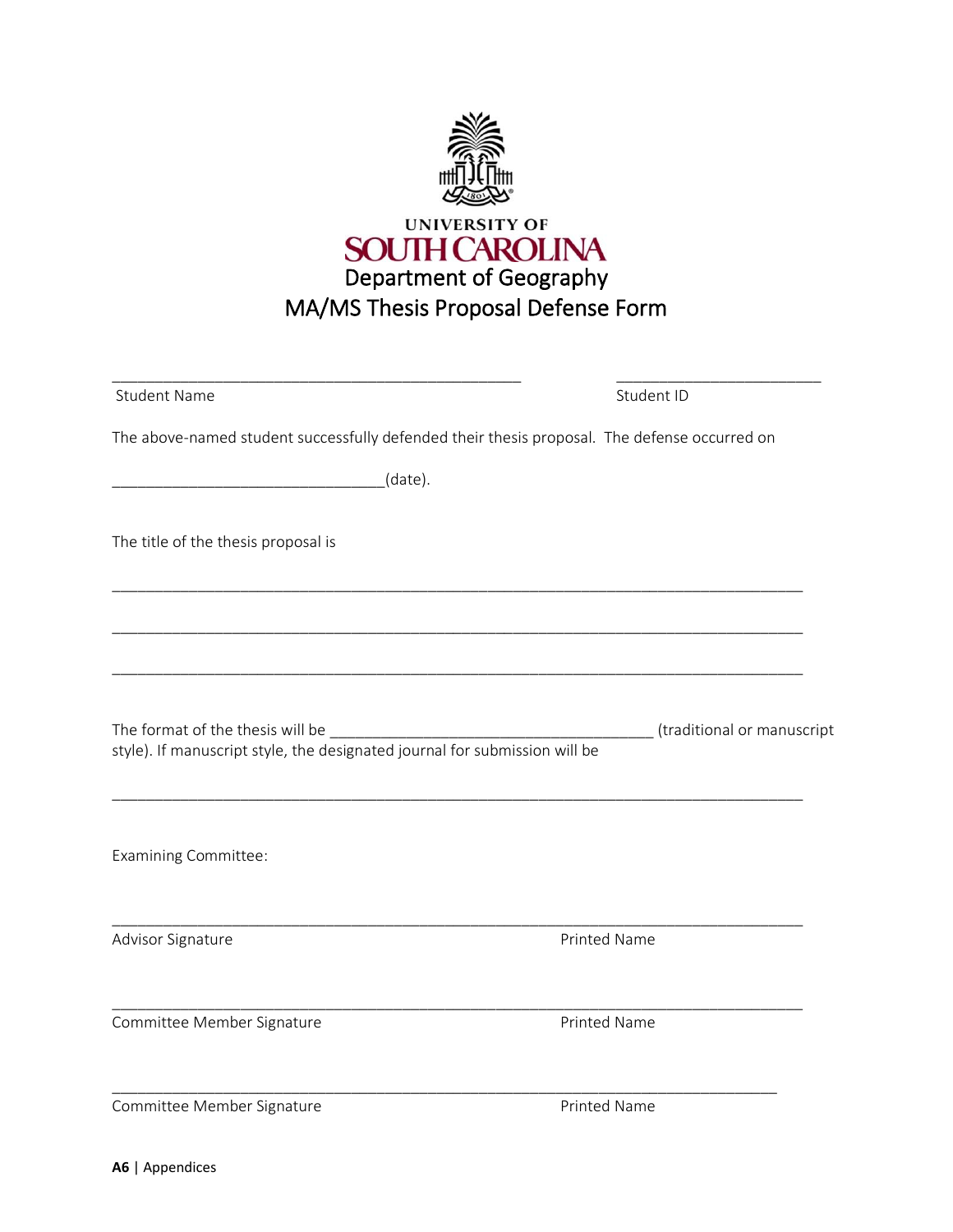

| <b>Student Name</b>                       | Student ID                                                                                         |
|-------------------------------------------|----------------------------------------------------------------------------------------------------|
|                                           | The above-named student successfully defended their dissertation proposal. The defense occurred on |
|                                           | (date).                                                                                            |
| The title of the dissertation proposal is |                                                                                                    |
|                                           |                                                                                                    |
| (traditional or manuscript style)         |                                                                                                    |
| <b>Examining Committee:</b>               |                                                                                                    |
| Advisor Signature                         | <b>Printed Name</b>                                                                                |
| Committee Member Signature                | Printed Name                                                                                       |
| Committee Member Signature                | <b>Printed Name</b>                                                                                |
| External Committee Member Signature       | Printed Name and Department                                                                        |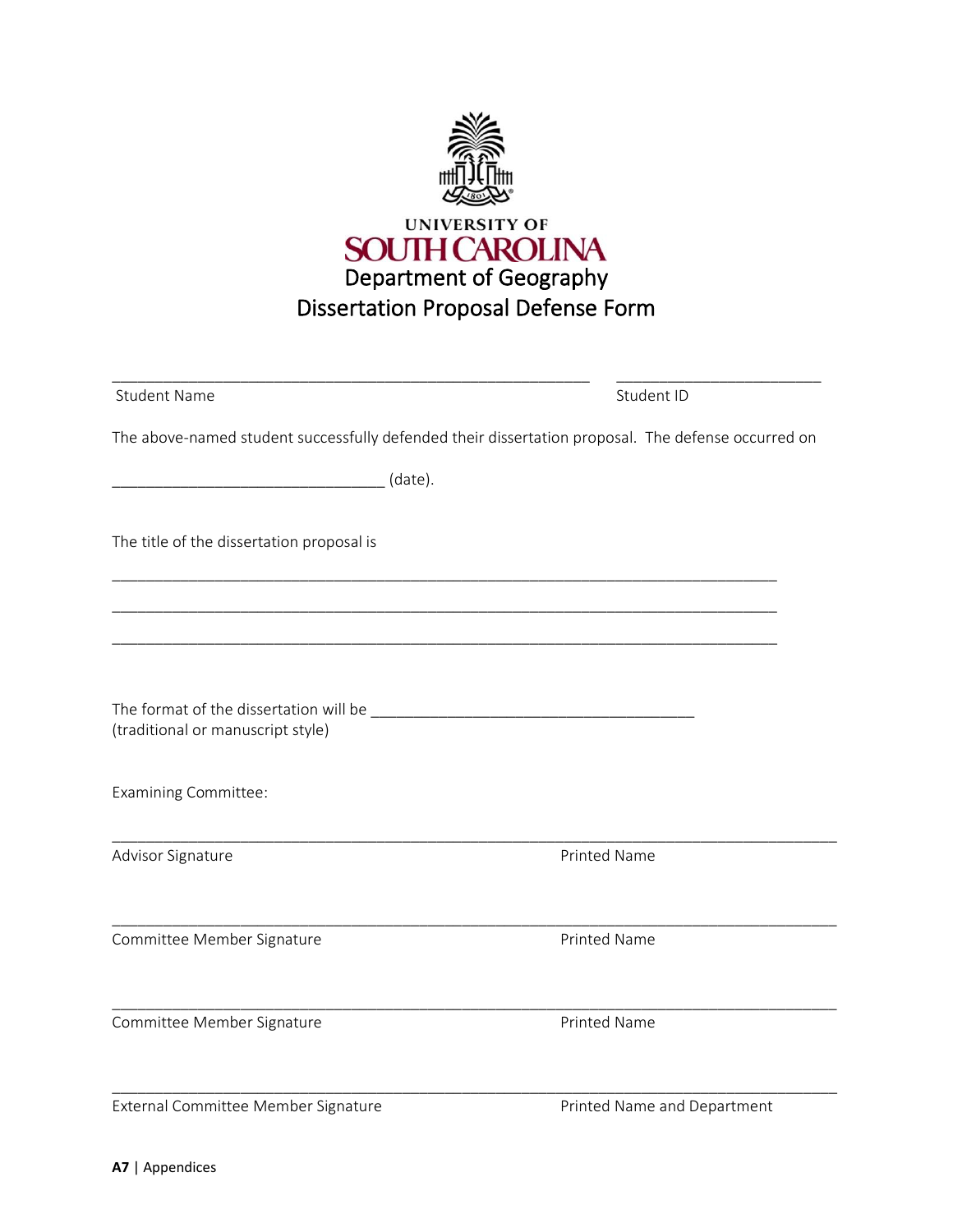

# Department of Geography Doctoral Research Talk Form

| <b>Student Name</b>                                                                                                  | Student ID          |
|----------------------------------------------------------------------------------------------------------------------|---------------------|
|                                                                                                                      |                     |
| The title of the talk was                                                                                            |                     |
| <u> 1989 - Johann John Harry Harry Harry Harry Harry Harry Harry Harry Harry Harry Harry Harry Harry Harry Harry</u> |                     |
|                                                                                                                      |                     |
|                                                                                                                      |                     |
| Student Signature                                                                                                    | <b>Printed Name</b> |
| GEOG Faculty Member Signature Attending Talk Signature                                                               | <b>Printed Name</b> |
| Director of Graduate Studies Signature                                                                               | <b>Printed Name</b> |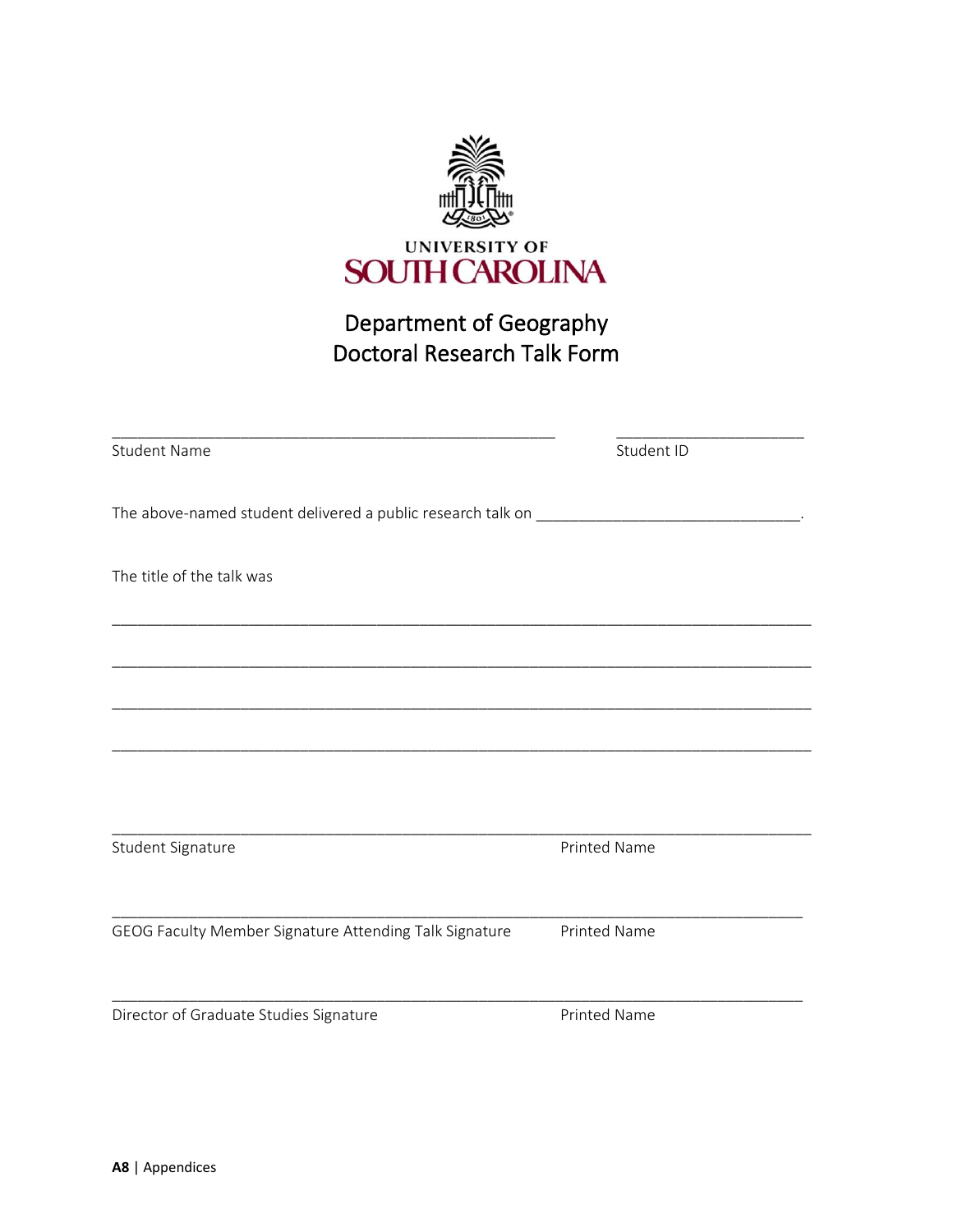# **UofSC Department of Geography**

# 2018-2019 Professional Development Plan (Master's)

- Students complete "Program Milestones, Review of This Academic Year, and Goals for Next Academic Year"  $\rightarrow$  Due to Graduate Director by 5/3.
- Graduate Director fills-in "Coursework and Assistantship" using the comments that the faculty emails the Graduate Director by 12/20 (Fall semester) and 5/10 (Spring semester).
- The PDP meeting between student and advisor should be scheduled no later than 5/31 at which time the "Advisor Evaluation" is completed.
- Advisor DIGITALLY returns completed PDP to Graduate Director.

### Student Name:

#### Advisor Name:

**Program Milestones** (Completed by student. List month/year; indicate completed or planned)

| Submission of Program of Study (MPOS)          |  |
|------------------------------------------------|--|
| Formation of committee (list members)          |  |
| Proposal defense (if applicable)               |  |
| Thesis defense (or research paper) target date |  |

# Review of This Academic Year (Completed by student)

Research activities (e.g., progress on proposal, fieldwork, data collection and analysis)

Grant or fellowship funding applications (both applied for and received)

Presentations at professional meetings

Publication activities (specify submitted, accepted, in press, etc.)

#### Honors and awards

Professional development activities (e.g., CTE workshops; grant-writing workshops, organizing conference session; Grad Student day presentation)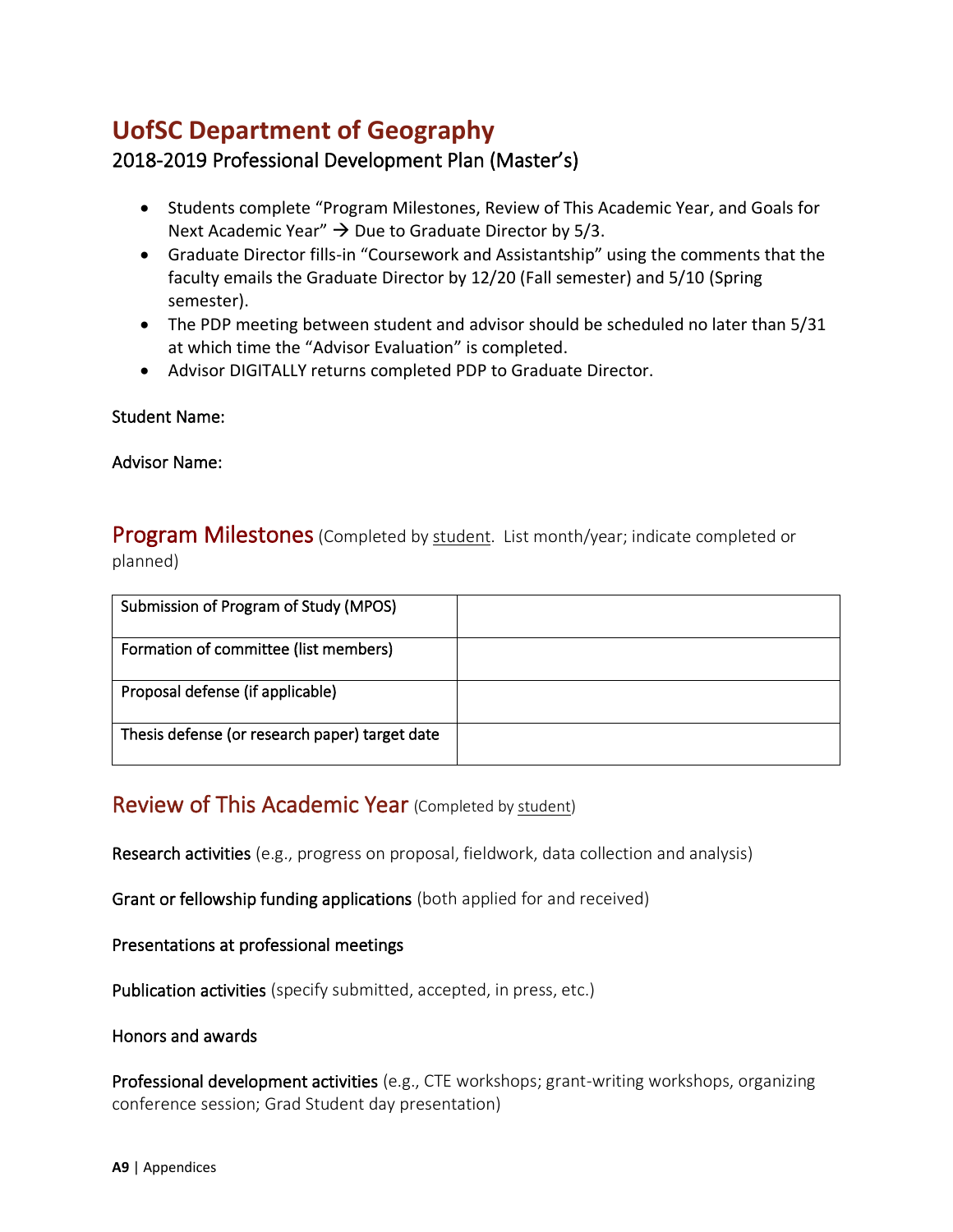Departmental and community service and leadership (on-campus, and off-campus, including GSA and GGSA activities)

Other noteworthy activities

# Goals for Next Academic Year (Completed by Student)

Required skills Grant or fellowship applications **Publications** Professional development activities Career-related goals and activities

# Coursework Evaluations (Completed by Graduate Director)

# Assistantship Evaluations (Completed by Graduate Director)

Advisor Evaluation (Completed by Advisor during end-of-year meeting)

#### This student is on track for which degree (please highlight one):

|--|

## This student will complete a \_\_\_\_\_\_ type degree (please highlight one):

| - |   |
|---|---|
|   |   |
|   | N |
|   |   |

## This student will complete a \_\_\_\_\_ style thesis (please highlight one):

| $\overline{\phantom{0}}$<br>hesis<br>traditional | hesis<br>i – manuscript style |
|--------------------------------------------------|-------------------------------|
| determined<br>Not vet                            | Not applicable                |

#### This student's progress in academic year 2017-2018 has been (please highlight one):

| $\sim$<br>-<br><u>_</u><br>״<br>$\sim$<br>-<br>$   -$<br>$   -$ | $\sim$ $ \sim$<br><u>uw</u> |
|-----------------------------------------------------------------|-----------------------------|
|-----------------------------------------------------------------|-----------------------------|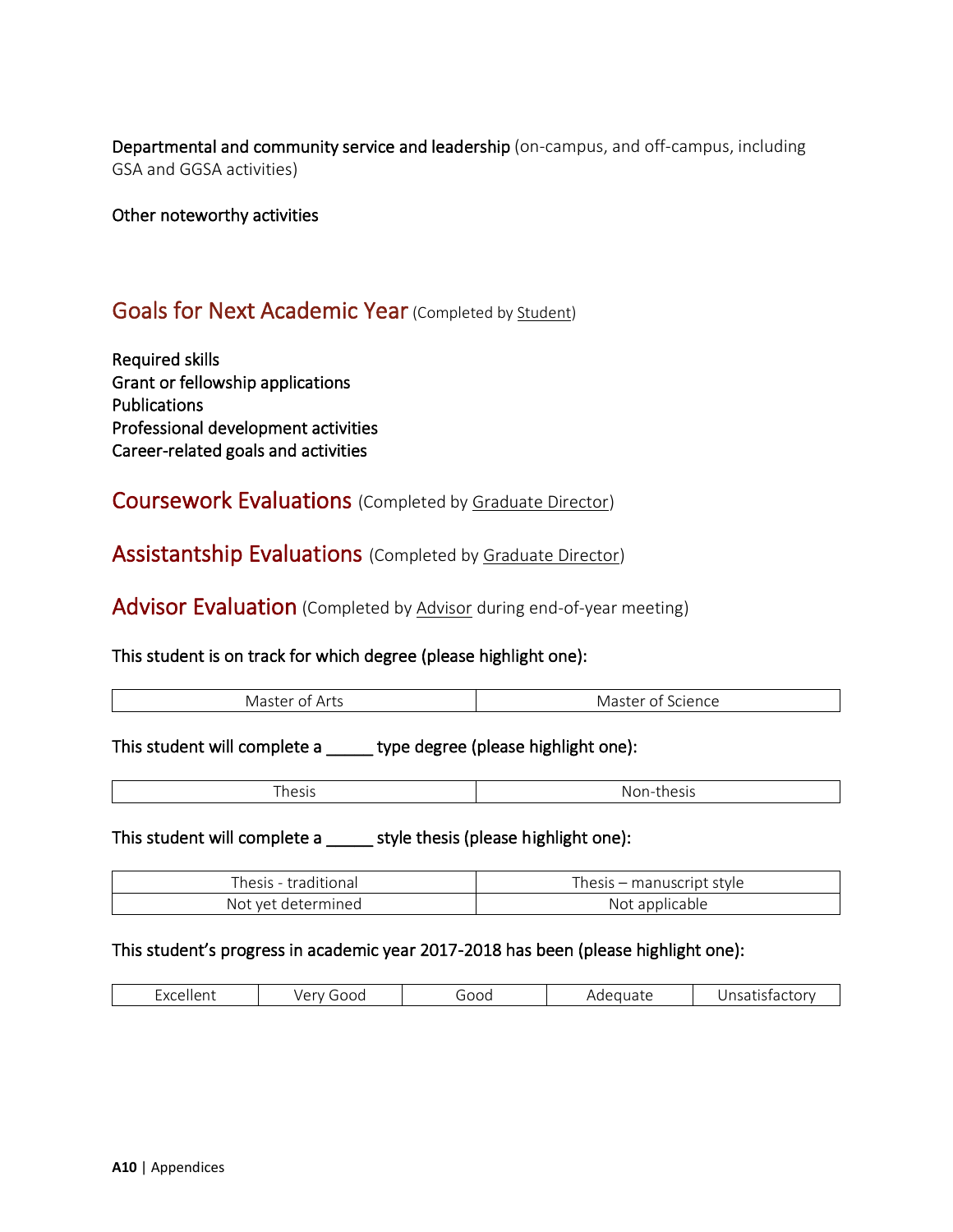#### Advisor comments and recommendations:

*Student's performance over past academic year (coursework, research progress, assistantships, etc.)*

*Student's goals*

*Other comments/recommendations*

Advisor and student sign below at PDP meeting. Provide original to Graduate Director; student and advisor keep copies.

| Advisor signature/date           |  |
|----------------------------------|--|
| Student signature/date           |  |
| Graduate Director signature/date |  |

Graduate Director comments: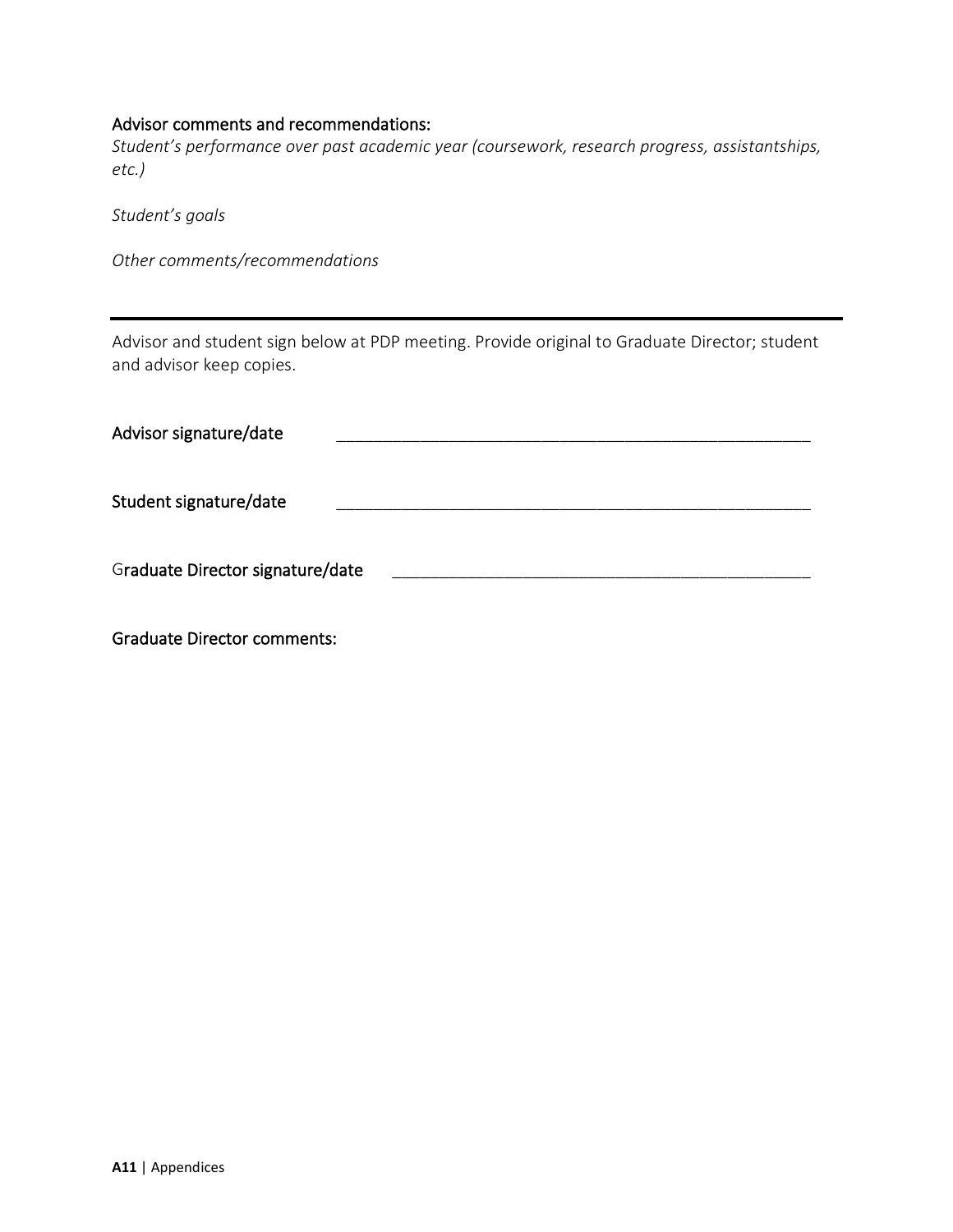# **UofSC Department of Geography**

# 2018-2019 Professional Development Plan (PhD)

- Students complete "Program Milestones, Review of This Academic Year, and Goals for Next Academic Year"  $\rightarrow$  Due to Graduate Director by 5/3.
- Graduate Director fills-in "Coursework and Assistantship" using the comments that the faculty emails the Graduate Director by 12/20 (Fall semester) and 5/11 (Spring semester).
- The PDP meeting between student and advisor should be scheduled no later than 5/31 at which time the "Advisor Evaluation" is completed.
- Advisor DIGITALLY returns completed PDP to Graduate Director.

### Student Name:

Advisor Name:

**Program Milestones** (To be filled in by student. List month/year; indicate completed or planned.)

| Submission of Program of Study                  |  |
|-------------------------------------------------|--|
| Advancement to candidacy                        |  |
| Completion of written comprehensive exam        |  |
| Proposal defense                                |  |
| Teaching Experience (semester and course)       |  |
| Full-length research presentation to Department |  |
| <b>Dissertation defense</b>                     |  |

# Review of This Academic Year (Completed by student)

Research activities (e.g., progress on proposal, fieldwork, data collection and analysis) Grant or fellowship funding applications (both applied for and received) Presentations at professional meetings Publication activities (specify submitted, accepted, in press, etc.) Honors and awards Professional development activities (e.g. CTE workshops; grant-writing workshops, organizing conference session; Grad Student day presentation)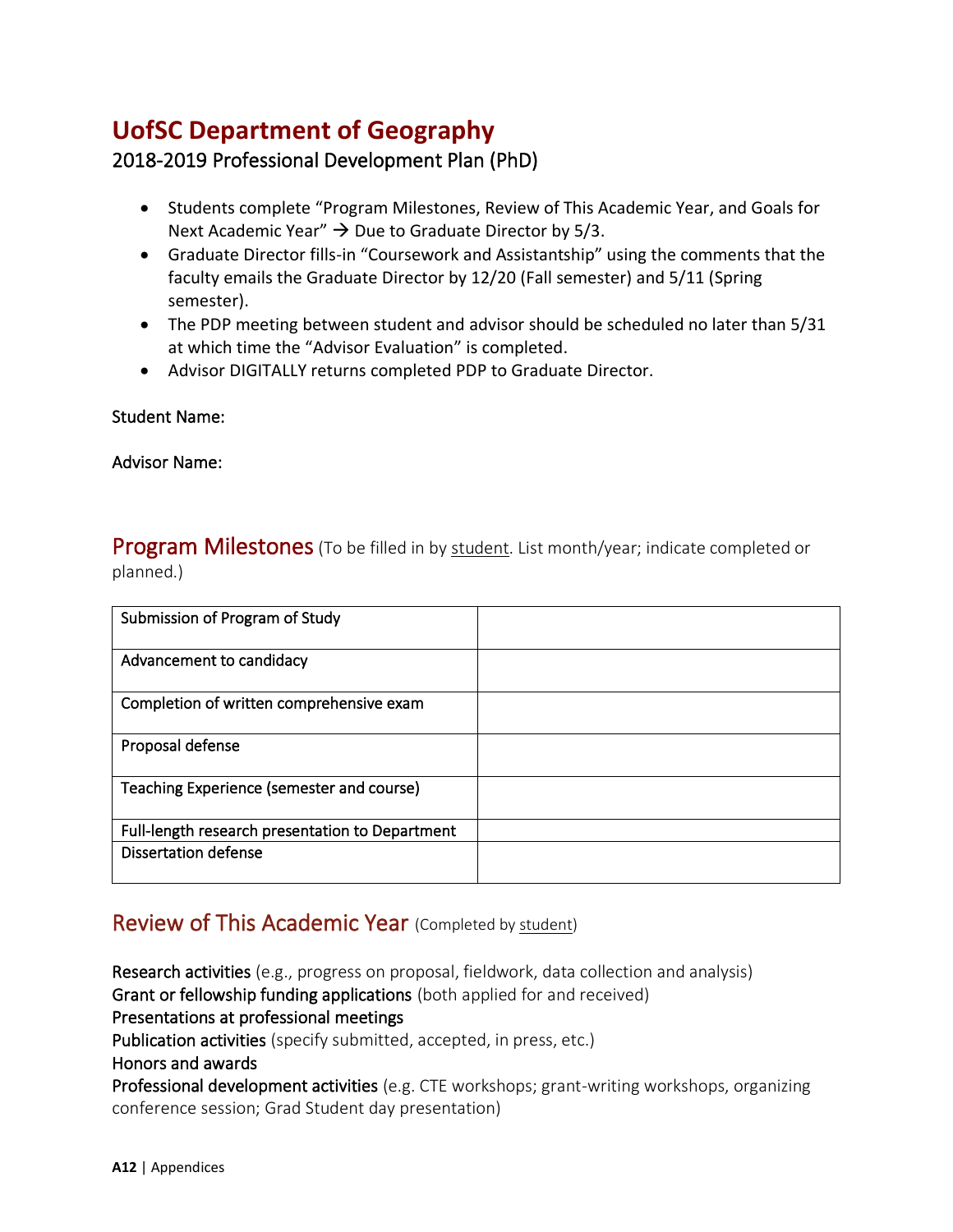Departmental and community service and leadership (on-campus, and off-campus, including GSA and GGSA activities) Other noteworthy activities

# Goals for Next Academic Year (Completed by student)

Required skills Program milestones Grant or fellowship applications Publications Professional development activities Career-related goals and activities

Coursework Evaluations (Completed by Graduate Director)

# Assistantship or Teaching Evaluations (Completed by Graduate Director)

# Advisor Evaluation

This student's progress in academic year 2017-2018 has been (please highlight one):

| ----<br>---<br>$-10$<br>-<br>სიიი<br>OC.<br>$\cdot$ $\sim$<br>.<br>uucc<br>---<br>$\cdots$<br>$   -$ |
|------------------------------------------------------------------------------------------------------|
|------------------------------------------------------------------------------------------------------|

#### Advisor comments and recommendations:

*Student's performance over past academic year (coursework, research progress, assistantships, etc.)*

*Student's goals*

*Other comments/recommendations*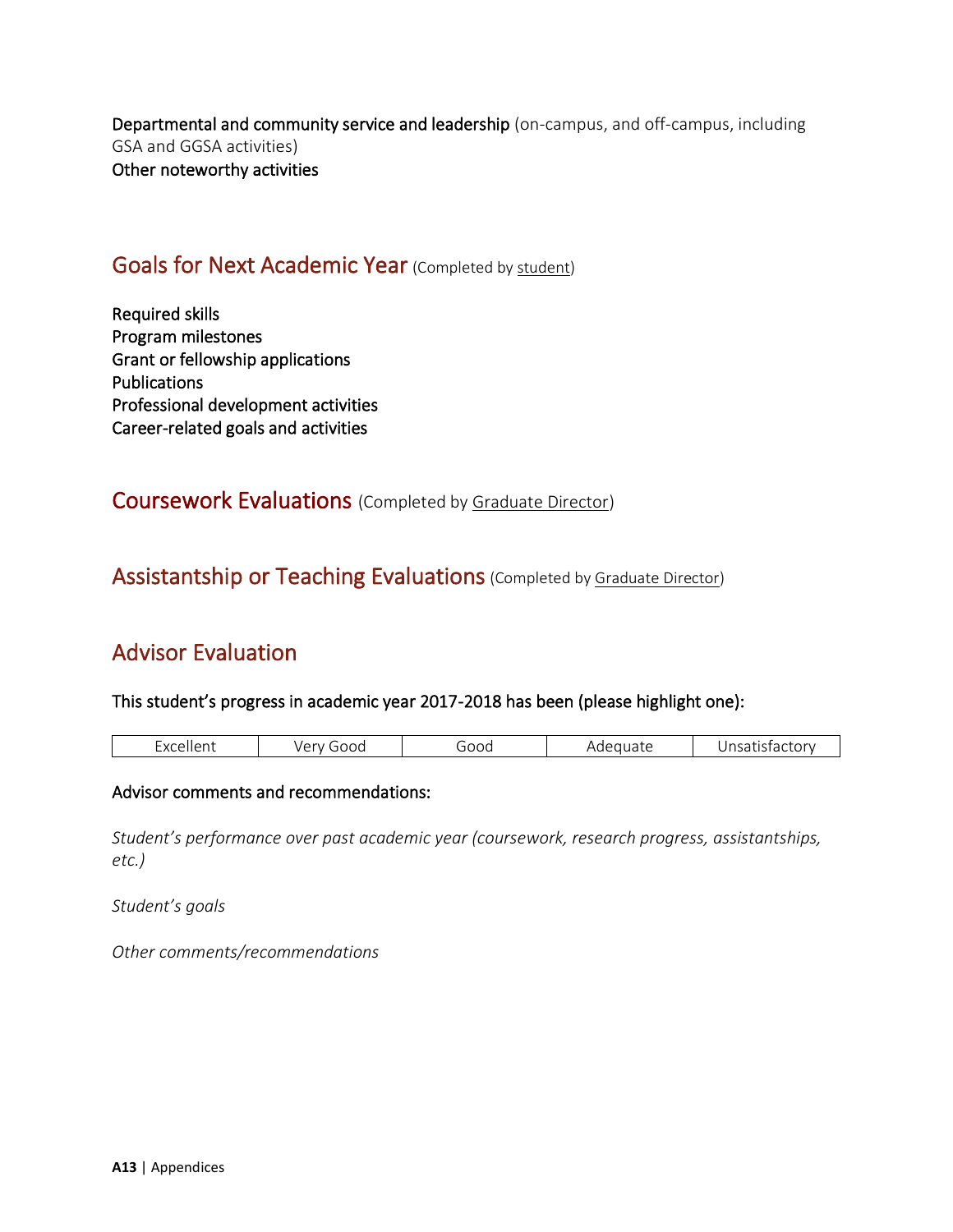Advisor and student sign below at PDP meeting. Provide original to Graduate Director; student and Advisor keep copies.

| Graduate Director signature/date |
|----------------------------------|
|                                  |
|                                  |

Graduate Director comments: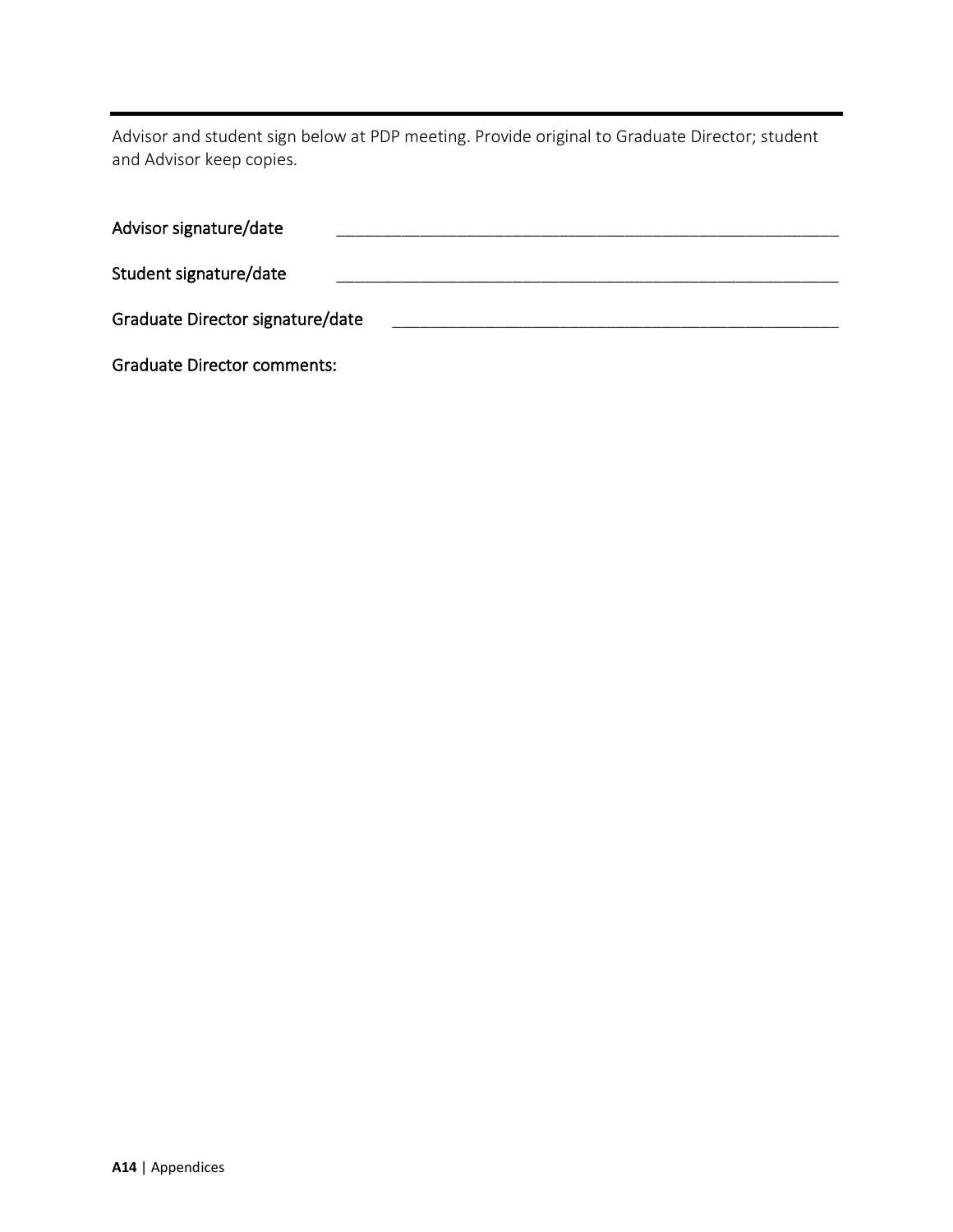# Student Travel Brief Guidelines

#### **I. Before Travel**

- a. If you are planning on being reimbursed for your travel:
	- The university process for approved travel is changing. Please contact the Department Administrator for guidance on how to submit Travel Authorization forms.
	- **Keep a copy of the TA form.** You will need the electronically assigned TA number for your reimbursement form (see below.)
- b. If international travel
	- All students (undergraduate and graduate) traveling abroad for Universityrelated purposes are required to **register their international travel** in the [Student International Travel Registry](http://sc.edu/about/offices_and_divisions/study_abroad/steps_to_study_abroad/apply_to_study_abroad/graduate_professional_students/index.php) maintained by the Study Abroad Office by an established deadline before the expected departure date. ACAF 2.09, Section I.A.

**Please note**: registration is required at least **30 days prior** to departure. If you are traveling to a **[destination of risk](http://sc.edu/about/offices_and_divisions/study_abroad/steps_to_study_abroad/apply_to_study_abroad/destinations_of_risk/)**, petitions are due **60 days prior** to departure.

- c. Tracking your costs for reimbursement
	- Keep your expenses separate (i.e. don't pay for fellow graduate students or have them pay for you), since this creates paperwork havoc. It is always best for each individual traveler to have his/her own expenses on his/her own debit or credit card.
	- If possible, AirBnB/hotel receipts should list the names of all individuals sharing the apartment/house/room. This will help with reimbursement, even if everything has to be put on a single credit card.
	- Travel start time and return time are important for calculating per diems.
	- Under no circumstances should students share expenses with faculty members, since faculty and student expenses go through two separate systems. Do not allow faculty members to pay directly for your travel expenses (and vice versa)!

#### **II. After Travel is completed**

- a. For reimbursement of travel costs:
	- **Complete a Travel Reimbursement Voucher** The university process for approved travel is changing. Please contact the Department Administrator for guidance on how to submit Travel Authorization forms.

• **Make a copy of completed TRV and all receipts** for yourself in case they get lost. FOR QUESTIONS OR IF YOU NEED ASSISTANCE COMPLETING ANY OF THE PAPERWORK PLEASE SEE THE DEPARTMENT ADMININSTRATOR IN CALLCOTT 127.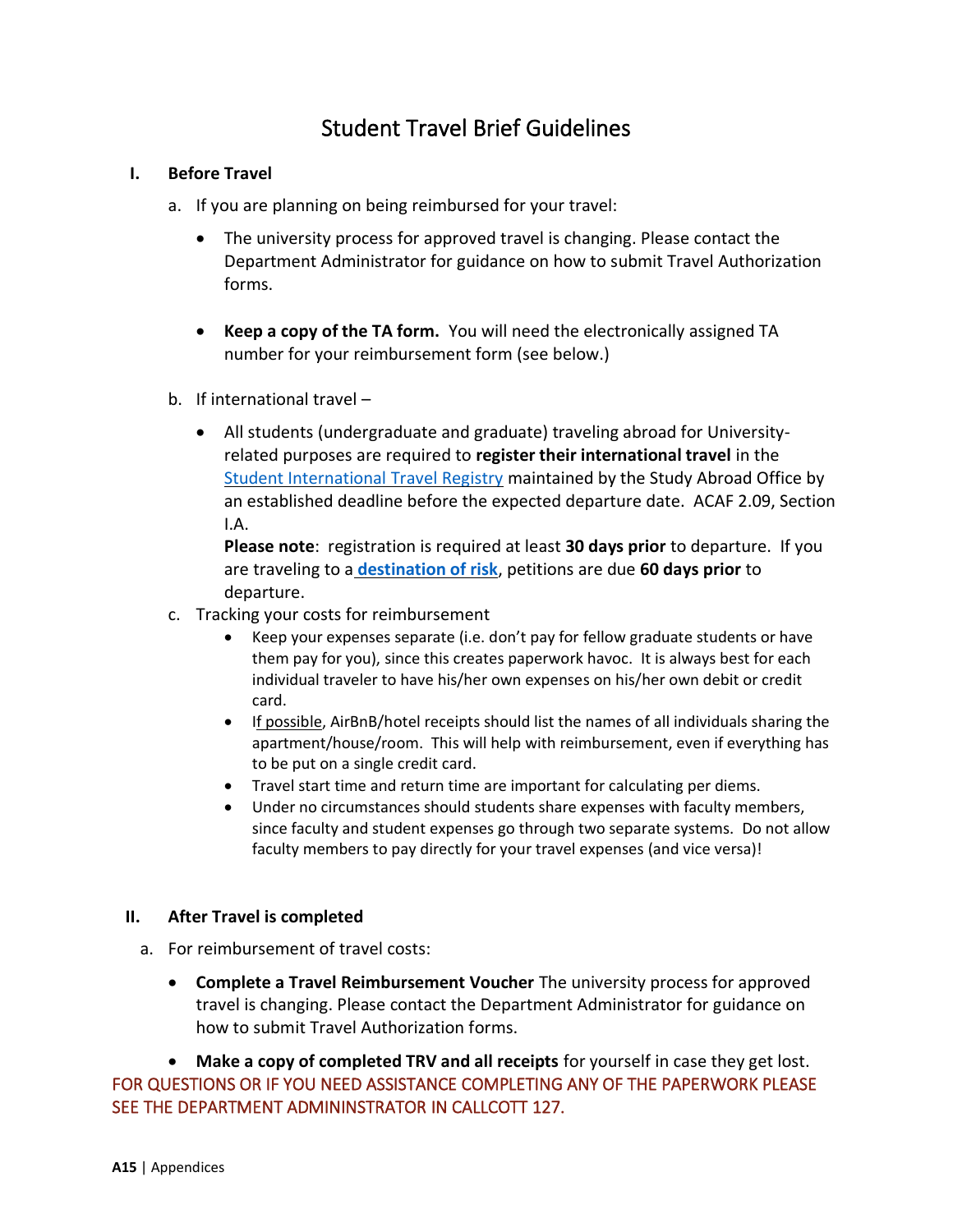# Department of Geography Graduate Student Awards

The Departmental Graduate Instructor Award recognizes outstanding graduate student Instructors. Graduate students who are serving as instructor of record for a course may nominate themselves for the Instructor Award. Applicants should submit a course syllabus, course evaluations, and a brief (1-2 page) teaching statement that describes their general teaching philosophy and teaching methods and approaches. All materials should be given to the Awards Committee via email by May 10. Up to two awards will be given each year. This award comes with a small monetary prize.

The Teaching Assistant Award recognizes outstanding TAs (i.e. graduate students who lead lab sections or who have a significant role in classroom teaching; graders do not qualify). Faculty members whose courses requires a teaching assistant may nominate students for this award. The faculty member should compose a brief letter (1 page) to the Awards Committee explaining why the student should be considered for the award. If teaching evaluations are available, those should be attached to the application. All nominations should be submitted to the Awards Committee via email by May 10. A maximum of two Teaching Assistant Awards will be given each year. This award come with a small monetary prize.

The Lovingood Graduate Research Award (\$500) is awarded annually to recognize the most outstanding peer reviewed paper authored or co-authored by a geography graduate student. The competition is available to graduate students in good standing in the Department of Geography. The graduate student must be the first author, but multiple authorship papers are acceptable as long as the student is first author. The manuscript must be designated as 'in press' (have a DOI) between April  $15<sup>th</sup>$  of the previous year and April  $14<sup>th</sup>$  of the current year. Students may win the Lovingood Graduate Research Award multiple times during their graduate career. The application package, prepared by the student, comprises a cover letter and the manuscript compiled as a single PDF and emailed to the Awards Committee by the fourth Monday of April. The cover letter should include information about the publication status of the manuscript (e.g., accepted to *Professional Geographer* on January 1), and should indicate if the Lovingood Graduate Research Award has been previously won. If the paper has multiple authors, the cover letter should also provide a detailed statement of each author's contributions. The entire application should be submitted to the Awards Committee for review.

Cynthia MacCharles-Medina Memorial Award (\$200) is awarded annually to a graduate student emphasizing the business application of GIS in their research. The fund was established in memory of a UofSC Geography graduate student, Cynthia MacCharles-Medina, who was passionate about GIScience and business-related applications of GIS. Students applying for the award should submit a one-page (single-spaced) statement describing their use of GIS for a business-related application. Applications should be submitted (via email) to the Awards Committee by the second Monday in March.